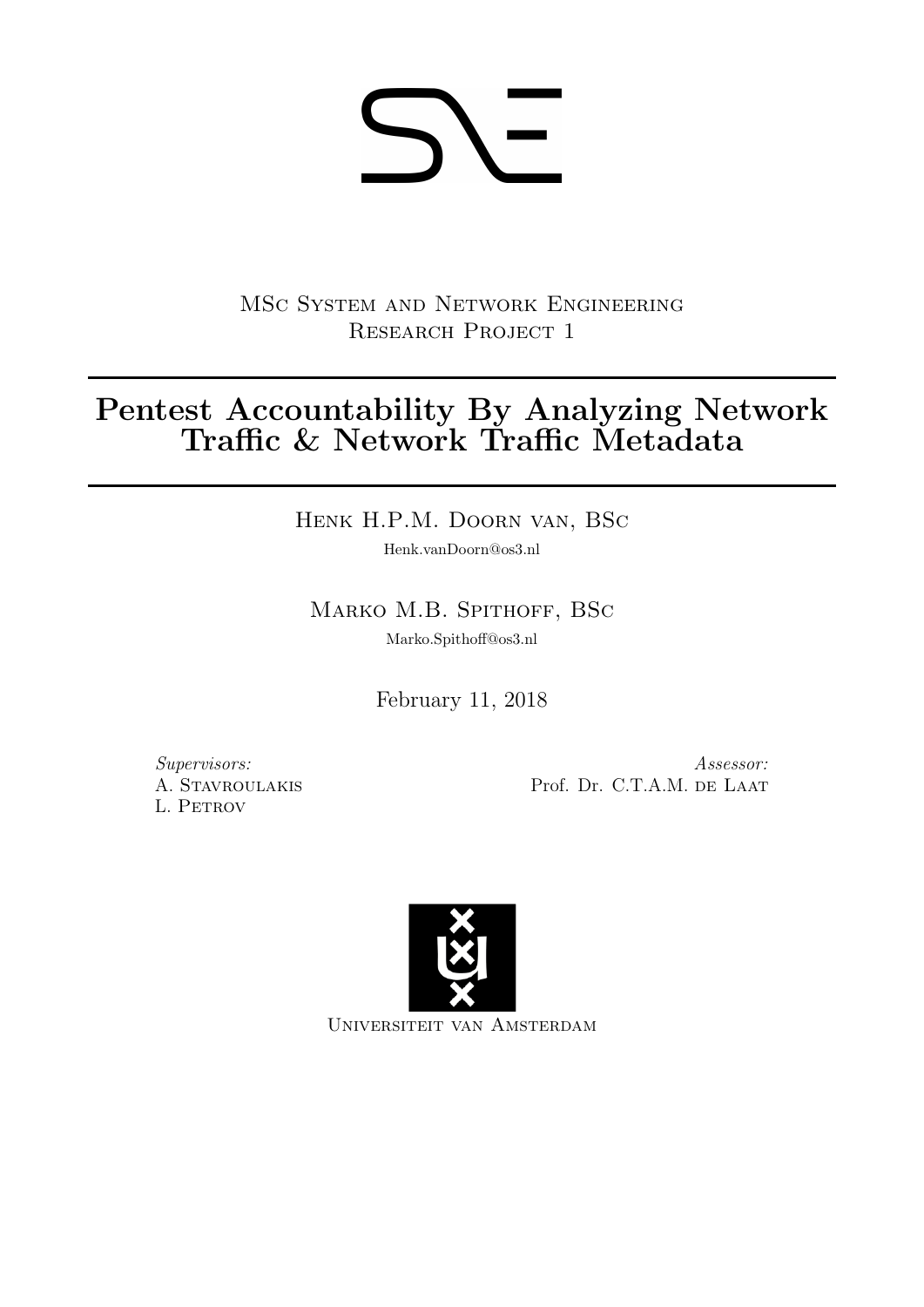#### Abstract

The purpose of this study is to determine if accountability during a penetration test can be achieved by capturing network traffic. With current methods it is difficult to prove or disprove what actions have been executed during a penetration test. An isolated test environment was created to determine the feasibility of achieving accountability by capturing traffic. In this environment we researched the feasibility of capturing all network traffic and capturing network metadata during a penetration test. The results showed that capturing all network traffic is feasible apart from the libpcap, which poses severe limitations on the scalability of this method and requires capable hardware. In comparison, capturing only network metadata requires a fraction of the resources. In this we research we will show that both methods are feasible to provide accountability, but must be tailored specifically to the infrastructure that has to be tested. capturing network metadata could provide a feasible method to create accountability and only requiring little hardware recourses, but it is needed to have knowledge beforehand about what data has to be captured and stored. A capture of all network traffic requires powerful hardware and scales badly due to the limitation imposed by libpcap, but requires no knowledge beforehand about the data to be stored and captured to create accountability.

Key Words— Penetration Testing, Accountability, Network Data, Network Metadata, Standardized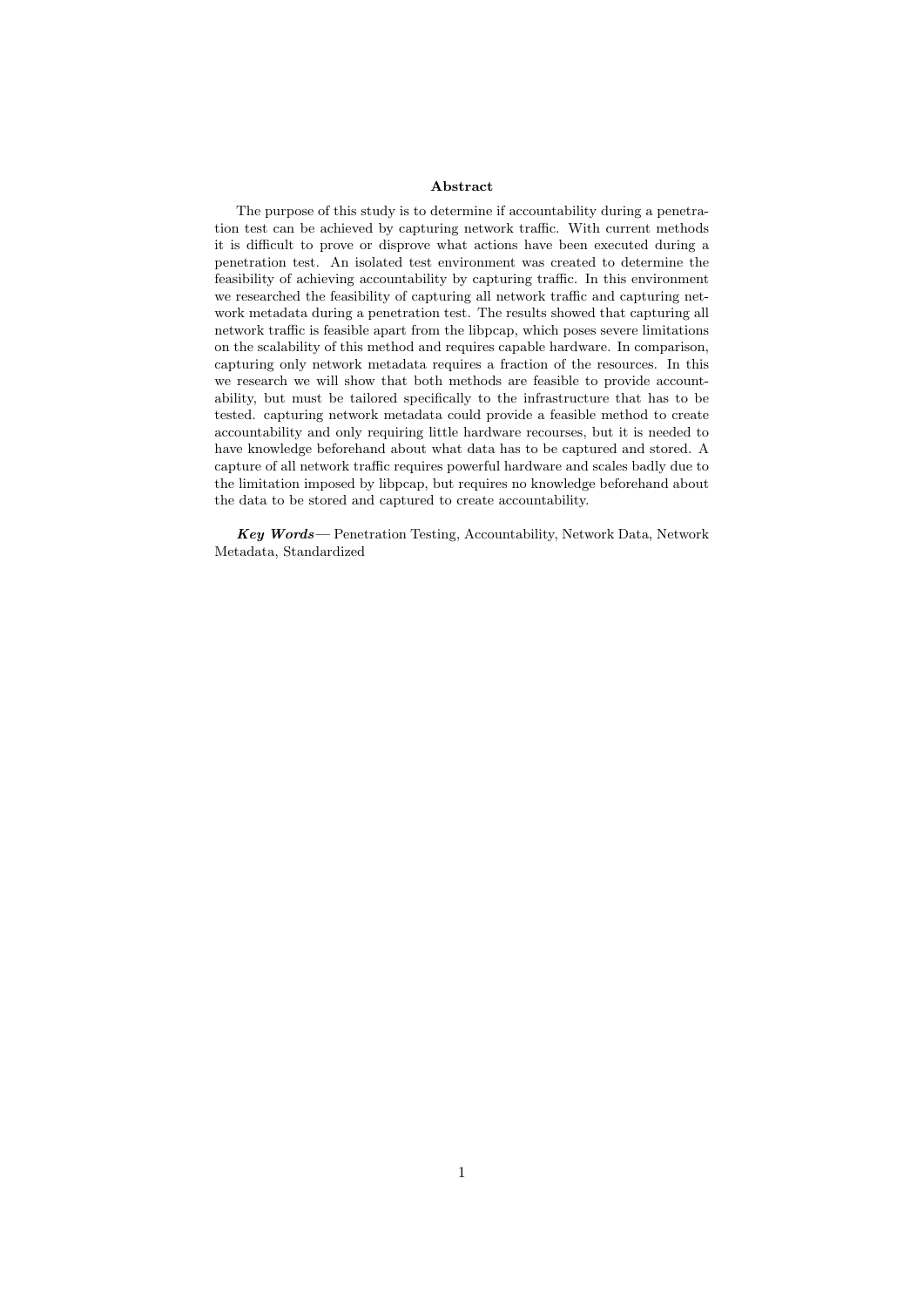# Contents

| 1        | Introduction                                                                           | 5      |
|----------|----------------------------------------------------------------------------------------|--------|
| $\bf{2}$ | <b>Related Work</b><br>2.1                                                             | 5<br>6 |
| 3        | Methods                                                                                | 9      |
|          | 3.1                                                                                    | 9      |
|          | 3.2                                                                                    | 10     |
|          | 3.3                                                                                    | 12     |
|          | 3.3.1                                                                                  | 14     |
|          | Detecting Centralized NMAP TCP Port Scans Based on TCP<br>3.3.2                        |        |
|          |                                                                                        | 18     |
|          | Detecting TCP (Reverse) Shell Sessions Based On TCP Metadata<br>3.3.3                  | 19     |
| 4        | Results                                                                                | 20     |
|          | 4.1                                                                                    | 20     |
|          | Experiments $1 \& 2 \ldots \ldots \ldots \ldots \ldots \ldots \ldots \ldots$<br>4.1.1  | 20     |
|          | 4.1.2<br>Experiment $3 \ldots \ldots \ldots \ldots \ldots \ldots \ldots \ldots \ldots$ | 23     |
|          | Experiment $4 \ldots \ldots \ldots \ldots \ldots \ldots \ldots \ldots \ldots$<br>4.1.3 | 23     |
|          | 4.2                                                                                    | 25     |
|          | 4.2.1                                                                                  | 26     |
|          | 4.2.2                                                                                  | 26     |
|          | 4.2.3<br>Mongoimport $\ldots \ldots \ldots \ldots \ldots \ldots \ldots \ldots \ldots$  | 26     |
|          | 4.2.4                                                                                  | 27     |
| 5        | <b>Discussion</b>                                                                      | 28     |
| 6        | Conclusion                                                                             | 29     |
|          | 6.1<br>Metadata                                                                        | 29     |
|          | 6.2                                                                                    | 29     |
|          | 6.3                                                                                    | 29     |
|          | 6.4                                                                                    | 31     |
| 7        | <b>Future Work</b>                                                                     | 33     |
| 8        | Appendix                                                                               | 37     |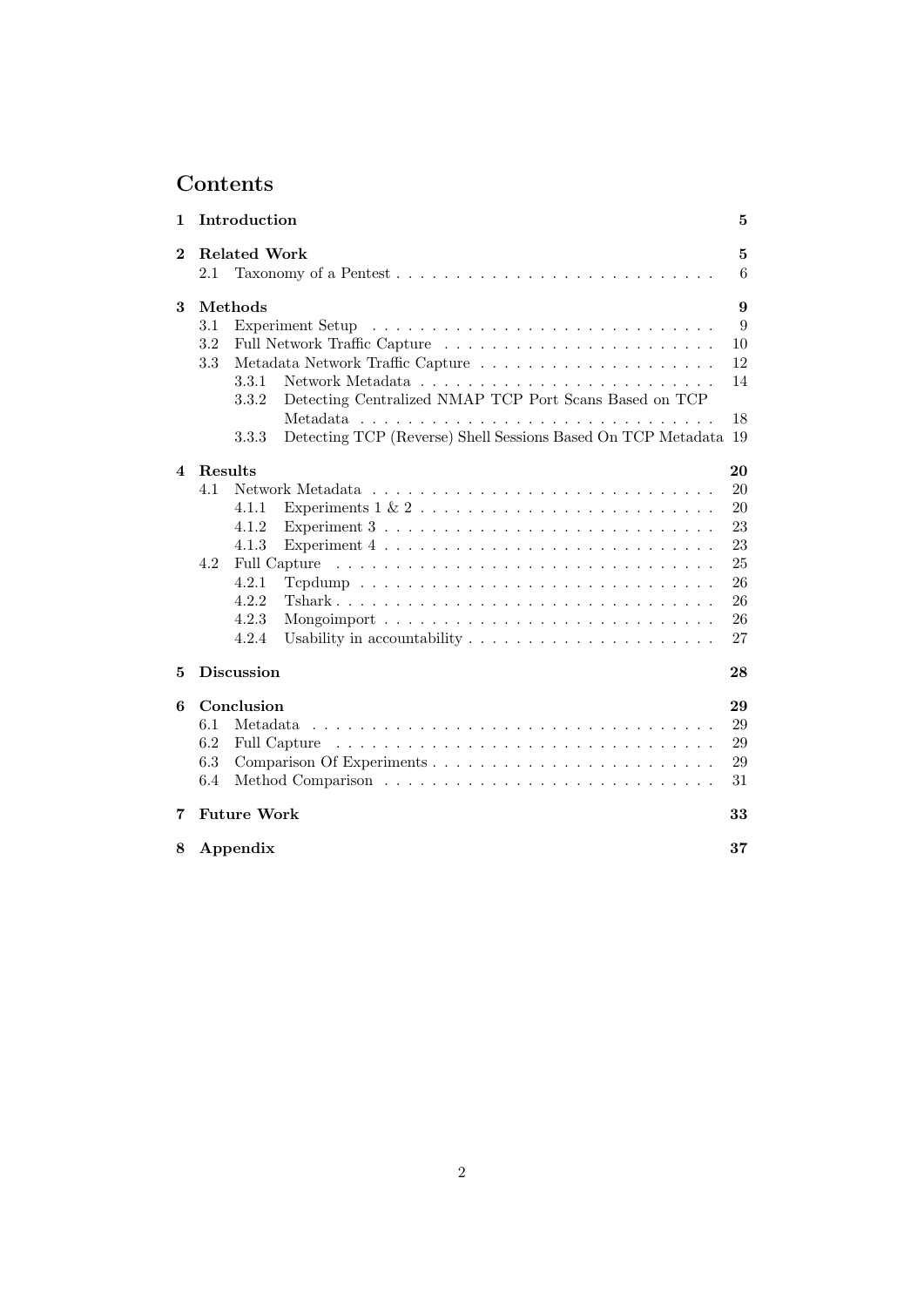# List of Figures

| $\mathbf{1}$   |                                                                             | 9      |
|----------------|-----------------------------------------------------------------------------|--------|
| $\overline{2}$ | Setup to research feasibility to capture complete traffic stream $\ldots$ . | 10     |
| 3              | General Block Structure of a PCAP file $[29]$                               | 11     |
| $\overline{4}$ |                                                                             | 12     |
| 5              |                                                                             | 13     |
| 6              |                                                                             | 14     |
| 7              |                                                                             | 15     |
| 8              |                                                                             | 16     |
| 9              |                                                                             | 16     |
| 10             |                                                                             | 17     |
| 11             |                                                                             | 17     |
| 12             |                                                                             | 18     |
| 13             |                                                                             | 18     |
| 14             |                                                                             | 21     |
| 15             | Results Memory Usage During Experiment 1                                    | 21     |
| 16             | Results Network Performance During Experiments                              | 22     |
| 17             |                                                                             | 23     |
| 18             |                                                                             | 24     |
| 19             |                                                                             | 24     |
| 20             |                                                                             | $25\,$ |
| 21             | Disk usage during Tshark pcap to json conversion $\ldots \ldots \ldots$     | 26     |
| 22             |                                                                             | 27     |
| 23             | Comparison Of Disk Performance Between Full $\&$ Metadata Capture .         | 30     |
| 24             | Comparison Of Memory Performance Between Full & Metadata Capture            | 31     |
| 25             | Graph CPU Performance Per CPU During Metadata Experiment 1                  | 39     |
| 26             | Graph CPU Performance Per CPU During Metadata Experiment 2.                 | 41     |
| 27             | Graph CPU Performance Per CPU During Mongoimport                            | 44     |
| 28             | Full Capture Experiment: Performance Statistics Per CPU Measured            |        |
|                | At 1 Minute Intervals For The Duration Of 12 Hours                          | 46     |

# List of Tables

| $\mathbf{1}$   | Mongo DB Statistics At The End Of The Experiments $\ldots \ldots \ldots$ | 22 |
|----------------|--------------------------------------------------------------------------|----|
| $\mathfrak{D}$ | Nmap Calculated Statistics After 100 Default Portscans                   | 23 |
| 3              | Metadata Experiment 1: Performance Statistics Per CPU Measured           |    |
|                | At 1 Minute Intervals For The Duration Of 12 Hours                       | 40 |
| $\overline{4}$ | Metadata Experiment 2: Performance Statistics Per CPU Measured           |    |
|                | At 1 Minute Intervals For The Duration Of 12 Hours                       | 42 |
| 5              | Metadata Experiment 1: Disk Performance Statistics Measured At 1         |    |
|                | Minute Intervals For The Duration Of 12 Hours                            | 42 |
| 6              | Metadata Experiment 2: Disk Performance Statistics Measured At 1         |    |
|                | Minute Intervals For The Duration Of 12 Hours                            | 42 |
| $\overline{7}$ | Metadata Experiment 1: Network Performance Statistics Measured At        |    |
|                | 1 Minute Intervals For The Duration Of 12 Hours                          | 42 |
| 8              | Metadata Experiment 2: Network Performance Statistics Measured At        |    |
|                | 1 Minute Intervals For The Duration Of 12 Hours                          | 42 |
| 9              | Metadata Experiment 1: Memory Usage Statistics Measured At 1             |    |
|                | Minute Intervals Displayed At 1 Hour Intervals For The Duration Of       |    |
|                |                                                                          | 43 |
|                |                                                                          |    |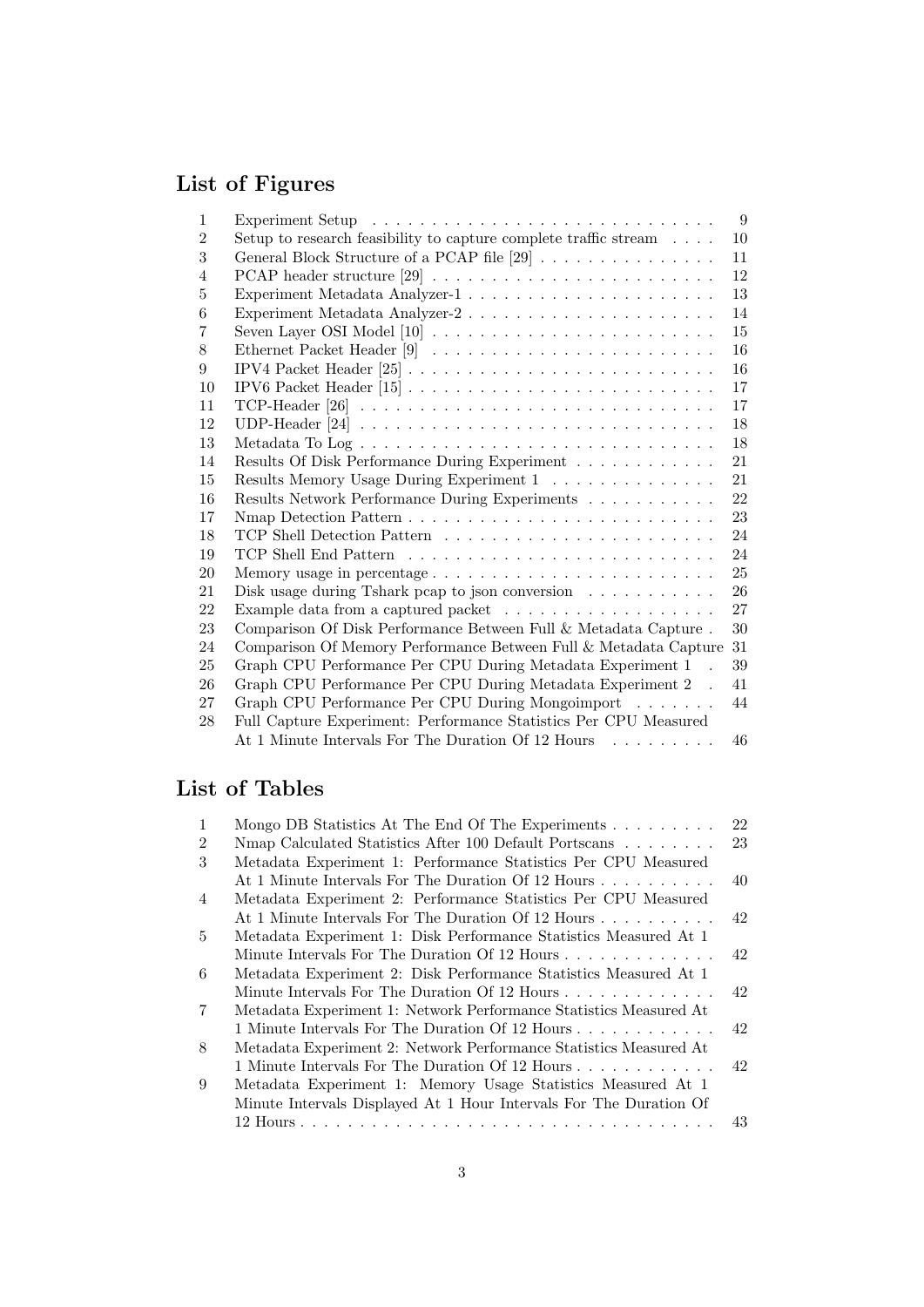| <sup>10</sup> | Metadata Experiment 2: Memory Usage Statistics Measured At 1                        |     |
|---------------|-------------------------------------------------------------------------------------|-----|
|               | Minute Intervals Displayed At 1 Hour Intervals For The Duration Of                  |     |
|               |                                                                                     | 43  |
| -11           | Full Capture Experiment: Performance Statistics Per CPU Measured                    |     |
|               | At 1 Minute Intervals During Mongo Import                                           | -45 |
| 12            | TCP Dump Utilization: Performance Statistics Per CPU Measured At                    |     |
|               | 1 Minute Intervals For The Duration Of 12 Hours                                     | 45  |
| -13           | Full Capture Experiment: MongoDB Storage Space Used                                 | 45  |
| -14           | Full Capture Experiment: Storage Space Used Per Capture File                        | 45  |
| -15           | Full Capture Experiment: Memory Performance Statistics Measured                     |     |
|               | At 1 Minute Intervals For The Duration Of 12 Hours 47                               |     |
| -16           | Full capture: Disk Performance Statistics Measured At 1 Minute In-                  |     |
|               | tervals For The Duration Of 12 Hours $\dots \dots \dots \dots \dots \dots \dots$ 47 |     |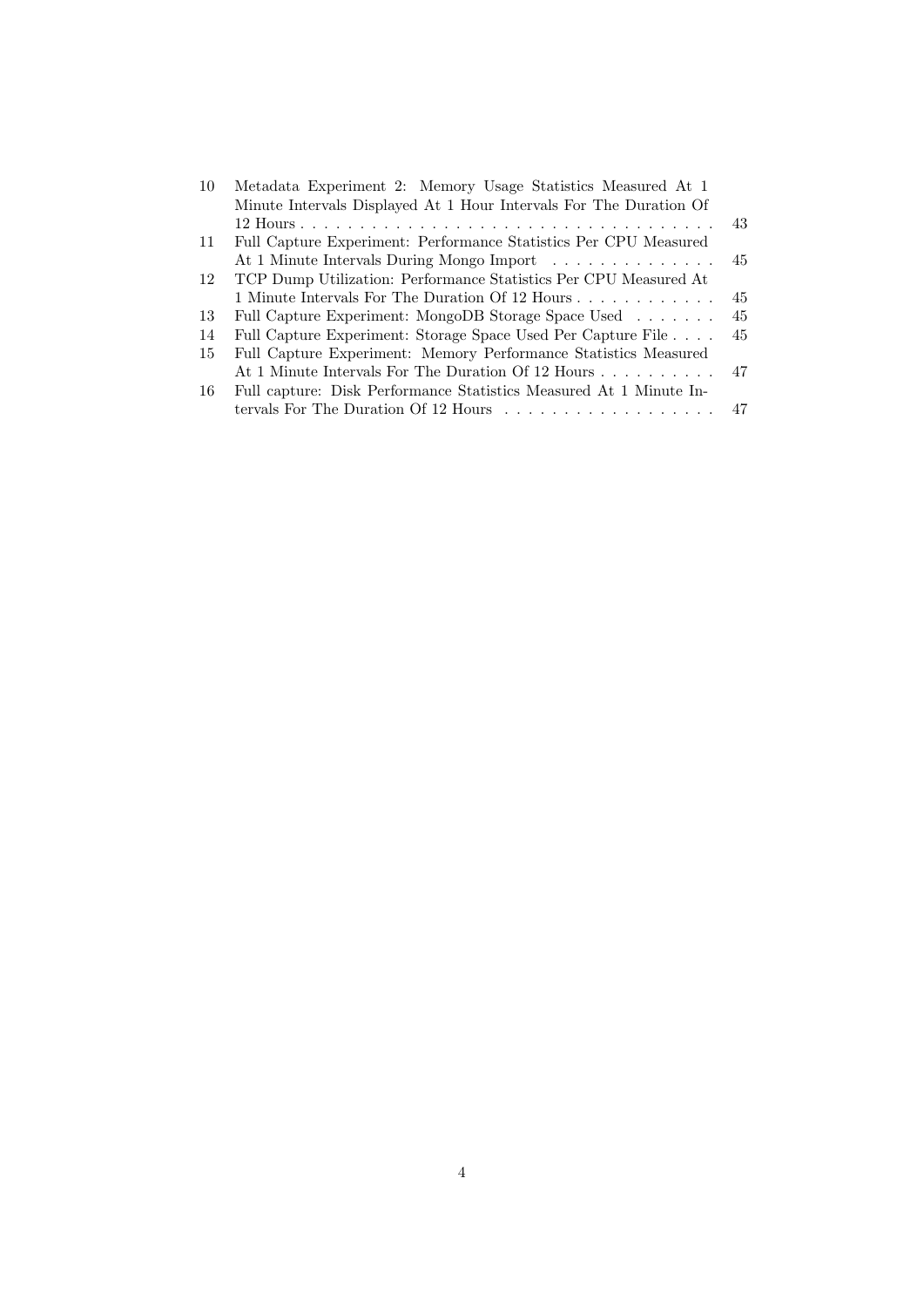# <span id="page-5-0"></span>1 Introduction

Penetration testing or security auditing, hereafter to be referred to as pentest or pentesting is a common procedure for firms assessing their IT-infrastructure. These firms often contact other specialized firms or individuals to execute pentests to assess their IT-infrastructure. Activities during the pentest are usually well logged and documented. Nonetheless, this is often insufficient for accountability of actions during a pentest. Pentesting firms could be questioned months after the execution of a pentest regarding specific and detailed events, which occurred during a pentest.

The logs and documents are often insufficient to prove or disprove actions done while executing a pentest. Although they give an indication of what happened during the execution of a pentest, they cannot definitively prove or disprove what action(s) have taken place. This could result in situations where firms performing pentests cannot prove for what they are accountable for.

This paper aims to propose and evaluate possible methods of creating accountability of actions by capturing pentest traffic on the network.

## <span id="page-5-1"></span>2 Related Work

There is little to no related work into the research of pentest accountability. We will therefore, look into the related work done in Cyber Attacks. The related work in this section is based on the execution and prevention of Cyber Attacks. After having looked into the related work of Cyber Attacks we will create usable methods to provide pentest accountability based on the methods proposed in the related work.

Bishop [\[8\]](#page-34-3) wrote a short article about pentesting. The author defines part of the taxonomy of pentesting. The relation to this paper is that we use the definitions to determine possible actions during a pentest.

Hutchins et al. [\[18\]](#page-35-3) wrote a paper about Intelligence-Driven Computer Network Defense. In this paper they wrote about indicators as the fundamental element of Intelligence-Driven Computer Network Defense. In this paper an Intrusion Kill Chain for the defense of computer infrastructures was proposed and the Intrusion Kill Chain was tested in a case study. Their conclusion was that the Kill Chain provided a structured way, which can be used to provide a structured way to try and protect computer infrastructures from malicious attacks.

McLaughlin et al. [\[23\]](#page-35-4) wrote a paper about Multi-vendor Penetration Testing in the Advanced Metering Infrastructure. In this paper they proposed a new approach for penetration testing of multivendor devices. The approach proposed by [\[23\]](#page-35-4) is based on archetypal and concrete attack trees also proposed in the same paper. As a result they showed that they were able to successfully perform penetration tests on a broad range of multivendor devices in the advanced metering infrastructure based on the proposed methods.

Worrall [\[30\]](#page-36-1) wrote a paper about the real time sonification and visualization of network metadata. In this paper he describes how network traffic can be converted to metadata by making use of sonification and visualization to provide realtime audio and videostreaming of metadata.

Ahlers et al. [\[2\]](#page-34-4) wrote a paper about Replicable Security Monitoring: Visualizing Time-Variant Graphs of Network Metadata. In this paper [Ahlers et al.](#page-34-4) proposed a system which introduces the possibility to visualize network metadata based on Data dynamics, semantics and history based on the IF-MAP specifications. As a result they were able to visualize the current and past states of the metadata in graphs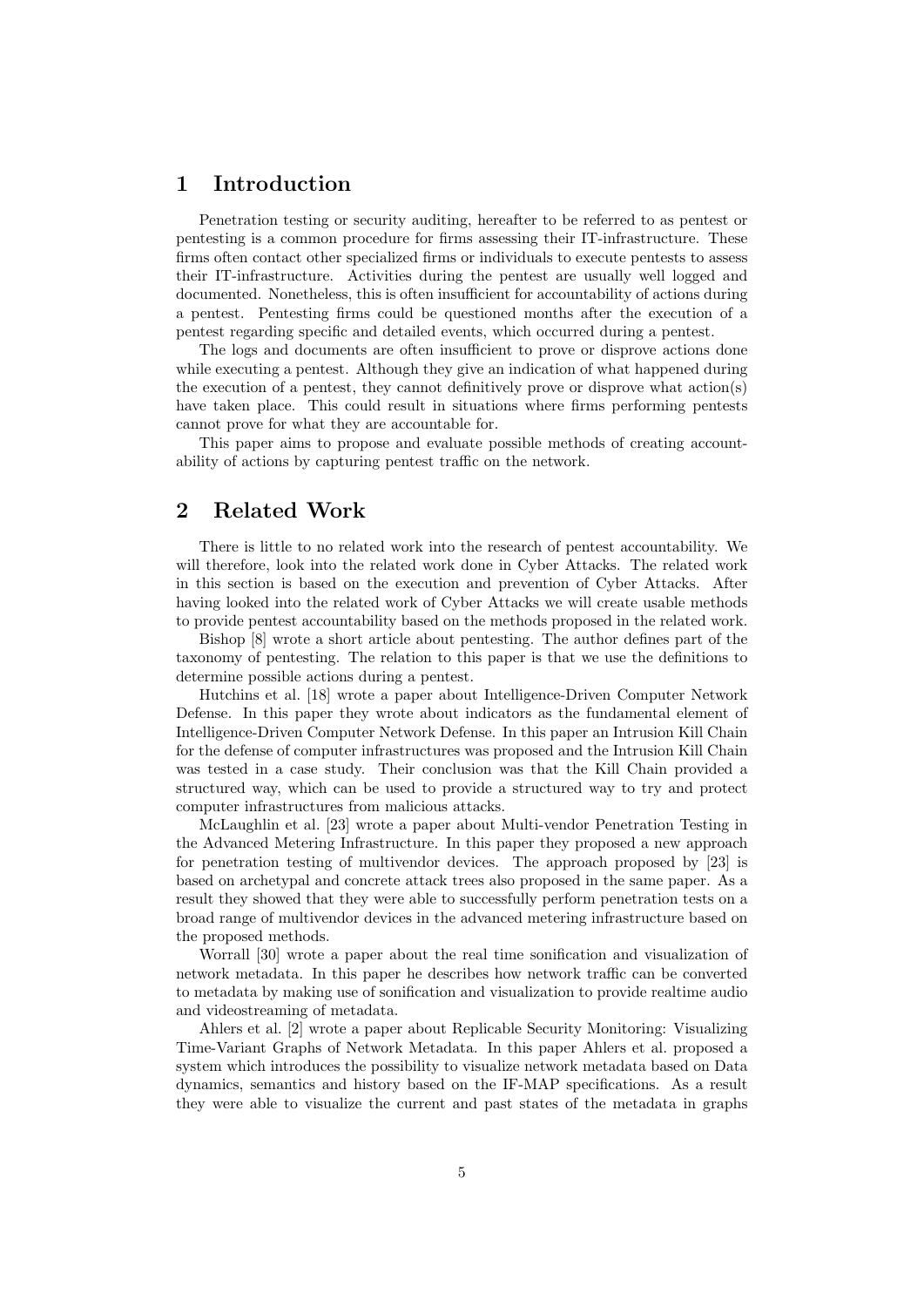given the limitations that data is offered via IF-MAP and all data has to be retrieved from the MAP server.

Lee and Lee [\[20\]](#page-35-5) look into Scalable Internet Traffic Measurement by capturing traffic using libpcap and storing these to HDFS. MapReduce is used to analyse the given libpcap files. The paper tries to analyze if it is feasible to characterize Internet traffic given the scalable requirements. The research implements the well known Hadoop distributed file-system.

Feamster [\[16\]](#page-35-6) researches a new concept of outsourcing home and small enterprise network security by making use of network metadata. They harness two trends: (1) programmable switches and (2) the capability to monitor distributed networks. The main goal of this paper is combating spam and botnets. The paper debates the ethical considerations of collection data on a large scale and discusses possible privacy concerns.

Jung et al. [\[19\]](#page-35-7) wrote a paper about Fast Portscan Detection Using Sequential Hypothesis Testing, which delves into quick and accurate detection of port-scans. Based on their findings they developed the Threshold Random Walk, which is a detection algorithm able to identify malicious remote hosts.

Yasinsac and Leckie [\[31\]](#page-36-2) research the possibilities of detecting malicious traffic by analyzing metadata from captured traffic. Metadata does not contain the actual payload information and therefore the paper proposed a model where Intrusion can be detected even when the payload is encrypted by inspecting the metadata.

Barford and Plonka [\[5\]](#page-34-5) wrote a paper about gathering and analyzing network flow data to detect traffic anomalies. They defined three anomaly groups and identified differences and similarities between these groups.

Tuck et al. [\[28\]](#page-35-8) wrote a paper about Deterministic Memory-Efficient String Matching Algorithms for Intrusion Detection. The research delves into the possibilities of detecting intrusions by efficiently match strings. This results in a comparison of different algorithms and their performance.

#### <span id="page-6-0"></span>2.1 Taxonomy of a Pentest

Hutchins et al. [\[18\]](#page-35-3) defined an Intrusion Kill Chain based on the U.S. military targeting doctrine consisting of the following steps:

- 1. Find
- 2. Fix
- 3. Track
- 4. Target
- 5. Engage
- 6. Assess

According to Hutchins et al. [\[18\]](#page-35-3) when creating a targeting doctrine for a computer network attack (CNA) or computer network espionage (CNE) it is closely related to military targeting doctrines. For this reason [Hutchins et al.](#page-35-3) decided to create a Intrusion Kill Chain hereafter to be referred to as a Cyber Kill Chain based on the the U.S. military targeting doctrine from 2006. As stated by [Hutchins et al.](#page-35-3) the intention of a Cyber Kill Chain is to gain a, for the attacker desired effect by making use of lateral movement or by tampering with the confidentiality, availability or the integrity of an information system.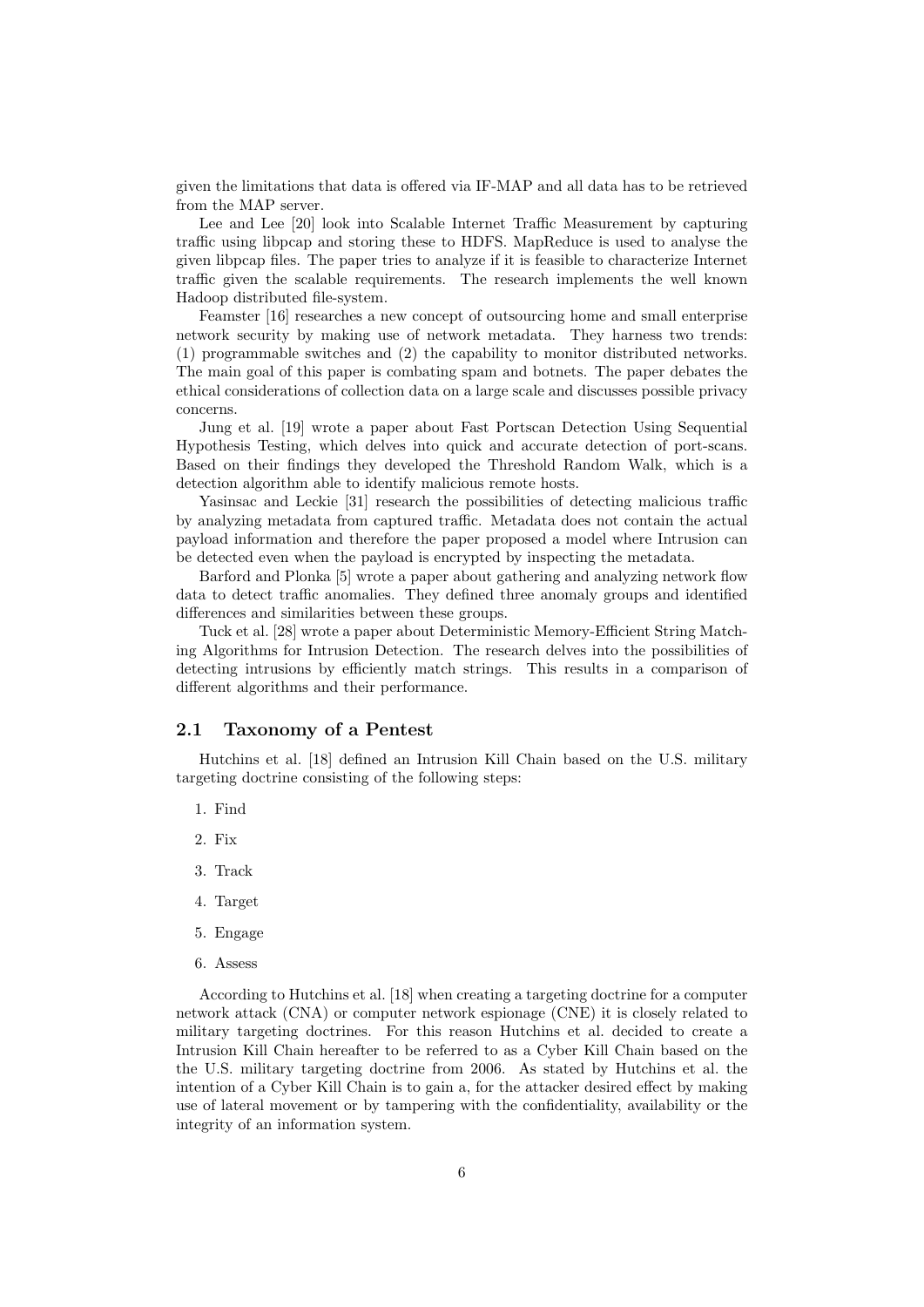We consider a pentest to be an organized and structured procedure. The goal of a pentest is to assess the possibilities to laterally move within a computer-infrastructure. Other goals are to tamper with the confidentiality, availability or the integrity of an information system [\[8\]](#page-34-3). A pentest is therefore, closely related to a CNA or CNE. The taxonomy of a pentest will be based on the Cyber Kill Chain defined by [Hutchins](#page-35-3) [et al.,](#page-35-3) which consists of the following steps: "

- 1. Reconnaissance- Research, identification and selection of targets, often represented as crawling Internet websites such as conference proceedings and mailing lists for email addresses, social relationships, or information on specific technologies.
- 2. Weaponization Coupling a remote access trojan with an exploit into a deliverable payload, typically by means of an automated tool (weaponizer). Increasingly, client application data files such as Adobe Portable Document Format (PDF) or Microsoft Office documents serve as the weaponized deliverable.
- 3. Delivery Transmission of the weapon to the targeted environment. The three most prevalent delivery vectors for weaponized payloads by Advanced Persistant Threat (APT) actors, as observed by the Lockheed Martin Computer Incident Response Team (LM-CIRT) for the years 2004-2010, are email attachments, websites, and USB removable media.
- 4. Exploitation After the weapon is delivered to victim host, exploitation triggers intruders' code. Most often, exploitation targets an application or operating system vulnerability, but it could also more simply exploit the users themselves or leverage an operating system feature that auto-executes code.
- 5. Installation Installation of a remote access trojan or backdoor on the victim system allows the adversary to maintain persistence inside the environment.
- 6. Command and Control (C2) Typically, compromised hosts must beacon outbound to an Internet controller server to establish a C2 channel. APT malware especially requires manual interaction rather than conduct activity automatically. Once the C2 channel establishes, intruders have "hands on the keyboard" access inside the target environment.
- 7. Actions on Objectives Only now, after progressing through the first six phases, can intruders take actions to achieve their original objectives. Typically, this objective is data exfiltration which involves collecting, encrypting and extracting information from the victim environment; violations of data integrity or availability are potential objectives as well. Alternatively, the intruders may only desire access to the initial victim box for use as a hop point to compromise additional systems and move laterally inside the network." [\[18\]](#page-35-3)

To efficiently execute a pentest, the steps of the Cyber Kill Chain have to be performed on the different layers of Cyber Space. According to the Joint Publication 3-12 (R) of the United States Department of Defense in Cyberspace three layers exist:

- 1. Physical Network Layer
- 2. Logical Network Layer
- 3. Cyber-Persona Layer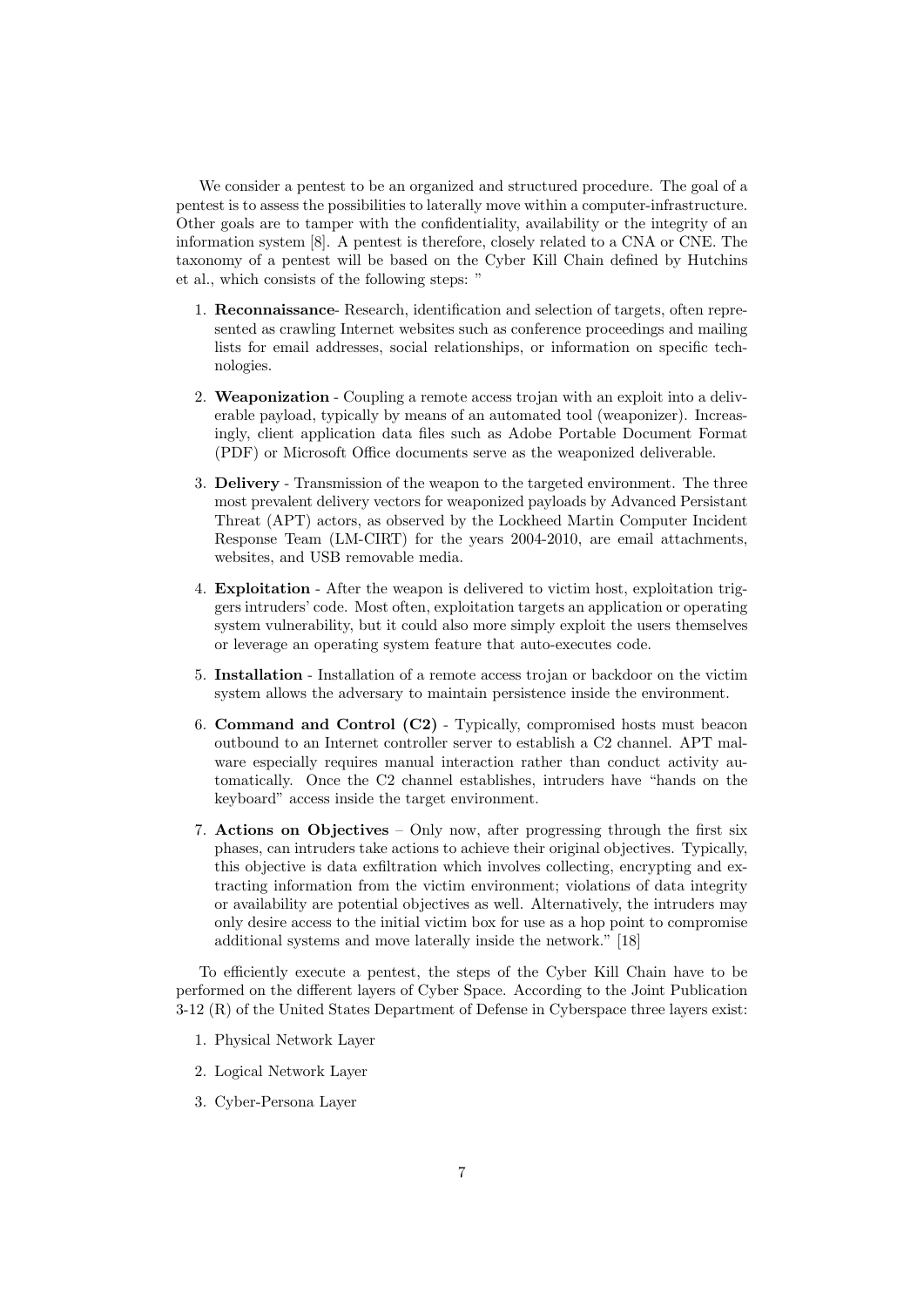The physical layer consist of hardware that is used to build up a computer infrastructure or to cross geographical boundaries. A list could consist of the following hardware:

- Wired
- Wireless
- Optical
- Satellite

The logical network layer consists of elements allows for communication between systems. The Cyber-Persona Layer consists of the natural persons who use the physical or logical network layers. For example a user that is on Facebook is an element of the Cyber-Persona Layer. [Clark](#page-34-6) extended on this model by adding the information layer. The information layer consists of the data that traverses the Logical Network Layer [\[14\]](#page-34-6). When performing a pentest all of the steps defined by the Cyber Kill Chain should be divided across the layers defined by the U.S. Department of Defense and by [Clark](#page-34-6) whom tailored this to the needs of the pentest.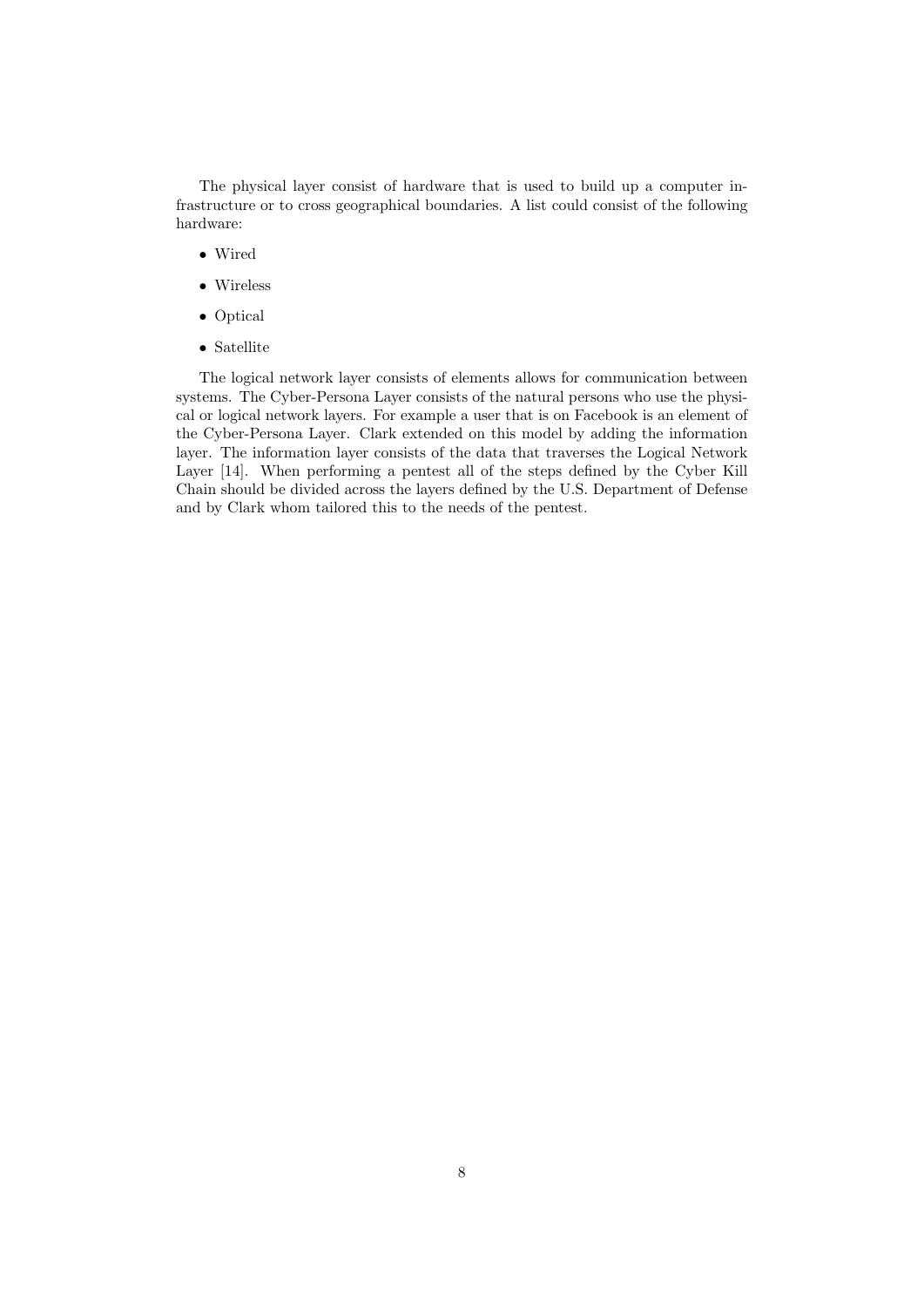# <span id="page-9-0"></span>3 Methods

In order to research accountability in pentesting we have created a controlled experimental setup. In this setup we are able to run pentests and capture network traffic with 802.3 network loggers. The setup is an isolated network which enables us to store data traffic without any legal infringements or infringe upon other systems.

The experimental setup as explained in the next section, is used in two methods. Full network traffic capture and metadata network traffic capture. Since both methods use an duplicate of the experimental setup we are able to compare results from both methods.

#### <span id="page-9-1"></span>3.1 Experiment Setup

The experiment is set up as depicted in figure [1.](#page-9-2)



<span id="page-9-2"></span>Figure 1: Experiment Setup

As depicted in figure [1](#page-9-2) we have a controlled environment with two 802.3 loggers; one for full network captures and one for metadata network captures. We make use of both of the 802.3 loggers at the same time to be able to perform both experiments simultaneously. All of the traffic from the Pentest Stations to the Pentest Targets will be port mirrored to both the 802.3 loggers.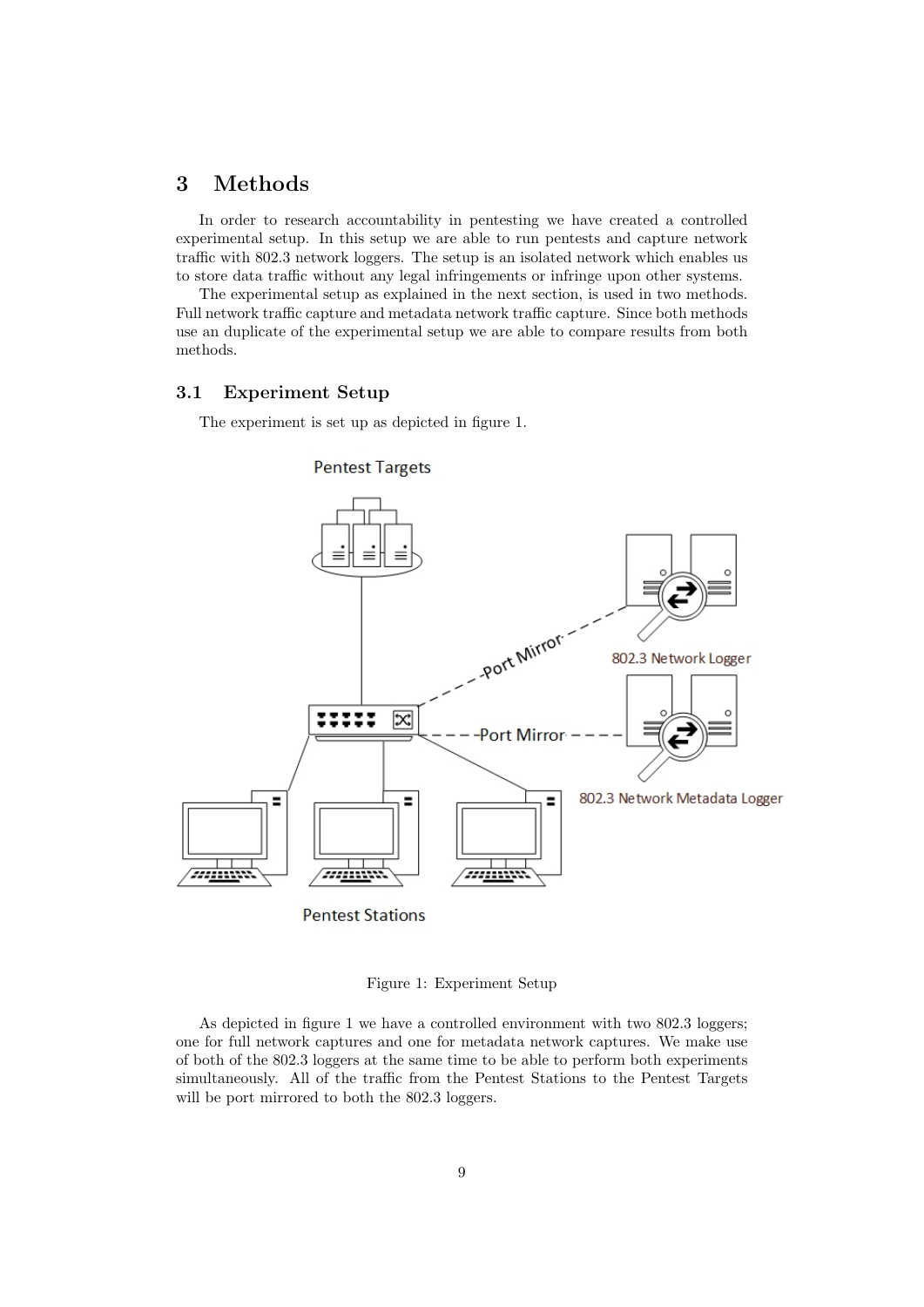#### <span id="page-10-0"></span>3.2 Full Network Traffic Capture

According to [Lee and Lee](#page-35-5) capturing traffic requires a scalable infrastructure to cope with the large amount of data transmitted during a pentest[\[20\]](#page-35-5). Furthermore they state that it is likely that the amount of data during a pentest will increase overtime.

The amount of traffic, which will be captured requires a scalable infrastructure. In principle the amount of data will only grow, which brings challenges to storage and analyses. Apart from storage traditional relational database are unlike to be capable to scale and handle the dynamic tables needed for storing network traffic [\[4\]](#page-34-7). Therefore MongoDB was chosen, since according to Buck et al. [\[11\]](#page-34-8) MongoDB is a scalable database capable of handling non-relational data [\[11\]](#page-34-8).

Figure [2](#page-10-1) depicts the setup for researching the feasibility of capturing the complete network stream. An analyst can either query MongoDB directly or use tools like MapReduce and Pig to verify accountability.



<span id="page-10-1"></span>Figure 2: Setup to research feasibility to capture complete traffic stream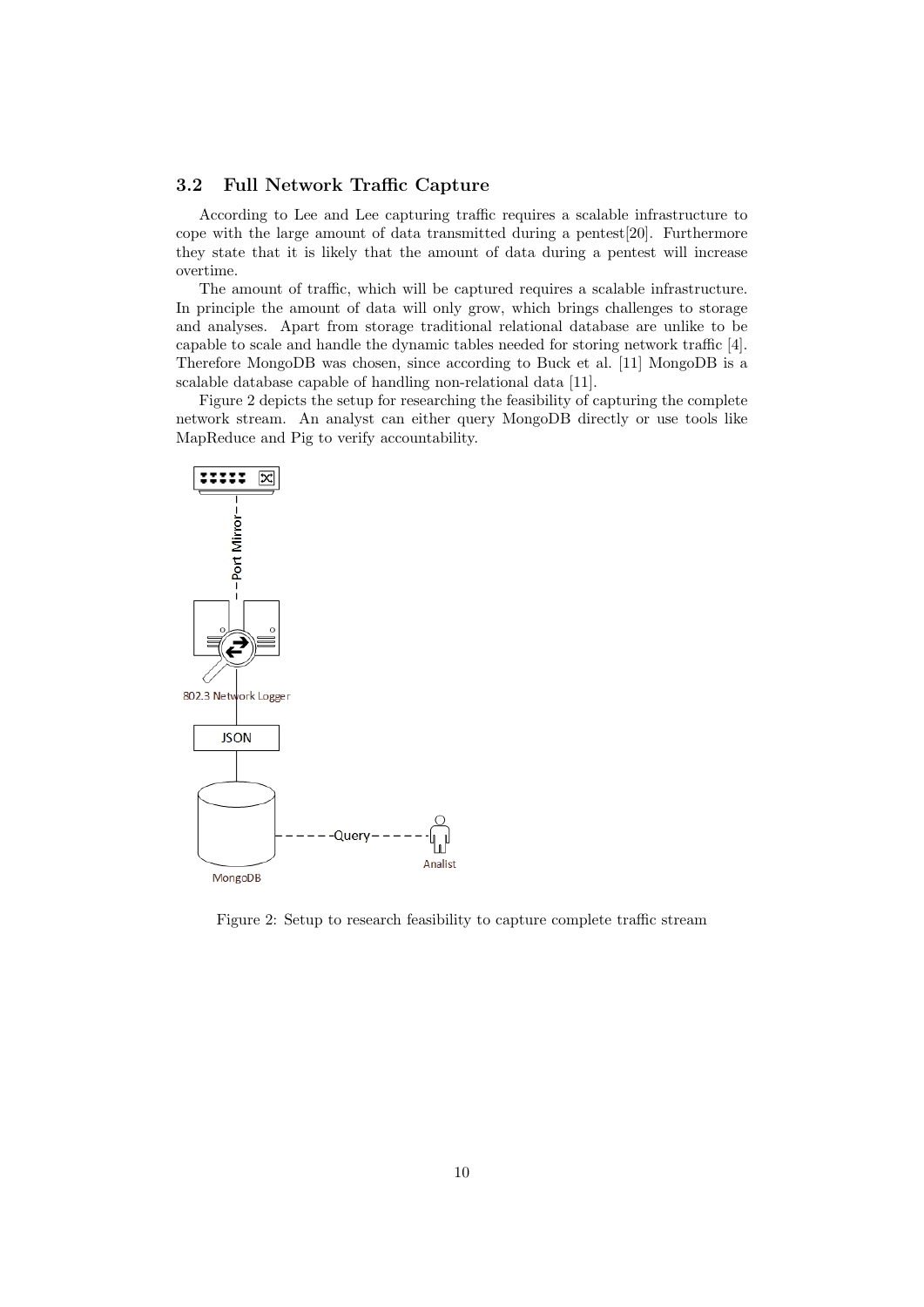As depicted in figure [1](#page-9-2) the switch is configured with a span/mirror port forwarded to 802.3 logger. The 802.3 logger writes the data to a pcap file. The pcap files are rotated every minute, resulting in the creation of a new pcap file every minute. The pcap file is converted, at one-minute intervals, to a json file. The json format is necessary for storage in MongoDB.

According to Huang et al. [\[17\]](#page-35-9) MongoDB is capable of coping with the storing the generated data and is a scalable solution, if more capacity is required analysis can be done directly on the information stored in MongoDB. Initial capturing will be done with tcpdump 4.9.0 using libpcap 1.5.3 on Centos-release 7-4.1708. Pcap files are binary blobs, which cannot be imported by Mongodb or any other database directly. Mongodb requires newline delimited JSON format files. Tshark 2.4.4 will be used to convert PCAP to JSON.

To avoid file conflicts Tcpdump is configured to rotate the pcap file every minute, meaning that every minute a new pcap file was created. Due to the sequential nature of the pcap format conversion to json can only utilize one CPU thread [\[4\]](#page-34-7). A bash script will be used to check what the oldest pcap file is and if tcpdump completed writing network traffic to the file. If tcpdump is not writing to the file (e.g writing to a newer pcap) then tshark will convert the pcap to json and remove the pcap when conversion has been completed.

As mentioned in this section, pcap files have to be read sequentially from start to finish preventing multi-threading. This is due to the fact that pcap uses record pointers instead of delimiters or indexes [\[4\]](#page-34-7). This research will look into the restriction of this mechanism when capturing high-bandwidth traffic. The block structure is depicted in figure [3.](#page-11-0) The block type specifies the following section header.

| 0 1 2 3 4 5 6 7 8 9 0 1 2 3 4 5 6 7 8 9 0 1 2 3 4 5 6 7 8 9 0 1 |                                             |  |
|-----------------------------------------------------------------|---------------------------------------------|--|
|                                                                 |                                             |  |
|                                                                 | Block Type                                  |  |
|                                                                 |                                             |  |
|                                                                 | Block Total Length                          |  |
|                                                                 |                                             |  |
|                                                                 | Block Body                                  |  |
|                                                                 | /* variable length, aligned to 32 bits $*/$ |  |
|                                                                 |                                             |  |
|                                                                 | Block Total Length                          |  |
|                                                                 | -+-+-+-+-+-+-+-+-+-+-+                      |  |

Figure 3: General Block Structure of a PCAP file [\[29\]](#page-36-0)

<span id="page-11-0"></span>PCAP files can consist of many blocks describing different kind of packets and traffic. Regarding this research the general flexible structure is important to understand the possible issues when reading PCAP files. The PCAP headers do not specify their length, which means that they have to be read sequentially thus preventing multithreading. An example of the PCAP header structure is depicted in figure [4.](#page-12-1)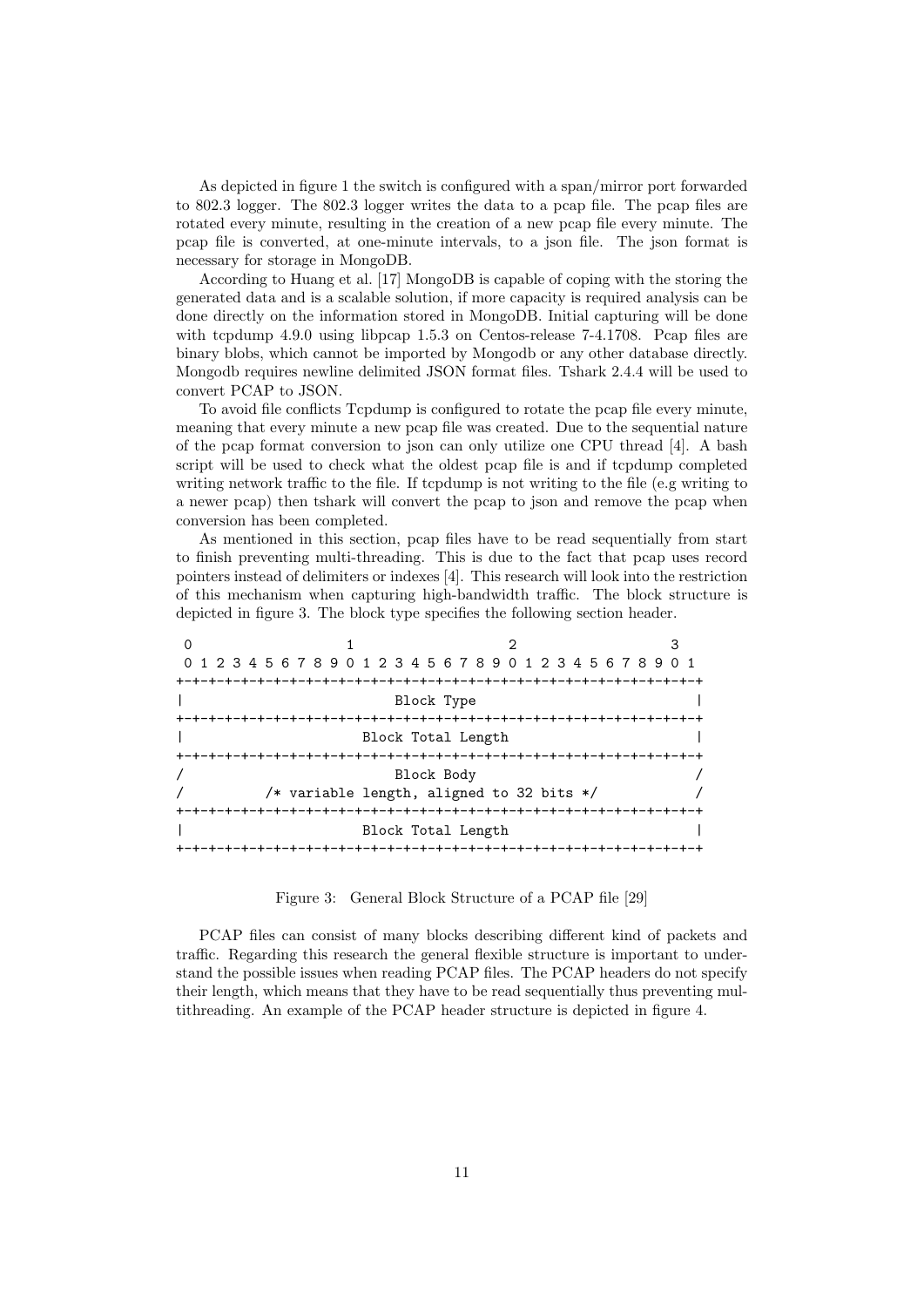```
Section Header
|
+- Interface Description
| +- Simple Packet
| +- Enhanced Packet
| +- Interface Statistics
|
+- Name Resolution
```
Figure 4: PCAP header structure [\[29\]](#page-36-0)

#### <span id="page-12-1"></span>Pcap to JSON conversion

When running tcpdump a script was used to convert pcap to json files which can be inserted into mongodb. The script prevents file read conflicts by checking if the pcap file is in use by tcpdump. If the pcap file is in use then the script retries after 10 seconds.

#### Importing to MongoDB

After converting to JSON the information is inserted into MongoDB using Mongoimport. This tool supports multithreading, the wiredtiger storage engine compresses the data to preserve storage. While importing the data into MongoDB the system will be monitored to check the CPU, memory and disk performance to assess possible bottlenecks.

#### Performance

Iperf will be used as a tool to determine the performance of the setup. Although not representative for simulating pentesting traffic, it gives a baseline indicator of performance and possible bottlenecks. The setup is depicted in figure [1](#page-9-2) where one pentest station will be an iperf server and one a iperf client. The traffic is mirrored to the 802.3 network logger to be stored in MongoDB as mentioned earlier in section [3.2](#page-10-0) During the experiment the CPU, memory and disk load will be monitored using python scripts. To measure the time it takes to convert to json, a python script will be called every 60 seconds, which measures the number of pcap file in the directory. This is an effective way to measure if conversion is lagging behind the network capture since the pcap file(s) are sequentially converted starting with the oldest pcap file. If conversion speed is lower than the amount of captured data then the number of pcap files will be greater than 2 during an active capture since pcap files are rotated by tcpdump and only converted when not written to.

#### <span id="page-12-0"></span>3.3 Metadata Network Traffic Capture

For the metadata network traffic capture we make use of a Python script with the Scapy library. We will perform pentests on a subnet that is created and controlled for this research as depicted in figure [1,](#page-9-2) while performing live captures of network traffic and network metadata using the Python Scapy script during the pentests. The metadata that will be captured is explained in section [3.3.1.](#page-14-0)

Because we expect that we will see and have to inspect large amounts of network traffic, we believe that hardware restraints such as a limited amount of memory (RAM) will make pattern recognition in metadata, during live captures, quite challenging. Therefore, for the experiments we will look into the feasibility of recognizing pentest patterns based on metadata during the live capture and writing only the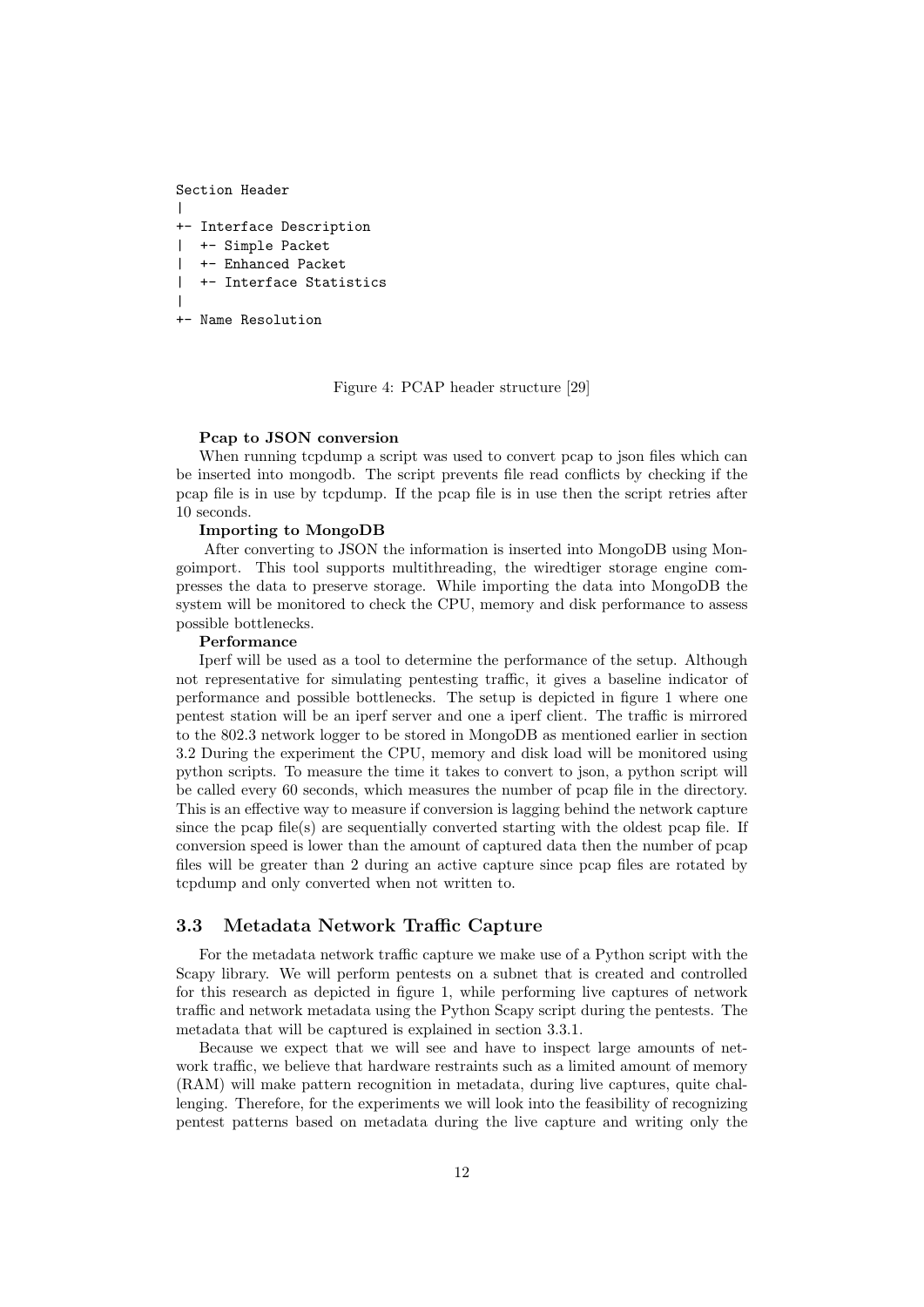detected patterns into a MongoDB database as depicted in figure [5.](#page-13-0) Because we expect that the hardware will have difficulty logging and analyzing everything simultaneously, we will also propose an experiment, which first writes all the captured metadata to a MongoDB database, which then will be processed by an 802.3 data analyzer as depicted in figure [6.](#page-14-1)



<span id="page-13-0"></span>Figure 5: Experiment Metadata Analyzer-1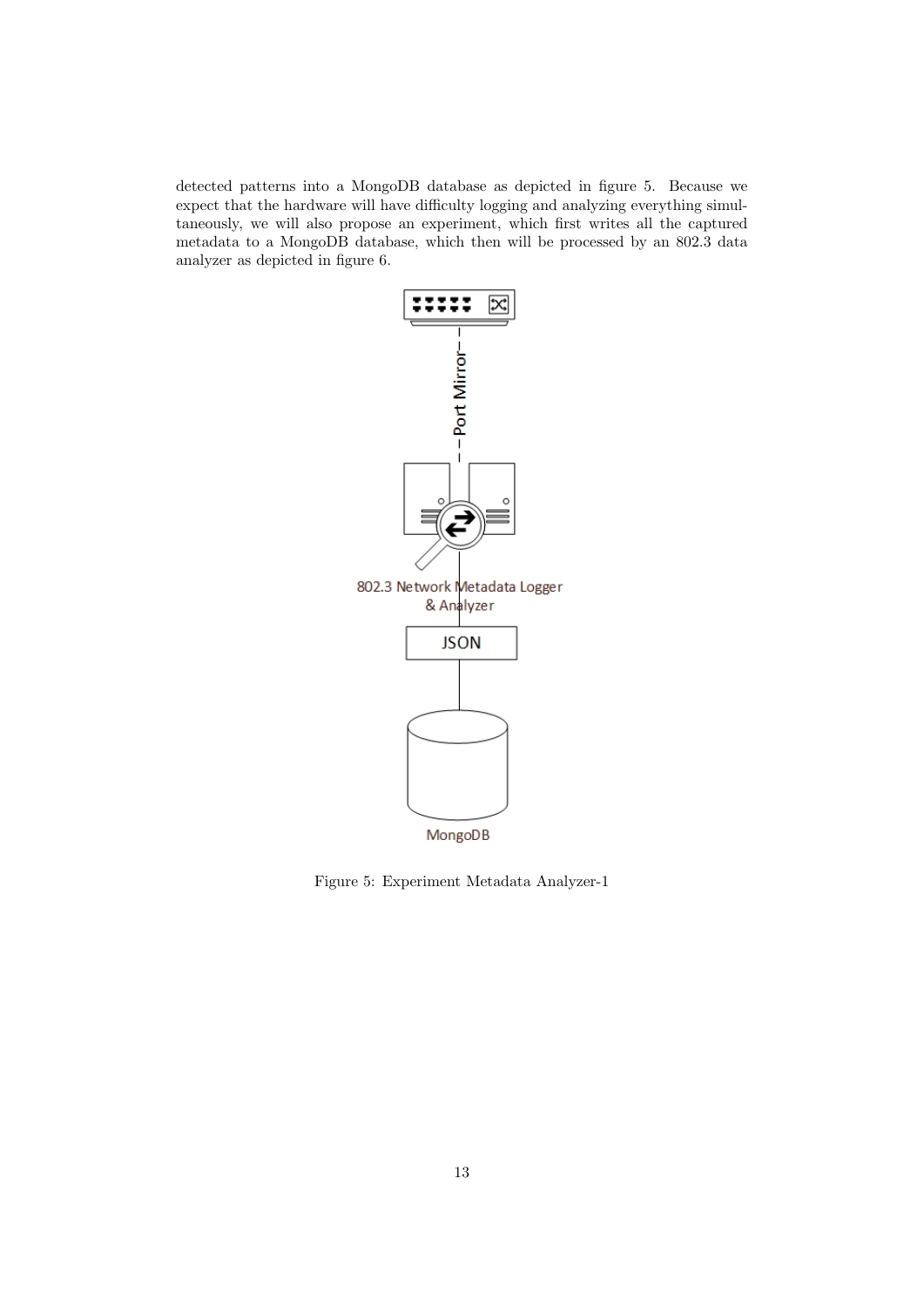

<span id="page-14-1"></span>Figure 6: Experiment Metadata Analyzer-2

#### <span id="page-14-0"></span>3.3.1 Network Metadata

To capture the possible relevant network metadata for our experiments, we first have to define the possible relevant network metadata. To define the possible relevant network metadata we refer to the Open System Interconnection Reference Model commonly known as the OSI model. As written by Briscoe [\[10\]](#page-34-0), the OSI model consists of seven layers: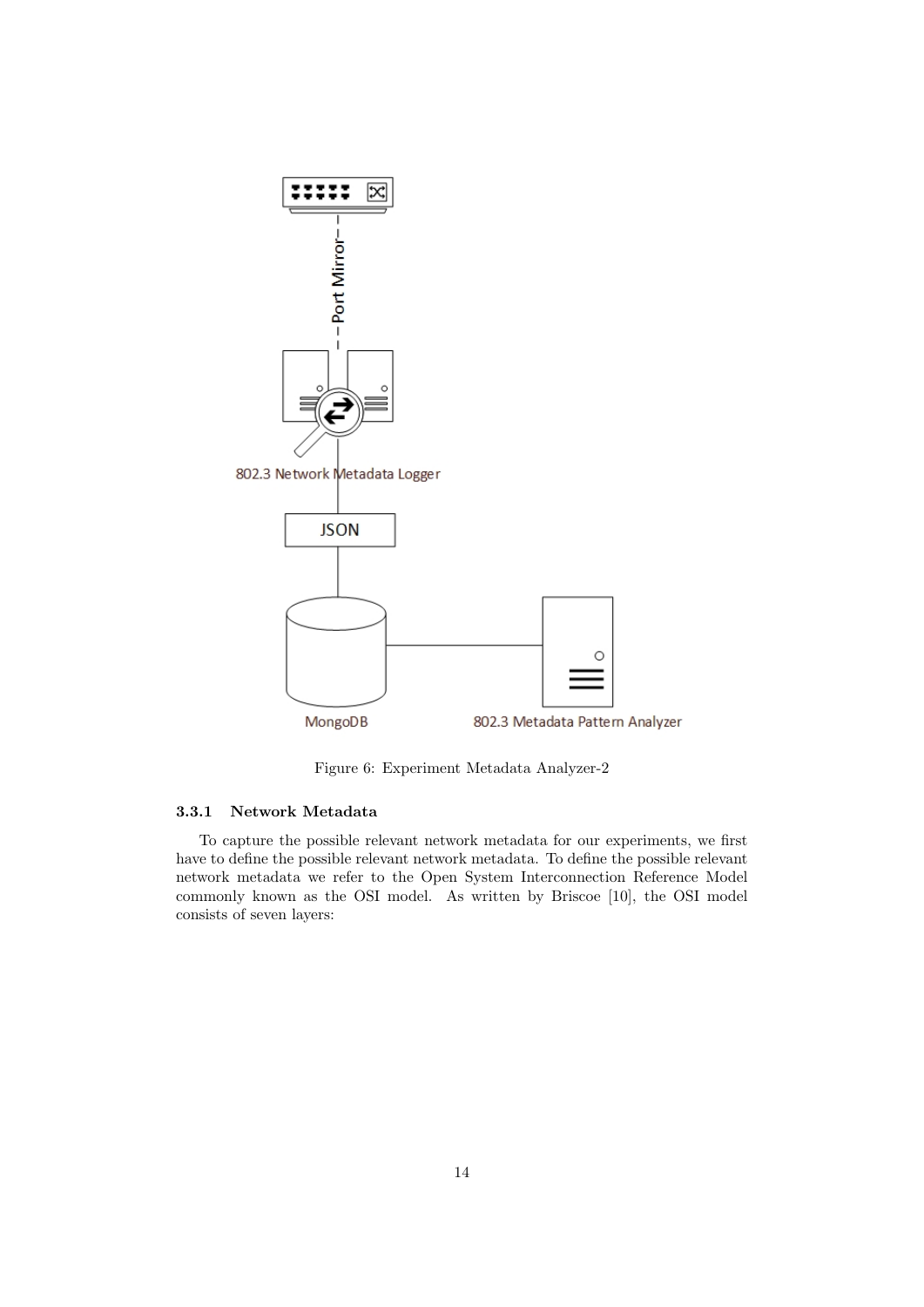

Figure 7: Seven Layer OSI Model [\[10\]](#page-34-0)

<span id="page-15-0"></span>According to [Briscoe](#page-34-0) the layers one till five as depicted in figure [7](#page-15-0) are used to transport the data to its destination, or present it to the user depending on the direction the stack is traversed [\[10\]](#page-34-0). Layer six is used to pack the data for transport or unpack the data to present it to the application layer. The application layer is used to present the data to the the user.

One of the most commonly used descriptions for metadata is that it is "Data About Data" [\[21\]](#page-35-10), but as described by [Lubas et al.](#page-35-10) there is a variety of ways to describe metadata. For this paper we will refer to the most commonly known description for metadata as "Data About Data". If we look at the OSI reference model again as depicted in figure [7](#page-15-0) we know that the layers one till five are used to transport the data to its destination. This means that the layers one till five will create data about the data that is traversed via the stack. Because the layers one till five are most likely to create metadata we will focus our research into these five layers. When inspecting the OSI model as depicted in figure [7](#page-15-0) we expect that we will be able to obtain metadata from the different layers as explained below:

- Physical Layer, The method used to access the physical network
- Data Link Layer, The access strategy used for the network and MAC Address identifiers
- Network Layer, The IP addresses used to communicate between networks
- Transport Layer, The transport layer protocol that is being used
- Session Layer, Session information used by different protocols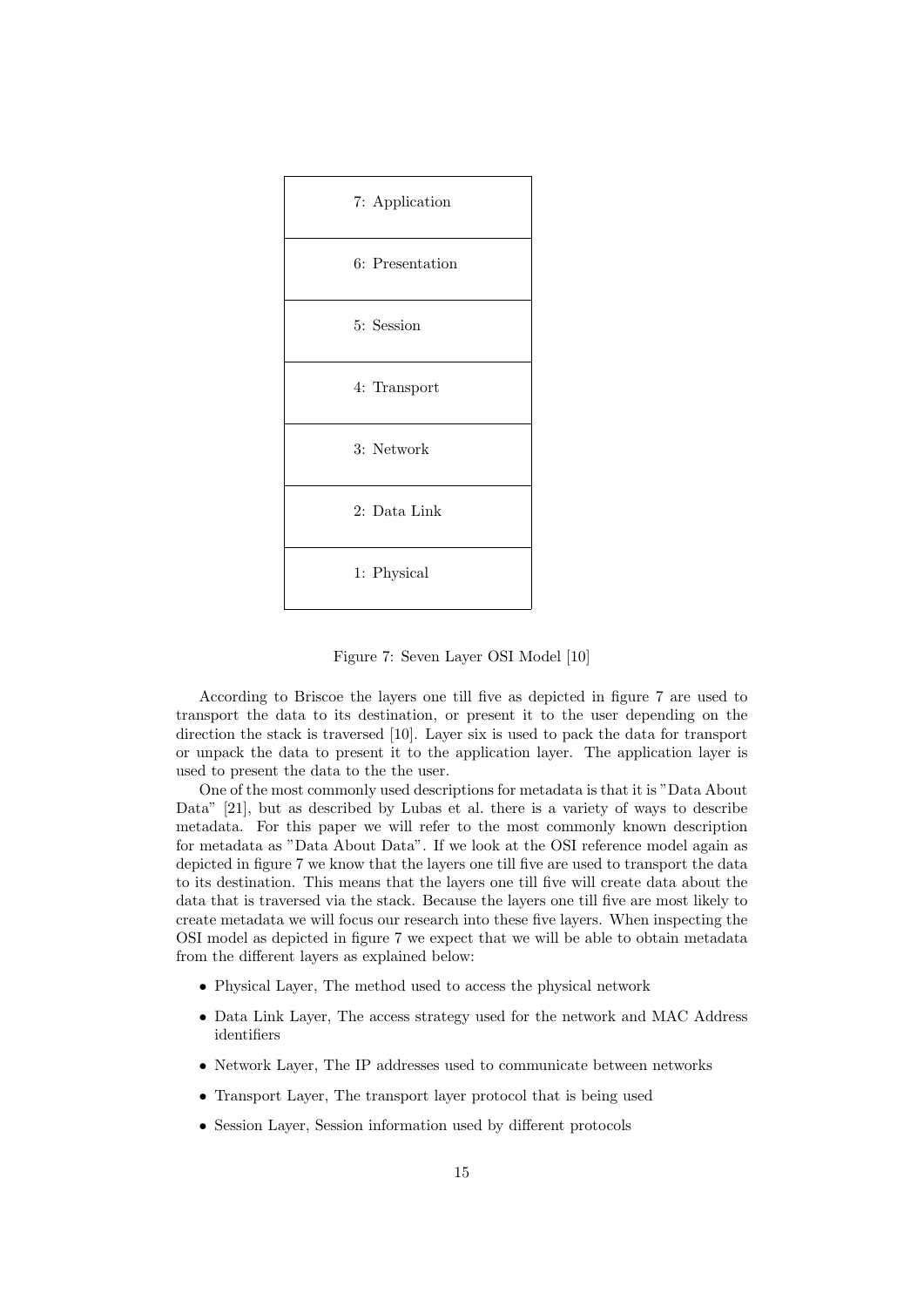Because we know, which layers are most likely to create metadata. We examined, which metadata could be retrieved from the different packet headers used within the 802.3 protocol.

| 48 bits Destination Mac Address    |
|------------------------------------|
|                                    |
| 48 bits Source Mac Address         |
|                                    |
| Length (16 bits)  <br>$\mathbf{L}$ |
| +-+-+-+-+-+-+-+-+-+-+              |
| Payload & Padding (46-1500 bytes)  |
|                                    |
| 32 bits CRC                        |
|                                    |

Figure 8: Ethernet Packet Header [\[9\]](#page-34-1)

<span id="page-16-0"></span>When examining the Ethernet Packet Header as depicted in figure [8.](#page-16-0) It can be seen that an Ethernet Packet Header contain a Destination Address and a Source Address. In the ethernet layer this means that it will contain the ethernet source and destination address, or so called Mac Addresses. To achieve accountability it is important to know how the packets flow between endpoints. Because of the DHCP protocol the chance exists that a system will have a different IP Address after the pentest than that it had during the pentest. The Mac Address however is less likely to be changed, which makes a mac address ideal to achieve accountability of, which systems have been targeted during the execution of a pentest. In addition to the chance of dynamically assigned IP addresses the chance exists that a system or device is behind a NAT of a corporate infrastructure. This means that the traffic can only be traced to a publicly available IP Address and not to the targeted endpoint.

| Version IHL Type of Service Total Length                                                            |  |                 |  |  |
|-----------------------------------------------------------------------------------------------------|--|-----------------|--|--|
| -+-+-+-+-+-+-+-+-+-+-+-+-+-+-+-+-+-+-+-<br>-+-+-+-+-+<br>  Flags  Fragment Offset<br>Identification |  |                 |  |  |
| Time to Live   Protocol                                                                             |  | Header Checksum |  |  |
| Source Address                                                                                      |  |                 |  |  |
| Destination Address                                                                                 |  |                 |  |  |
| Padding<br>Options                                                                                  |  |                 |  |  |
|                                                                                                     |  |                 |  |  |

<span id="page-16-1"></span>Figure 9: IPV4 Packet Header [\[25\]](#page-35-0)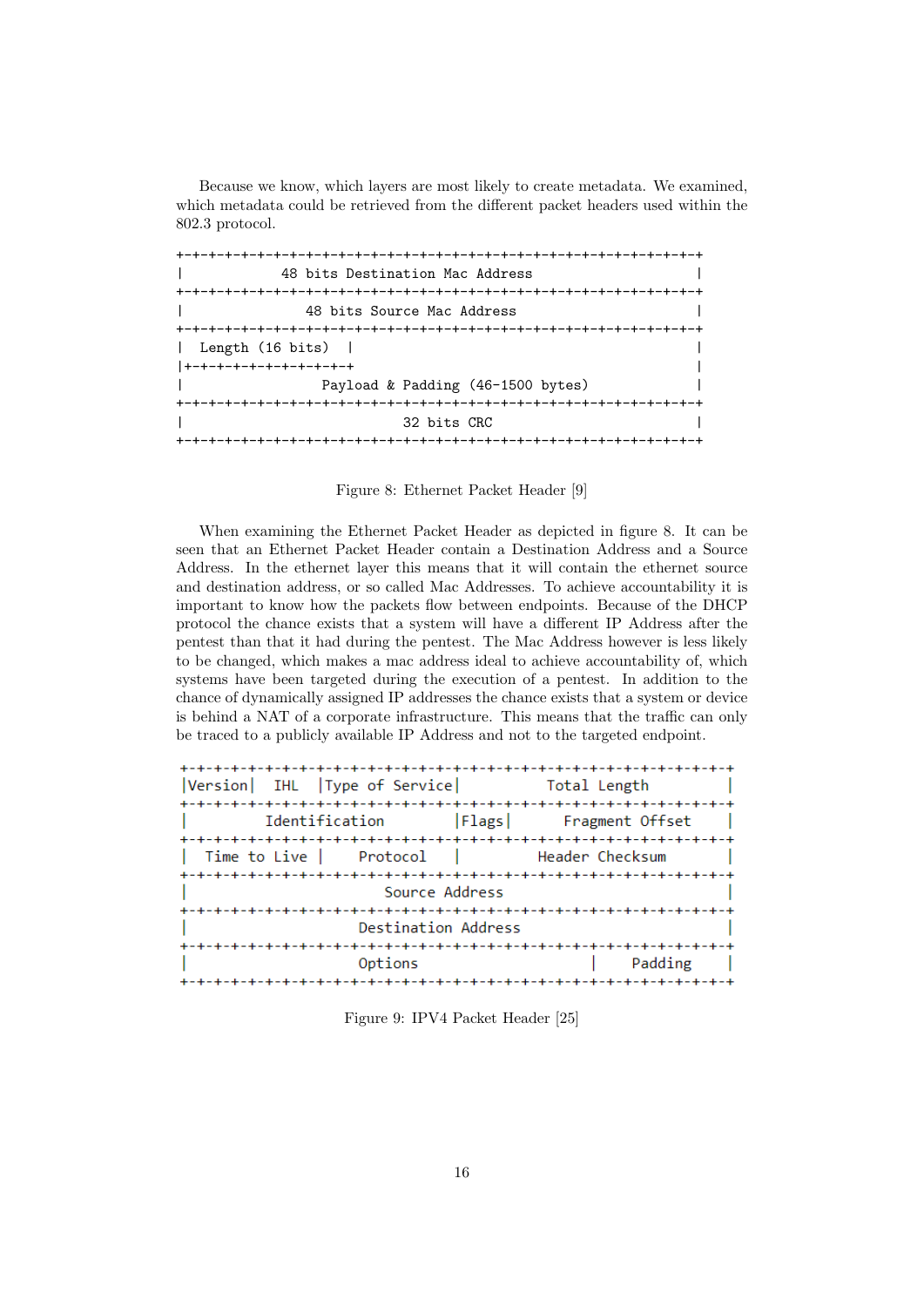

<span id="page-17-0"></span>Figure 10: IPV6 Packet Header [\[15\]](#page-34-2)

When examining the IPV4 header depicted in figure [9](#page-16-1) and the IPV6 header depicted in figure [10](#page-17-0) we can deduct that the IPV4 and IPV6 protocols make use of different IP headers. Because we want to achieve accountability for the IPV4 and IPV6 protocol we will extract the metadata from the IPV4 and IPV6 header, which they have in common. This means that we will use the IP Version number to determine if it is IPv4 or IPV6 traffic and the source and destination address to determine the IPV4 or IPV6 source and destination address.

|                             | Source Port                                  | Destination Port      |  |  |
|-----------------------------|----------------------------------------------|-----------------------|--|--|
|                             |                                              |                       |  |  |
|                             |                                              | Sequence Number       |  |  |
|                             |                                              |                       |  |  |
|                             |                                              | Acknowledgment Number |  |  |
|                             |                                              |                       |  |  |
| Data<br>Offsetl<br>Reserved | U A P R S F <br>R[C S[S Y I]<br> G K H T N N | Window                |  |  |
|                             |                                              |                       |  |  |
|                             | Checksum                                     | Urgent Pointer        |  |  |
|                             |                                              |                       |  |  |
| Options<br>Padding          |                                              |                       |  |  |
| -+-+-+-+                    |                                              |                       |  |  |
| data                        |                                              |                       |  |  |
|                             |                                              |                       |  |  |

<span id="page-17-1"></span>Figure 11: TCP-Header [\[26\]](#page-35-1)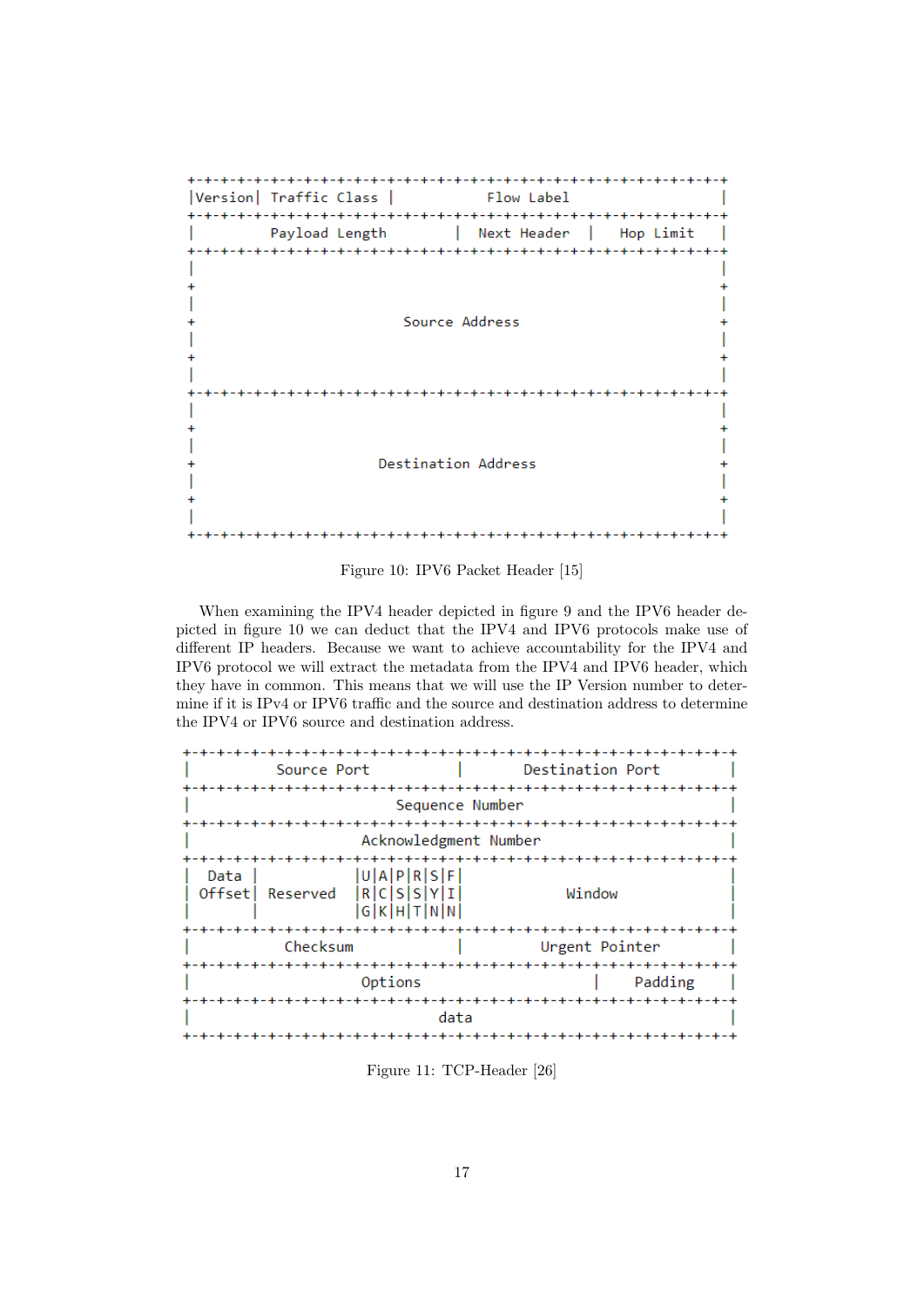

<span id="page-18-1"></span>Figure 12: UDP-Header [\[24\]](#page-35-2)

When examining the TCP Header depicted in figure [11](#page-17-1) and the UDP Header depicted in figure [12](#page-18-1) we can see that the UDP header requires less information than the TCP Header. This is due to the the difference between the two protocols. The TCP protocol is a statefull protocol [\[26\]](#page-35-1) and therefore, needs more information about the connection than the stateless UDP protocol needs [\[24\]](#page-35-2). Because the the TCP protocol requires more information about the connection than the UDP protocol needs the TCP protocol creates additional metadata on the data that is actually being transmitted. As a result we can obtain more metadata from the TCP protocol than from the UDP protocol. Therefore from the TCP protocol we will log the Source Port, Destination Port, Sequence Number, TCP Flags and the Window Size. From the UDP Protocol we will only log the Source and Destination port.

When we combine all of the headers and the data that we will log we will get the following structure for the the metadata that we will log as depicted in figure [13](#page-18-2)

| Destination Mac Address, Source Mac Address                                                                 | Data Link Layer                    |
|-------------------------------------------------------------------------------------------------------------|------------------------------------|
| IP Version, Destination IP Address, Source IP Address   Network Layer                                       |                                    |
| TCP Source Port, TCP Destination Port, TCP Sequence Number,   Transport Layer<br>TCP Flags, TCP Window Size |                                    |
| UDP Source Port, UDP Destination Port                                                                       | Transport Layer<br>-+-+-+-+-+-+-+- |

Figure 13: Metadata To Log

#### <span id="page-18-2"></span><span id="page-18-0"></span>3.3.2 Detecting Centralized NMAP TCP Port Scans Based on TCP Metadata

To be able to achieve accountability of actions during the execution of a pentest one must be able to recognize the actions done during the execution of a pentest. As explained in section [2.1](#page-6-0) the first step of the Cyber Killchain is the Reconnaissance phase. During the Reconnaissance phase a commonly used method is port scanning to identify possible interesting or vulnerable protocols on an computer infrastructure. Because NMAP is widely adopted as the de facto standard for portscanners we will look into the detection possibilities of the NMAP port scanner on TCP Metadata level. We consider NMAP as the de facto standard because of its integration with Kali Linux and as a commonly used tool by Red Teams [\[6\]](#page-34-9). As explained by [Bennieston](#page-34-10) an NMAP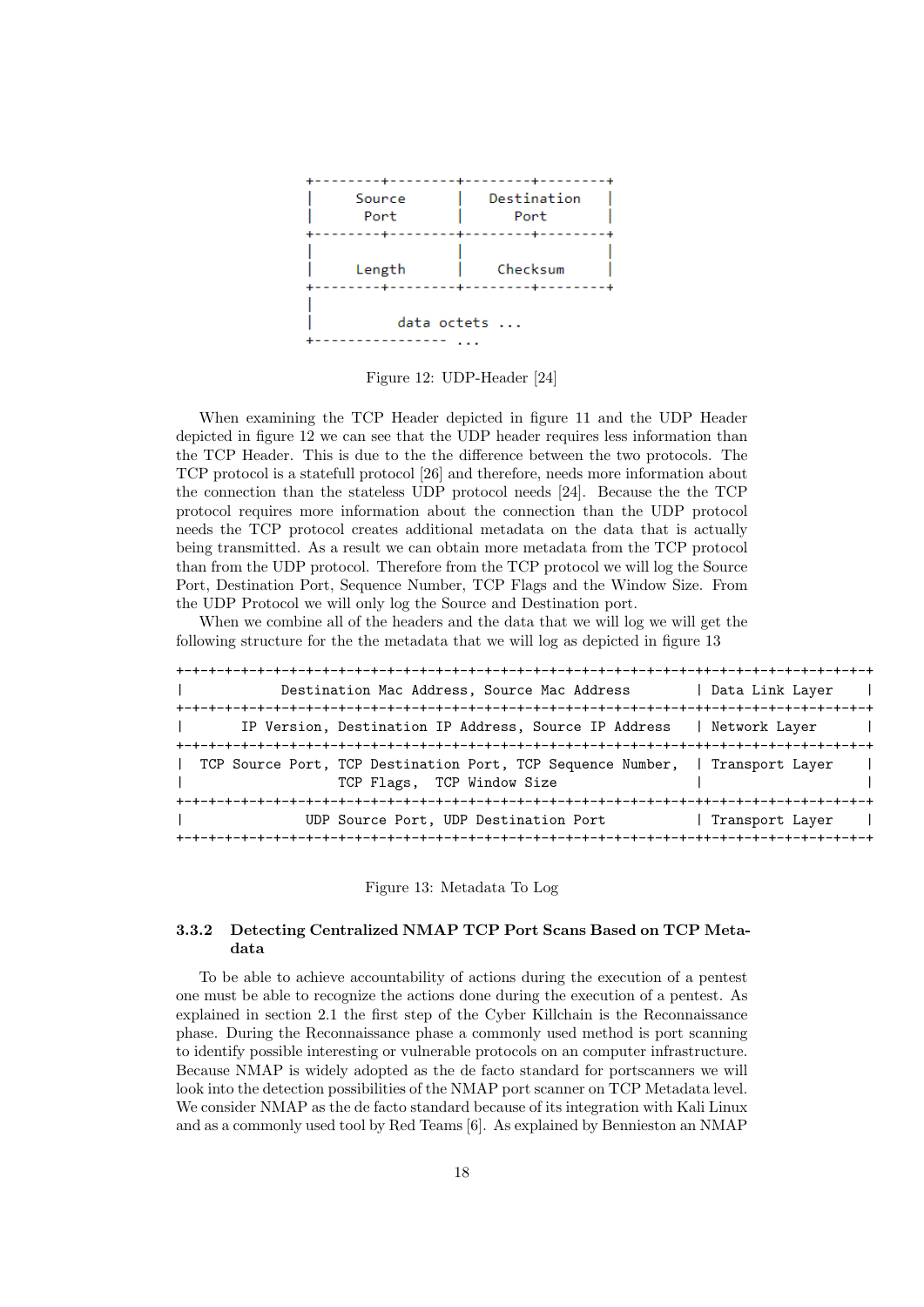port scan is most commonly done by one of two type of scans the TCP connect scan or the TCP syn scan commonly referred to as the (Syn) Stealth Scan [\[7\]](#page-34-10). Based on the work of Jung et al. [\[19\]](#page-35-7) in, which they have created an port scan detection algorithm called the Threshold Random Walk. We want to create a detection method based on TCP metadata and specifically the TCP flags. For this we will create an experiment using a python script, which will inspect TCP flags and raise an alarm at A during the experiment to determine threshold, for packets that have the characteristics of A NMAP port scan.

After having created a method to detect Nmap port scans we will test this method by performing 100 Nmap port scans with default settings to determine how accurate the method created by us is in detecting Nmap port scans.

#### <span id="page-19-0"></span>3.3.3 Detecting TCP (Reverse) Shell Sessions Based On TCP Metadata

Because most of the information about an exploit is found in the higher layers of the OSI model, it is difficult to achieve accountability of actions during the execution of an exploit in a pentest procedure based on Metadata. We will look into the possibilities of detecting the Command and Control sessions, which will most likely be created after the execution of an exploit of a system as described by Hutchins et al. [\[18\]](#page-35-3) in step 6 of the Cyber Killchain "Command and Control". To detect possible TCP (Reverse) Shells we will examine the TCP metadata to detect patterns in he TCP (Reverse) Shell connections. We expect, that as described in section [3.3.2,](#page-18-0) by making use of the TCP Flags and pre determined thresholds, we will be able to detect TCP (Reverse) Shells.

After having created a method to detect TCP (Reverse) Shells we will test this method by making use of a Python script for a TCP Shell Server and a TCP Shell Client. We will set the client and the server in a loop, which will first build up and then terminate 100 TCP Reverse Shells concurrently. To determine how accurate our method is in detecting TCP (Reverse) Shells it has to detect a percentage of the 100 sessions build up with the python scripts.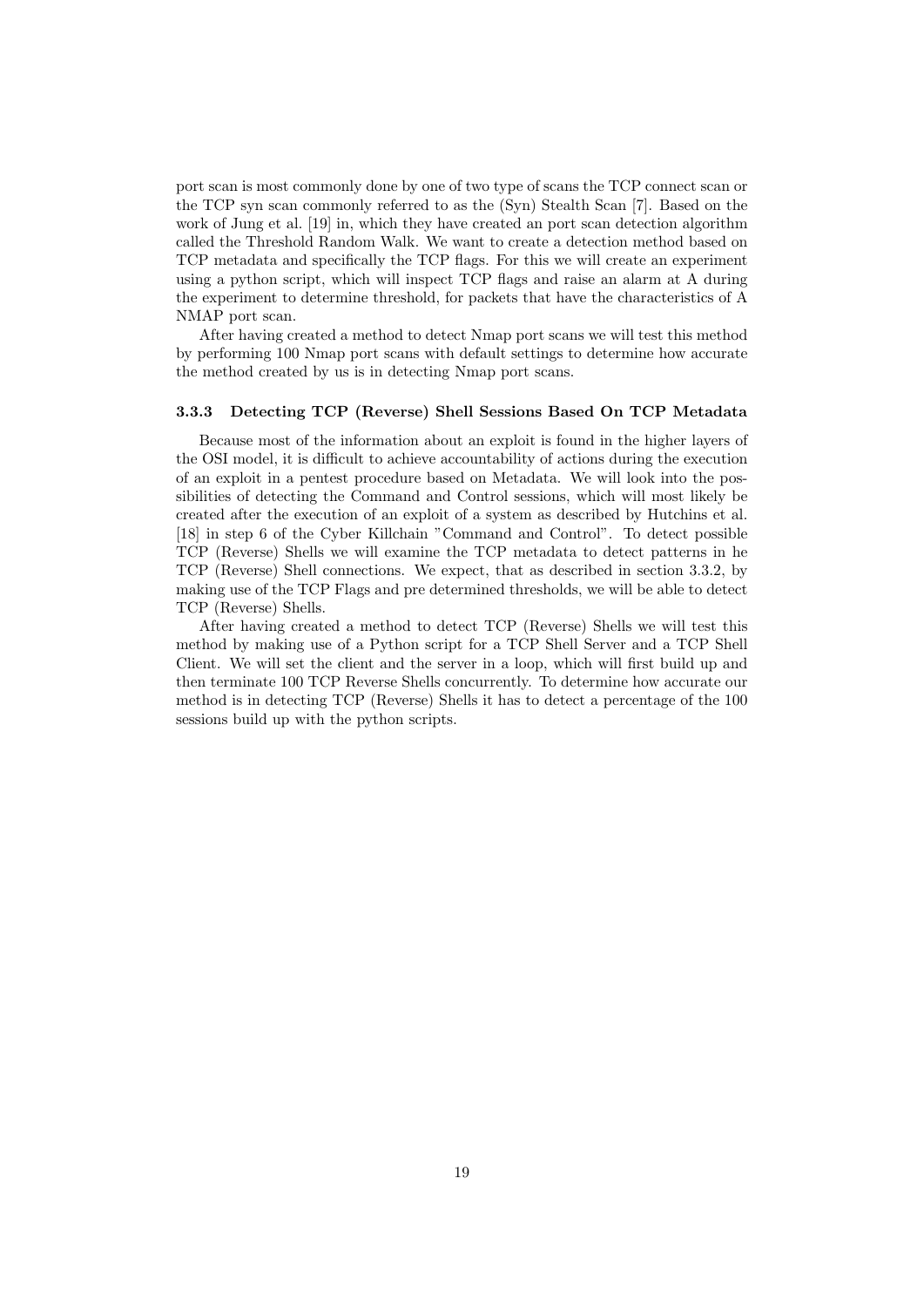## <span id="page-20-0"></span>4 Results

#### <span id="page-20-1"></span>4.1 Network Metadata

To examine the feasibility of logging all network traffic metadata we made use of python scripts, as described in section [3.3](#page-12-0) to log network traffic metadata and to log system performance. To examine the feasibility of capturing network metadata, we have conducted the following experiments:

- <span id="page-20-3"></span>1. Capture Metadata For 12+ Hours a Python 2.7 script with the Pymongo and Scapy Module.
- <span id="page-20-4"></span>2. Capture Metadata For 12+ Hours a Python 2.7 script with the Pymongo and Socket Module.
- <span id="page-20-5"></span>3. Detect 100 centralized NMAP Scans Using a Python 2.7 script with the Pymongo and Socket Module
- <span id="page-20-6"></span>4. Detect 100 TCP Reverse Shells created with python 2.7 Scans Using a Python 2.7 script with the Pymongo and Socket Module

#### <span id="page-20-2"></span>4.1.1 Experiments [1](#page-20-3) & [2](#page-20-4)

During experiment [1](#page-20-3) we performed a 12 hour network capture using Python with the Scapy and Pymongo module. During the capture we specifically captured metadata of the TCP and UDP protocol on our local subnet, as depicted in figure [1.](#page-9-2) During the process of capturing the metadata we monitored system performance and measured statistics of the CPU, Memory, Network, Disk IO and the total amount of Disk Space used every minute for the duration of the experiment.

During experiment [1](#page-20-3) we observed that the system did not make efficient use of resources. In addition to this problem we found that the Python script in combination with Scapy was unable to process all packets in realtime that were received on the network interface. Because of this reason we created and designed experiment [2.](#page-20-4) In this experiment we created a Python script to perform the UDP and TCP metadata capture in combination with the Socket module. Because the Scapy module for Python is a packet analyzer and packet manipulation module we thought the performance of the script should improve when receiving the data directly from the Socket and processing it directly.

In the upcoming sections we will explain the observed differences in the results of the performance statistics for both performed experiments.

#### CPU

The statistics of the CPU performance for both experiments are included in the Appendix. For Metadata Experiment 1 in figure [25](#page-39-0) on page [39](#page-39-0) and in table [3](#page-40-0) on page [40](#page-40-0) and for Metadata Experiment 2 in figure [26](#page-41-0) on page [41](#page-41-0) and in table [4](#page-42-0) on page [42.](#page-42-0)

When examining and comparing the results of Metadata Experiment 1 and Metadata Experiment 2 one can observe that there is a significant difference in CPU utilization. The major difference is caused by the fact that the Scapy Module when imported might cause interference with the core affinity when imported [\[3\]](#page-34-11). We used the solution proposed on Stackoverflow to reset the core affinity. After this and by replacing the Scapy module with the Socket module to directly read the network data from the interface performance improved significantly, as can be observed in figure [25](#page-39-0) and in table [3](#page-40-0) and figure [26](#page-41-0) and in table [4.](#page-42-0)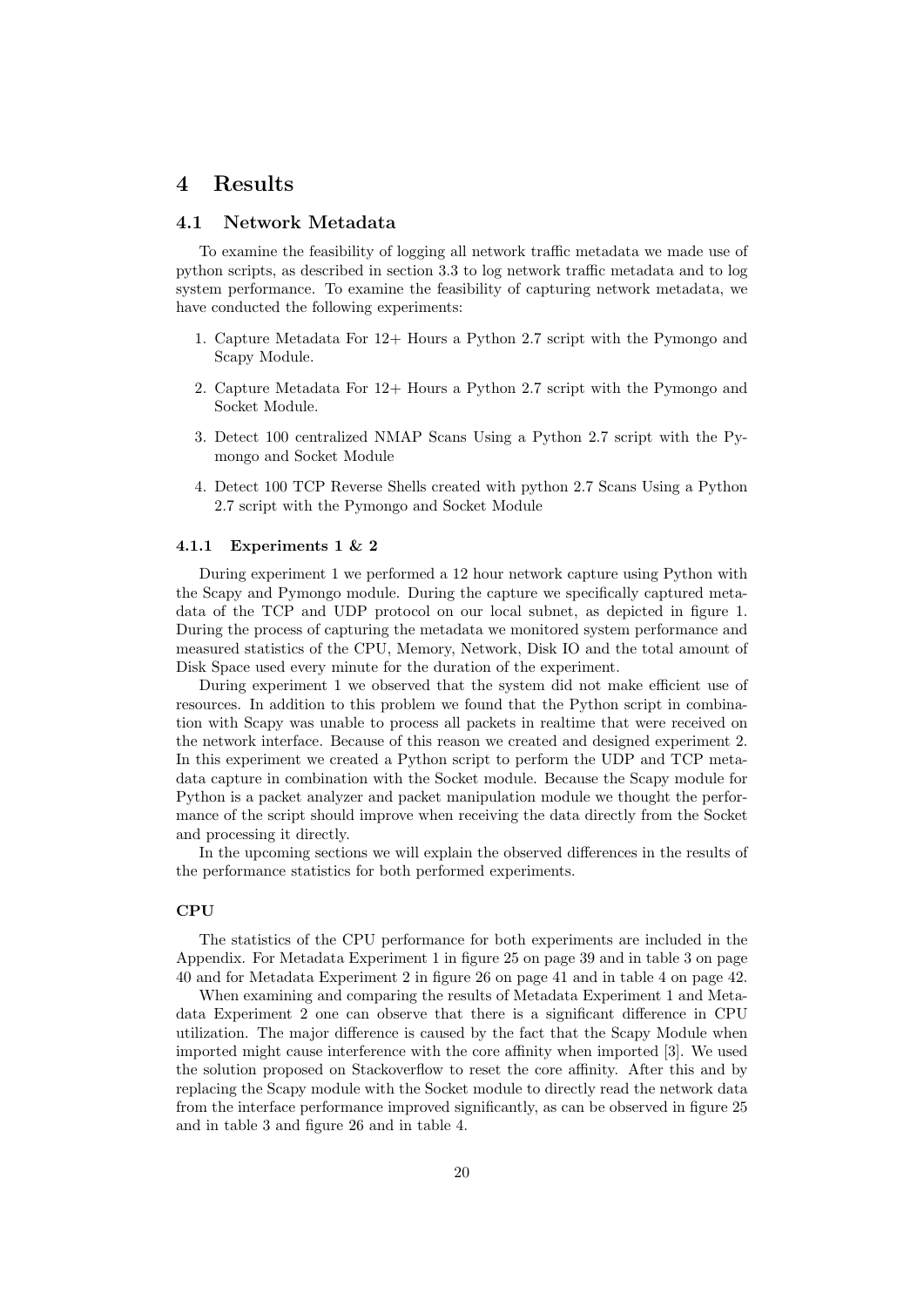#### Disk Performance



<span id="page-21-0"></span>Figure 14: Results Of Disk Performance During Experiment

When comparing the results of write 1 and read 1 (experiment 1) and write 2 and read 2 (experiment 2) depicted in figure [14](#page-21-0) one can observe that the read values have the same mean usage. The spike in the read usage in experiment 1 can be explained by a random process accessing the /dev/sdb disk during experiment 1. During experiment 2, one can observe that the average write value is higher than during experiment 1. This difference is caused by the fact that during experiment 2 we used the Socket module, which is able to process about 4 times the amount of packets as will be explained in [4.1.1.](#page-22-2)

The measured values of figure [14](#page-21-0) are included in the Appendix in table [5](#page-42-1) on page [42](#page-42-1) and table [6](#page-42-2) on page [42.](#page-42-2)

#### Memory



<span id="page-21-1"></span>Figure 15: Results Memory Usage During Experiment 1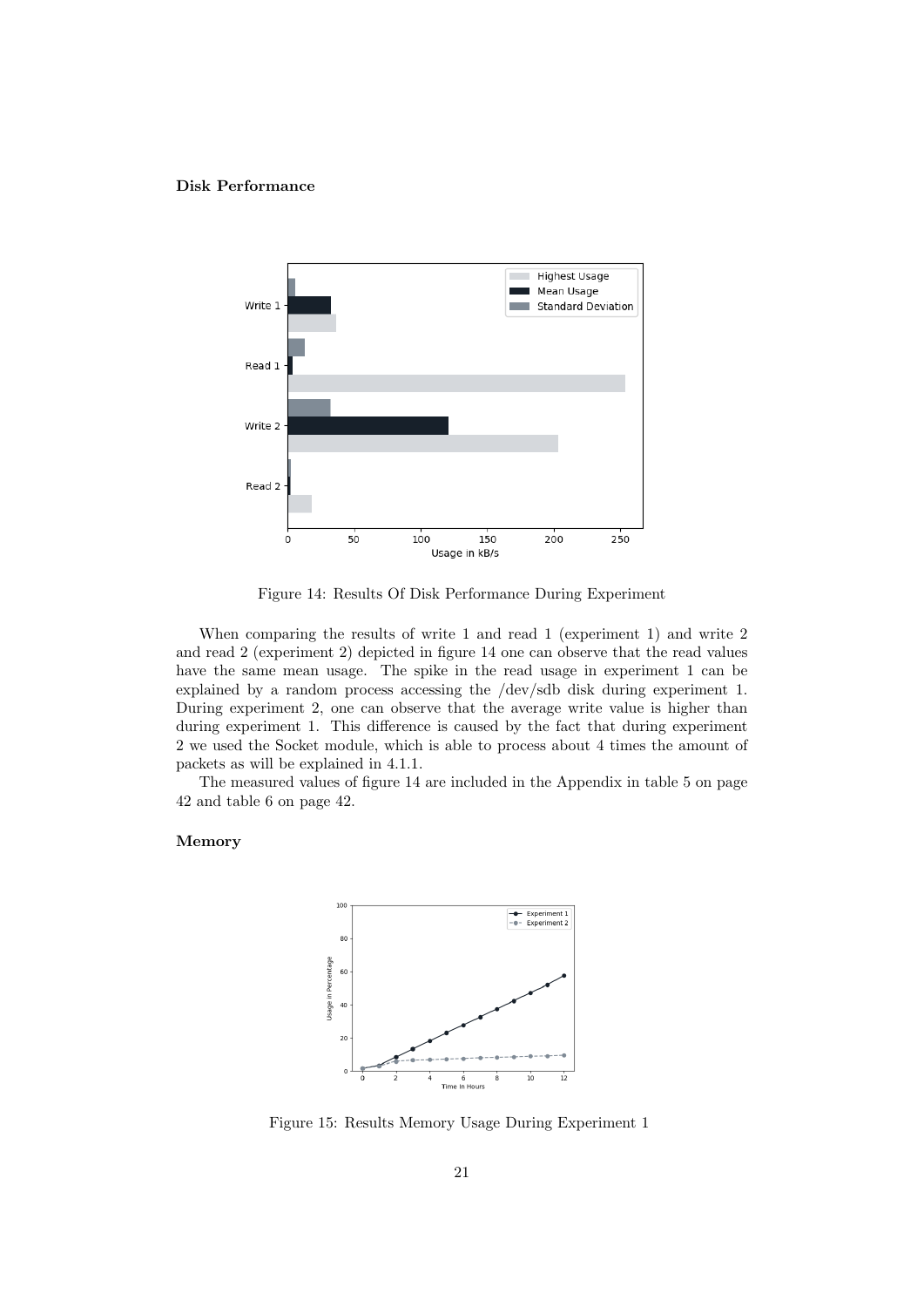When comparing the results of both the experiments in figure [15](#page-21-1) one can observe a significant difference in memory usage during the 12 hour experiment. From this experiment we can conclude that the Socket module makes more efficient use of memory than the Scapy module. It seems that the Scapy module stores more into memory than the Socket module of Python.

The measured values of figure [15](#page-21-1) are included in the Appendix in table [9](#page-43-0) on page [43](#page-43-0) and [10](#page-43-1) on page [43](#page-43-1)

#### Network



<span id="page-22-0"></span>Figure 16: Results Network Performance During Experiments

When comparing the results of the both experiments in figure [16,](#page-22-0) one can observe that the mean usage is about the same. The highest usage spike for ingress 2 was a one time measured value, as a result of random network jitter. Most likely to be caused by the different systems on the local subnet. One can observe that the mean utilization of the network stays the same during both experiments.

The measured values of figure [16](#page-22-0) are included in the Appendix in table [7](#page-42-3) on page [42](#page-42-3) and [8](#page-42-4) on page [42.](#page-42-4)

#### <span id="page-22-2"></span>Storage

<span id="page-22-1"></span>

| Experiment | Disk Space Used in | Mean Item Size in | Total Packets |
|------------|--------------------|-------------------|---------------|
| Number     | MВ                 | <b>Bytes</b>      | Captured      |
|            | 71.5               | 383               | 1,323,088     |
|            | 261                | 351               | 4.341.085     |

Table 1: Mongo DB Statistics At The End Of The Experiments

When comparing the results of the both experiments in table [1,](#page-22-1) one can observe that we have processed more data in the seconds experiment. The mean object size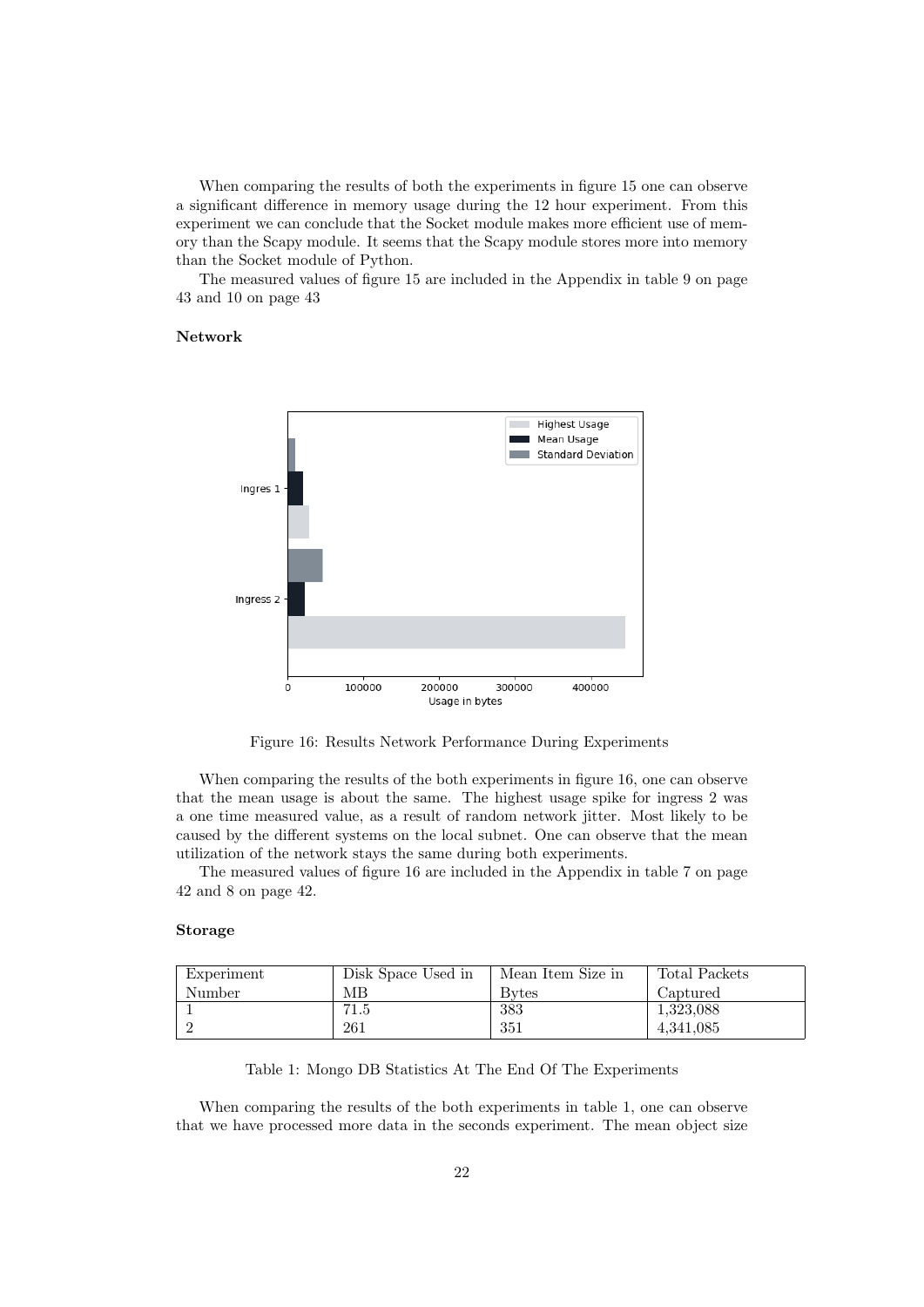however remains almost the same during both experiments.

#### <span id="page-23-0"></span>4.1.2 Experiment [3](#page-20-5)

As described in section [3.3.2](#page-18-0) during this experiment we will examine the feasibility of detecting Nmap port scans. During the analysis of 100 nmap port scans with default settings we found that Nmap has the following characteristics:

<span id="page-23-3"></span>

| Mean       | Packets               | Packets          | Flags Set | Packets   | Flags Set | Mean Time |
|------------|-----------------------|------------------|-----------|-----------|-----------|-----------|
| Completion | $\operatorname{Send}$ | Send To          |           | Send From |           | Between   |
| r ime      |                       | $_{\rm{larget}}$ |           | Target    |           | Packets   |
| 13.302947s | 3428                  | .714             | Svn       | 1713      | Rst       | 0.281ms   |

Table 2: Nmap Calculated Statistics After 100 Default Portscans

Based on the work of Jung et al. [\[19\]](#page-35-7) we want to define a threshold at, which the system registers the possible portscan. When combining this with the work of Roesch et al. [\[27\]](#page-35-11) we wanted to look at a threshold based on time and TCP flags. During the examination of the port scans we executed. We found that when using the Nmap tool, with exception of the full connect method of Nmap, every syn packet uses the same TCP sequence number as depicted in figure [17.](#page-23-2)



Figure 17: Nmap Detection Pattern

<span id="page-23-2"></span>After having found that a Nmap portscan uses the same TCP sequence number for every portscan we started filtering for syn packets that make use of the same TCP Sequence number. Based on the mean time between packets that are being sent to the target host we defined a threshold of 1 second in, which a syn packet with the same TCP sequence number has to be received or else the portscan has ended. We have tested this method to detect 100 Nmap default portscans in, which we have achieved 100% accuracy. We have combined this with timestamps and using this method we are able to achieve 100% realtime accuracy for Nmap scans performed from host x to y within timeframe z.

#### <span id="page-23-1"></span>4.1.3 Experiment [4](#page-20-6)

Based on the data and experience we obtained during the execution of experiment [3,](#page-20-5) explained in section [4.1.2,](#page-23-0) we want to detect a TCP reverse shell, which is often the result of an exploit performed on a system. To detect a TCP reverse shell we defined a method based on the work of Roesch et al. [\[27\]](#page-35-11) When examining the characteristics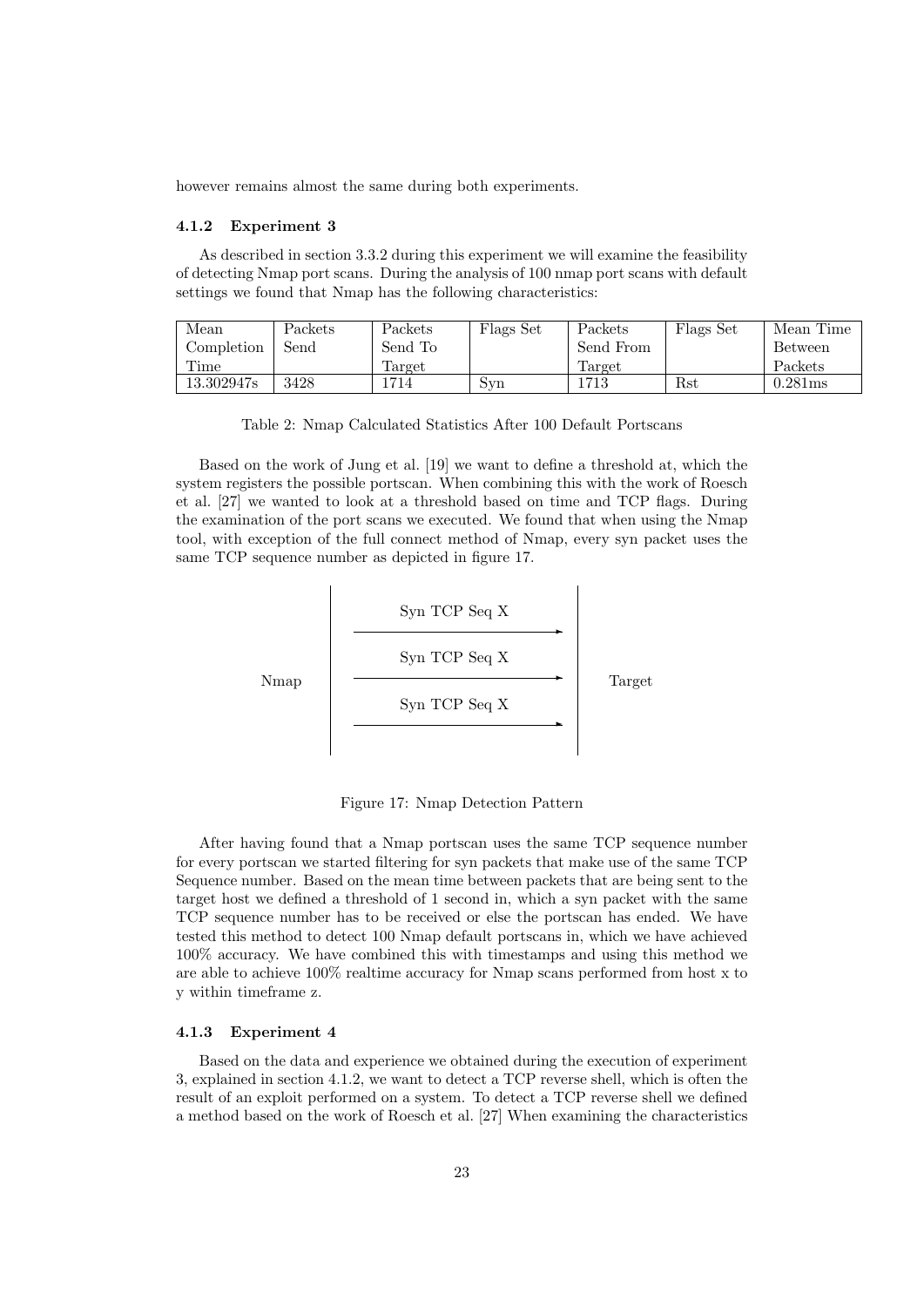of a TCP shell we found that when sending data using the SSH protocol after the TCP 3 Way Handshake has been performed [\[13\]](#page-34-12). As mentioned by Roesch et al. [\[27\]](#page-35-11) "almost all requests to web servers have their TCP PUSH and ACK flags set" [\[27\]](#page-35-11) Based on this information we inspected established SSH sessions and found that we were able to detect the pattern as depicted in figure [18](#page-24-0)



Figure 18: TCP Shell Detection Pattern

<span id="page-24-0"></span>The pattern depicted in figure [18](#page-24-0) enables us to look for TCP shells within the network. Using this method and combining this with the TCP end sequence of a TCP shell depicted in figure [19.](#page-24-1)



Figure 19: TCP Shell End Pattern

<span id="page-24-1"></span>We can observe a detectable pattern within a TCP stream, which can be used to detect shells within a TCP stream. To test the patterns as depicted in figure [18](#page-24-0) and figure [19.](#page-24-1) We scripted this into a filter using python 2.7 first looking in the TCP streams for the pattern depicted in figure [18](#page-24-0) after having detected this pattern it will then look for the end pattern depicted in figure [19.](#page-24-1) We combine these patterns with time to achieve accountability for the moment a TCP shell is sending data till the moment a TCP shell is stopped. We have performed experiments with 100 in a loop created Python TCP Reverse shells on a host machine while trying to detect the TCP reverse shells with our custom build Python Filter. Using our Python filter we were able to detect 100% of the started TCP reverse shells in real time. By combining this with timestamps we were able to achieve accountability for TCP reverse shells based on our custom made filter.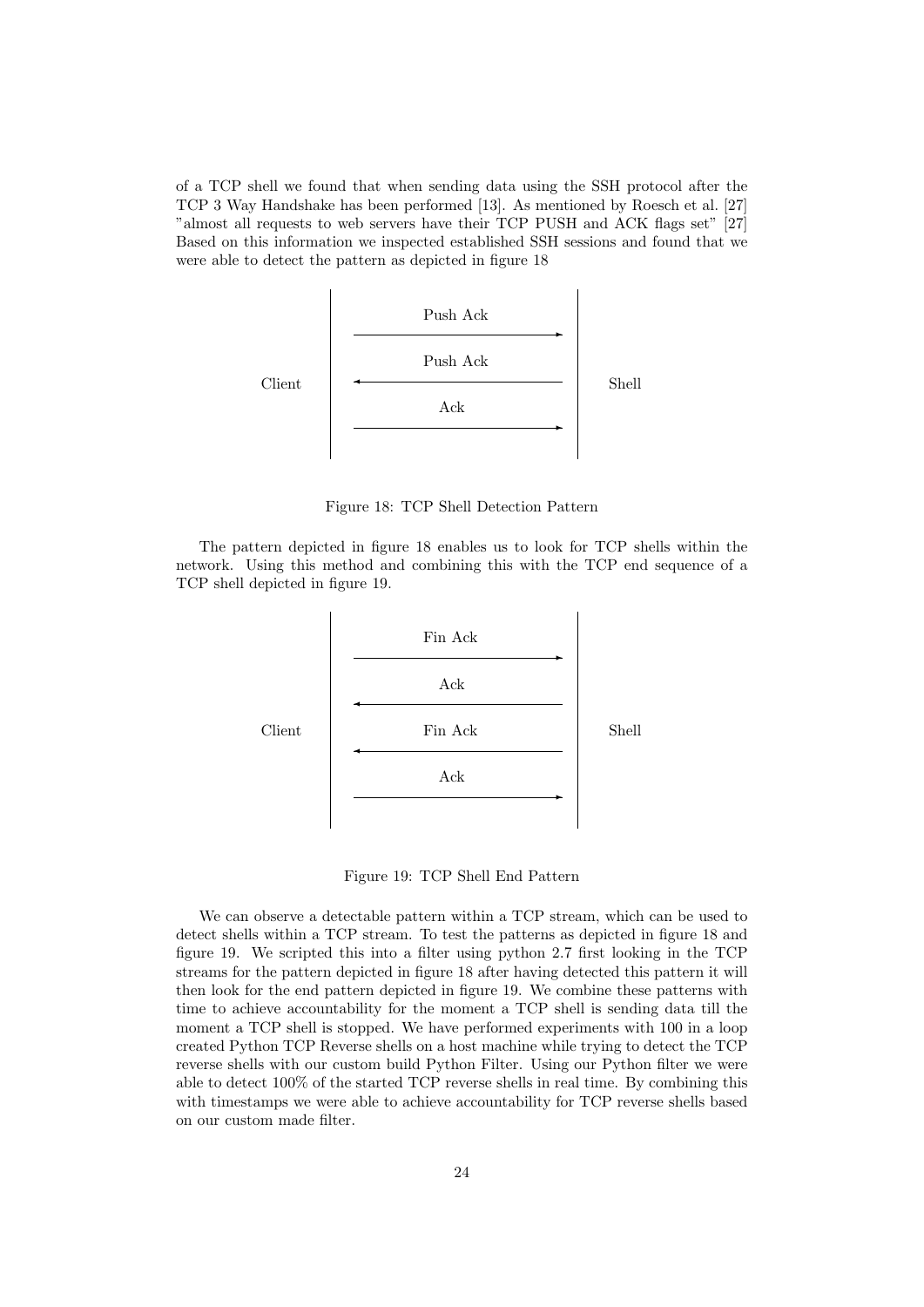#### <span id="page-25-0"></span>4.2 Full Capture

Examining the feasibility of logging all network traffic, similar test where performed as in section [1.](#page-20-3) The following experiments have been conducted. This section will mainly focus on capturing and storing typical pentest traffic by simulating portscans and using pentest suites. Results give an indication of system performance while capturing and storing all network traffic. Furthermore the results indicate if accountability can be achieved when using this method.

- 1. Capture all traffic for 12 hours simulating traffic by executing a continuous portscan
- 2. Evaluating the usability for accountability

#### Memory

In the following expirement we measured memory usage during the experiment. The results are depicted in figure [20.](#page-25-1)



<span id="page-25-1"></span>Figure 20: Memory usage in percentage

From the results above a stable trend in memory usage can be observed. However, the utilization is quite high, possibly MongoDB caches or reserves memory in order to serve queries.

#### Processor

This experiment measured the system performance while executing a default NMAP scan continuously for 12 hours. The results are depicted in the table [11.](#page-45-0)

What can be seen from the results in table [11](#page-45-0) is that all cores at some point in time reach maximal utilization and that there is a high standard deviation since performance is measured in a percentage. To examine this further, we look into the specific programs being run, which are:

- 1. Tcpdump : Capture traffic and write to a pcap file
- 2. Tshark : Convert the pcap to JSON
- 3. Mongoimport: Import the JSON file to MongoDB

Follow-up experiments were conducted as described in section [3.2](#page-10-0) focusing on system utilization caused by in the above enumerated programs.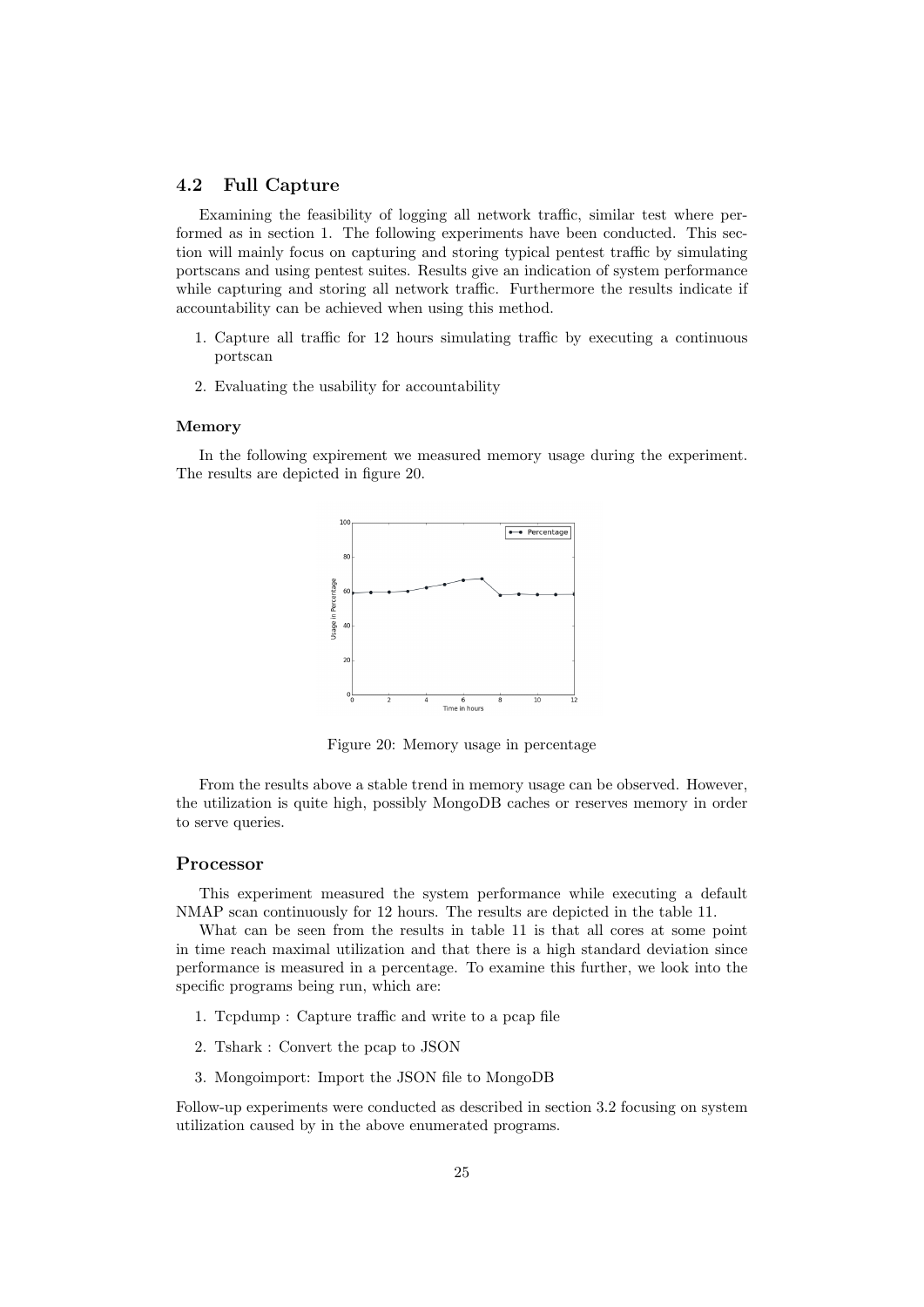#### <span id="page-26-0"></span>4.2.1 Tcpdump

Tcpdump captures the traffic, which is mirrored from the switch and saves this to a pcap file every minute. Upon researching we came to the conclusion that Tcpdump uses little system resources. The results are depicted in table [12](#page-45-1) on page [45.](#page-45-1) The results show that during the experiments Tcpdump used little CPU-resources and according to the standard deviation was stable in CPU-utilization. Memory and disk usage was negligible.

#### <span id="page-26-1"></span>4.2.2 Tshark

As mentioned in section [3.2](#page-10-0) the structure of pcap files requires to be read sequentially preventing multithreading. This behavior can be seen in table [11](#page-45-0) on page [45.](#page-45-0) Since CPU is measured in utilization per core in percentage, these result show that Tshark is only able to use a single core while converting pcap to json. While converting the results show that the single core being used by Tshark is fully utilized.

During the experiments we also measured the disk utilization which can be seen in figure [21](#page-26-3) What can be seen from this graph is the fact that the write speed is higher than the read speed. Also the disk performance shows a low standard variation and the mean speed in reading as well as in writing is nearly as high as the maximum speed. Therefore, it can be concluded that the read and write speeds are stable. It is likely that the disk performance could be higher since Tshark could process the data faster as seen in table [11](#page-45-0) on page [45.](#page-45-0)

<span id="page-26-3"></span>

Figure 21: Disk usage during Tshark pcap to json conversion

The results show that Tshark write speed is consistently higher than the speed at which its reads. The result of the consistent higher write speed can be seen in the difference is size between the pcap and json file.

The results in table [8](#page-45-2) where acquired by capturing a network stream generated using iperf. They show a growth in size of approximately 6.3 times the size of the pcap file.

#### <span id="page-26-2"></span>4.2.3 Mongoimport

To maintain readability of this paper the graph depicting the CPU usage while importing JSON using mongoimport can be found in the figure [27](#page-44-0) on page [44.](#page-44-0) The results show that the MongoDB tool mongoimport utilizes all available cores to import the JSON file into it's database. The results also show that the mean usage is nearly as high for all cores as the highest usage.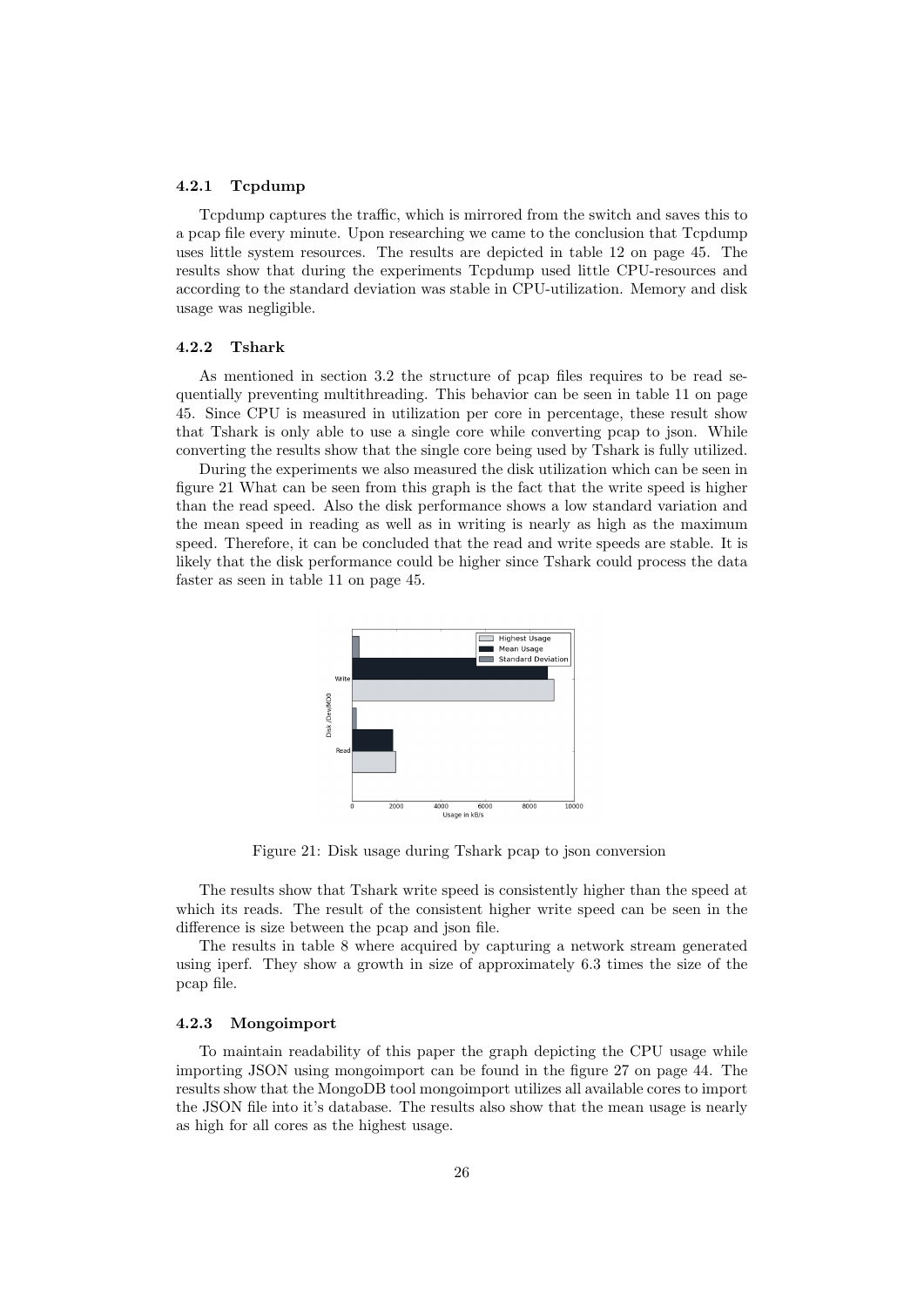The feasibility of storing the captured data from the test can be seen in table [8.](#page-45-1) The storage size in GiB is 5,5 GiB, which is feasible given modern storage solutions. For example, our storage array has 22 TiB of storage which is several years old.

#### <span id="page-27-0"></span>4.2.4 Usability in accountability

If a full capture were to be used for accountability there must be certainty that all packets where captured and stored. Therefore, we devised a simple but elegant test to verify the functionality. In our environment we setup one server to flood ping another server with one million packets. Since a successful ping consists of two packets (echo and reply) the total number of received packets must be two million.

Listing 1: Sending and recieving of one million ping packets

<span id="page-27-2"></span>#!/bin/bash<br>sudo ping −f −c 1000000 192.168.1.107<br>1000000 packets transmitted, 1000000 received, 0% packet loss, time 151825ms

Listing [1](#page-27-2) shows that one million ping reply packets were transmitted and one million replies were received withing tree minutes. Therefore the database should contain two million ping packets.

<span id="page-27-3"></span>Listing 2: Counting the number of ICMP(ping) packets in the database  $" \text{ layers} . \text{icmp" } : \{ " \text{ 8 exists} " : \text{ true } \} \} ) ;$ MongoDB Enterprise > db.ICMP.count({<br>2000000

The results in listing [2](#page-27-3) show that the database contains two million ping packets. The figure [22](#page-27-1) shows an example of a captured ICMP packet. Since all packets are capture fully all properties of a packet can be queried using the MongoDB query language. In the appendix the listing [4](#page-37-1) can be found of a json formatted packet which can be imported an exported to/from the MongoDB database.

| V (0) (9) {_id:5a71c61cafa670f72fb93e6c}   | { 3 fields }                                                           |
|--------------------------------------------|------------------------------------------------------------------------|
| $\equiv$ id                                | 5a71c61cafa670f72fb93e6c                                               |
| "." timestamp                              | 1517405638697                                                          |
| $\nabla$ $\Omega$ layers                   | ${4} fields$                                                           |
| $\triangleright$ $\circlearrowright$ frame | { 13 fields }                                                          |
| $\triangleright$ $\circlearrowright$ eth   | { 13 fields }                                                          |
| $\triangleright$ $\circlearrowright$ ip    | { 22 fields }                                                          |
| $\triangledown$ $\odot$ icmp               | { 10 fields }                                                          |
| icmp_icmp_type                             | 8                                                                      |
| cmp_icmp_code                              | $\circ$                                                                |
| icmp_icmp_checksum                         | 0x00000ef2                                                             |
| icmp_icmp_checksum_status                  | 1                                                                      |
| licmp_icmp_ident                           | 24659                                                                  |
| icmp_icmp_seq                              | 6                                                                      |
| "I icmp_icmp_seq_le                        | 1536                                                                   |
| icmp_icmp_data_time                        | Jan 31, 2018 14:34:18.000000000 CET                                    |
| cmp_icmp_data_time_relative_influit        | -19.302193000                                                          |
| $\triangledown$ (2) icmp_data              | ${2} fields$                                                           |
| "." data data data                         | 8a:b4:00:00:00:00:00:00:10:11:12:13:14:15:16:17:18:19:1a:1b:1c:1d:1e:1 |
| "" data_data_len                           | 48                                                                     |

<span id="page-27-1"></span>Figure 22: Example data from a captured packet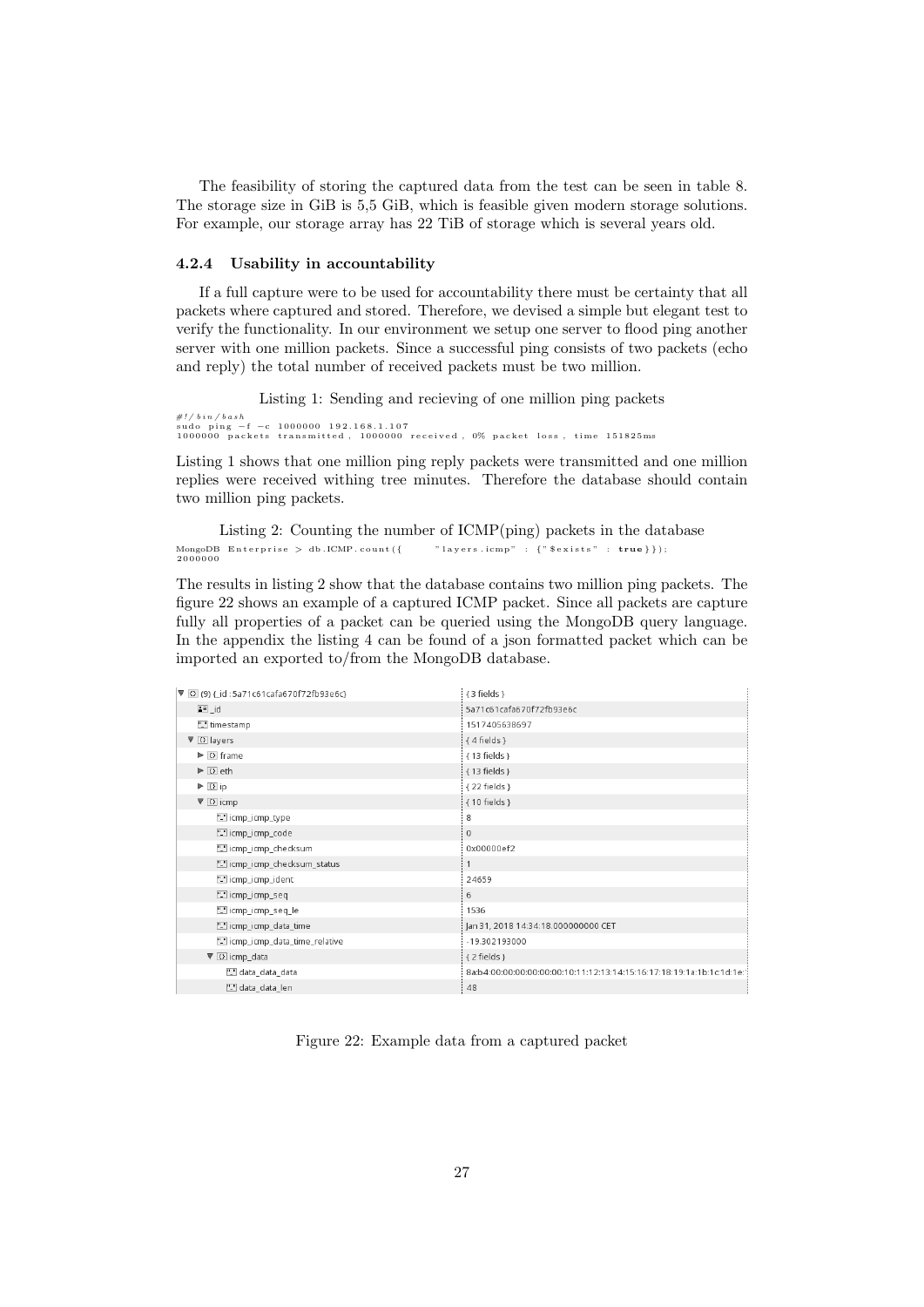# <span id="page-28-0"></span>5 Discussion

We are concerned with capturing large amounts of data due to the ethical and legal aspects. Bélanger and Crossler wrote a paper about privacy in the digital age. We were not able to assess the exact limitations resulting from the Dutch "Nieuwe Wet op de inlichtingen- en veiligheidsdiensten"(WIV) legislation. The European Union is also trying to catch up her legislation with the rapidly advancing digital possibilities, to prevent the invasion of the privacy of her inhabitants with the General Data Protection Regulation (GDPR)[\[1\]](#page-34-14).

The methods proposed in this paper might intrude on the privacy of users. Therefore, it is needed to discuss the applicability of these methods when trying to achieve accountability.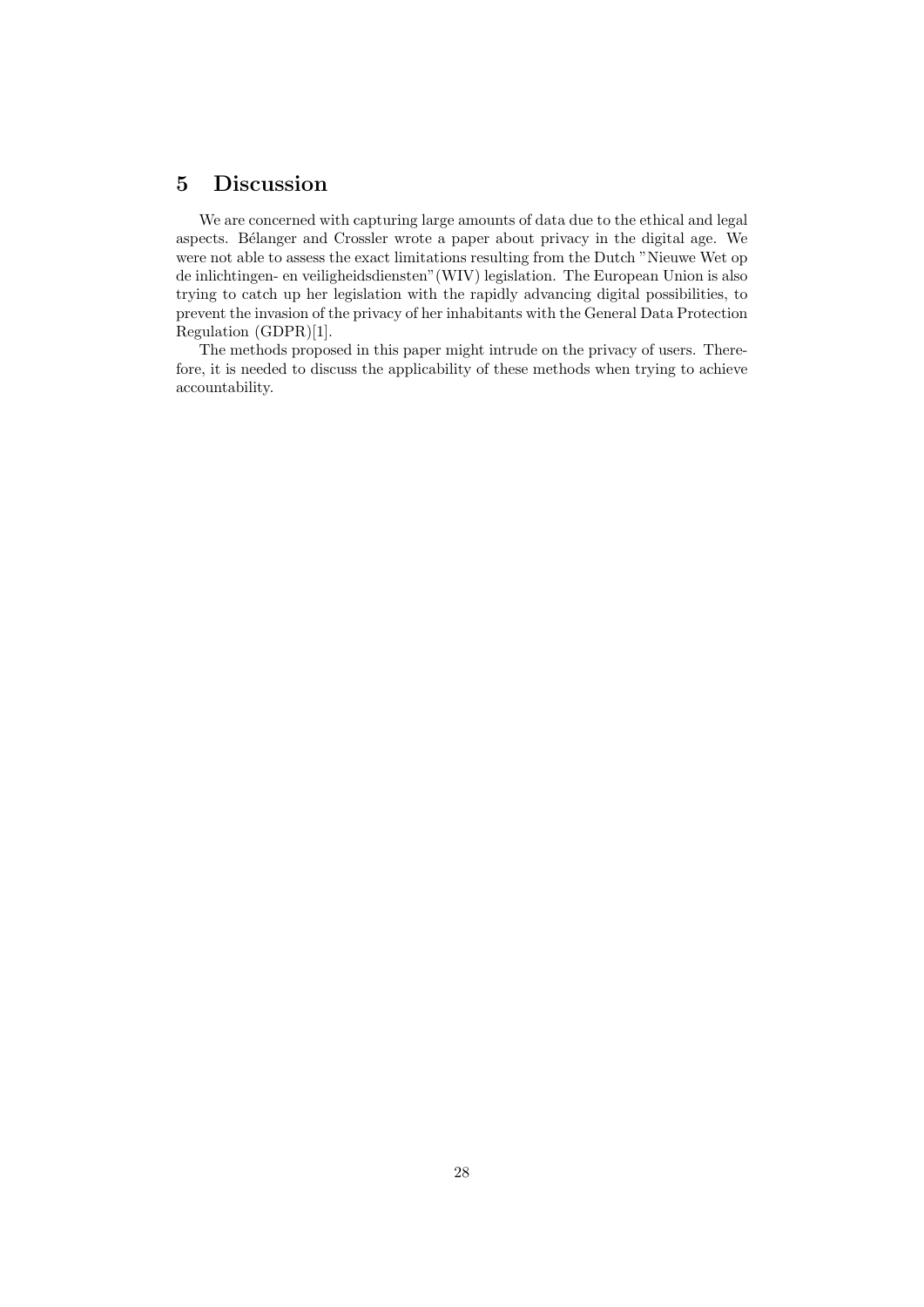# <span id="page-29-0"></span>6 Conclusion

#### <span id="page-29-1"></span>6.1 Metadata

One can observe the following from the results explained in section [4.1:](#page-20-1)

- 1. Accountability based on Metadata capture is plausible
- 2. Port Scan Detection is based on TCP metadata is possible for NMAP
- 3. TCP shell detection based on TCP metadata is plausible
- 4. Python is not fast enough for realtime packet sniffing

Accountability of actions based on metadata capture is plausible. The difficulty however lies in the fact that some accountability of actions seem only achievable by inspecting the payload data of a packet. More research into this subject is needed to definitively state if full accountability can be achieved based on packet metadata.

Port scan detection based on TCP metadata is possible for NMAP. More research is still needed to look into the feasibility of detecting port scans when other tools are used and to detect UDP port scans.

TCP shell detection based on metadata is plausible. More research is needed to see if other TCP connection based protocol do not create false positives with the method used in this research.

During this experiment we found that the python method we used, was not as reliable as a real-time packet analyzer as methods written in the C programming language like TCPdump.

#### <span id="page-29-2"></span>6.2 Full Capture

Given the results the following can be concluded.

- 1. Accountability based on full packet capture is plausible
- 2. MongoDB suitable storing packets and querying
- 3. The pcap file format possibly limits the amount of data which can be stored

Our results show that capturing network traffic for the purpose of accountability is plausible. The main limitation in our research is the libpcap library which stores captured traffic in pcap files. Due to the structure of these files they have to be read sequentially; this results into the fact that operation on these files cannot be multithreaded at the moment.

This introduces a possible limitation when converting to the json supported fileformat which is used when importing into MongoDB. Since only one core can be utilized when converting it can be concluded that operations on pcap files do not scale well.

What can be concluded is that our setup is suitable for analysis in regard of accountability. All packets are stored including a timestamp which can be used to verify actions during a pentest.

#### <span id="page-29-3"></span>6.3 Comparison Of Experiments

In this section a comparison will be made between the results of the full capture experiment, explained in section [4.2,](#page-25-0) and the results of of the metadata capture experiment, explained in section [4.1](#page-20-1)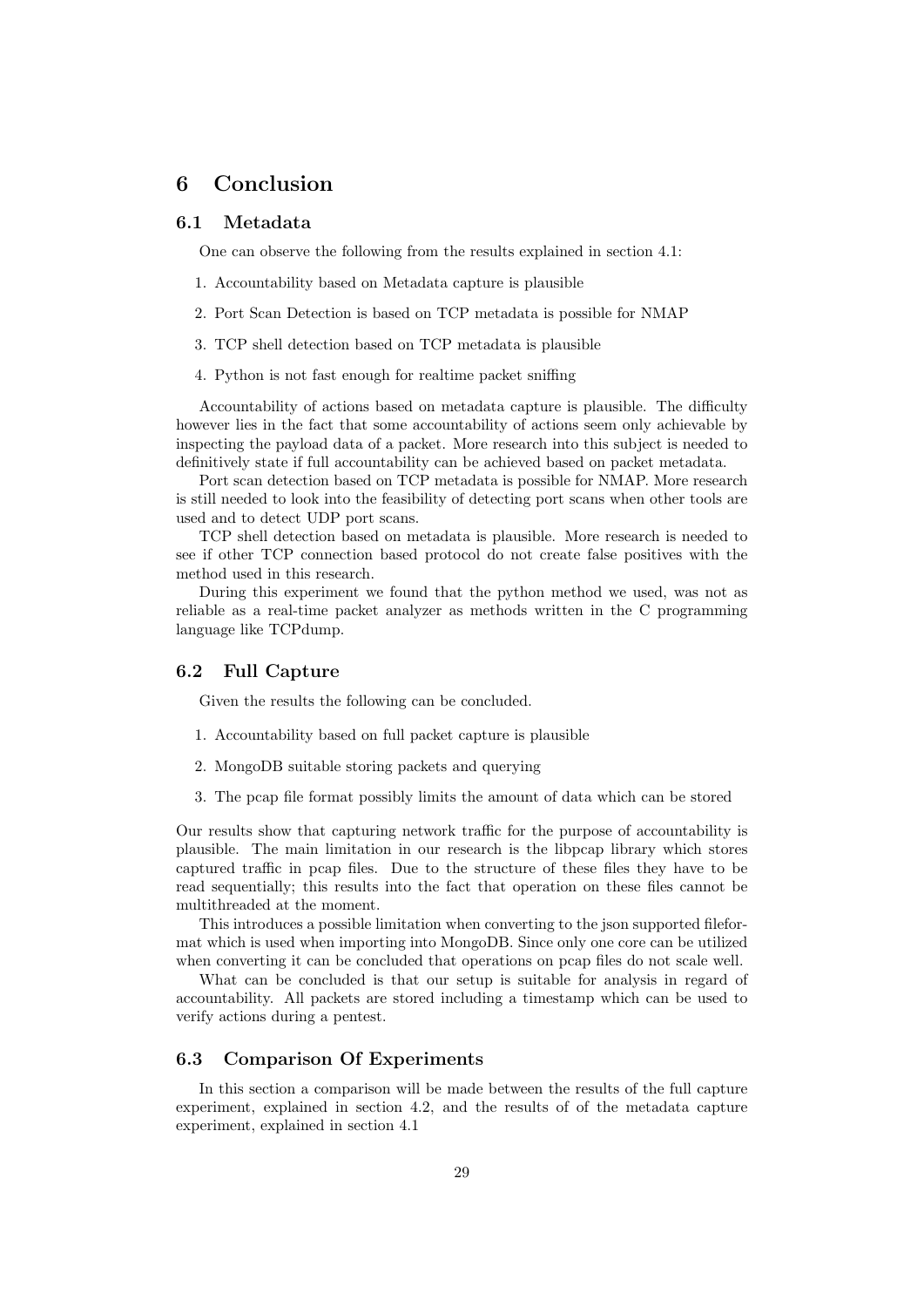#### CPU Performance

From the CPU utilization measurements can be concluded that capturing of metadata is less CPU intensive than the full capture of metadata. The difference is especially apparent when comparing figure [26](#page-41-0) on page [41](#page-41-0) to figure [28](#page-46-0) on page [26.](#page-41-0) When examining the results of the metadata experiment, one can observe that CPU utilization fluctuates little over the available cores, while CPU utilization when capturing all data has a high level of fluctuation.

The high fluctuation in the results of capturing all data, comes due to the fact that the conversion process from pcap to json is only able to use one thread and therefore, one core. This could be a limiting factor when scaling up.

Therefore, it can be concluded that full capture is feasible when a powerful CPU is available, preferably with a high clockrate. In comparison Metadata capturing requires far less computational power. Therefore, when looking at CPU utilization the most preferred method is making use of metadata capture method instead of the full capture method.

#### <span id="page-30-1"></span>Disk Performance



<span id="page-30-0"></span>Figure 23: Comparison Of Disk Performance Between Full & Metadata Capture

When examining the difference in results of the full capture experiment and the metadata experiment in figure [23,](#page-30-0) one can observe a significant difference in read and write operations over the duration of 12 hours.

The difference between these experiments are caused by two different factors. The first factor is the amount of packets captured. During the full capture experiment 4,030,050 packets where captured, in comparison during the metadata capture experiment 4,341,085 packets were captured. The second factor is the mean item size when writing the packets into MongoDB, for the full capture experiment the mean item size was 3,8 KiB in comparison the mean item size for the metadata capture experiment was only 351 B. These results would explain the high difference in the mean write operations on the disk.

Based on the results of the both experiments, one can therefore conclude that the metadata method makes more efficient use of disk IO than the full capture method.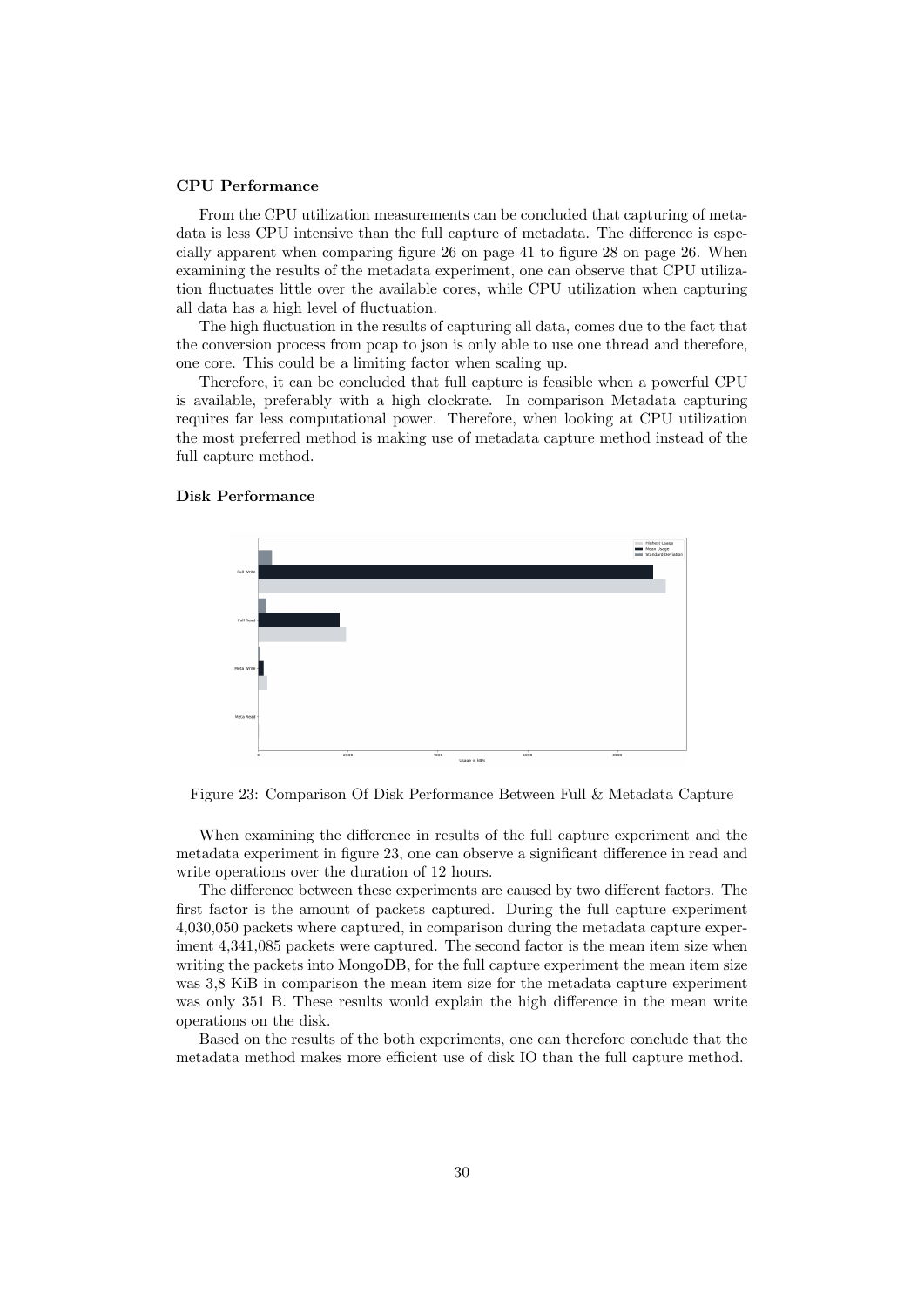#### Memory Usage



<span id="page-31-1"></span>Figure 24: Comparison Of Memory Performance Between Full & Metadata Capture

When examining the difference in results of the full capture experiment and the metadata experiment in figure [24,](#page-31-1) we observed a significant difference in memory usage over the duration of 12 hours.

The full data capture experiment utilizes around 60% memory at any given moment in time during the experiment. MongoDB is responsible for this high memory usage, most likely because MongoDB makes use of some kind of caching.

When comparing the result of the full capture experiment to the result of the metadata capture experiment, we can observe that the memory usage of the metadata experiment gradually increases, but remains significantly lower than the full capture method. The difference in these results is most likely caused due to the fact that during the full capture experiment more data had to be processed as explained in the subsection Disk Performance of section [6.3.](#page-30-1)

From the comparison of the results in this section, we can therefore conclude that when looking at memory usage the metadata method would be the preferred method to achieve accountability.

#### <span id="page-31-0"></span>6.4 Method Comparison

As can read be in section [6,](#page-29-0) the metadata capture method makes more efficient use of system resources than the full capture method. The downside of the metadata capture method in comparison with the full capture method exists in the fact that the Full capture method is more reliable in capturing packets at this moment in time. In addition to this it is harder to achieve full accountability of actions because during the capturing of metadata the data payload is not included. Exploits that will be performed during the execution of a pentest are most likely and easily to be detected in the payload of a packet. The downside of inspecting the packet payload exists in the privacy and legal aspects of this data as explained in section [5.](#page-28-0)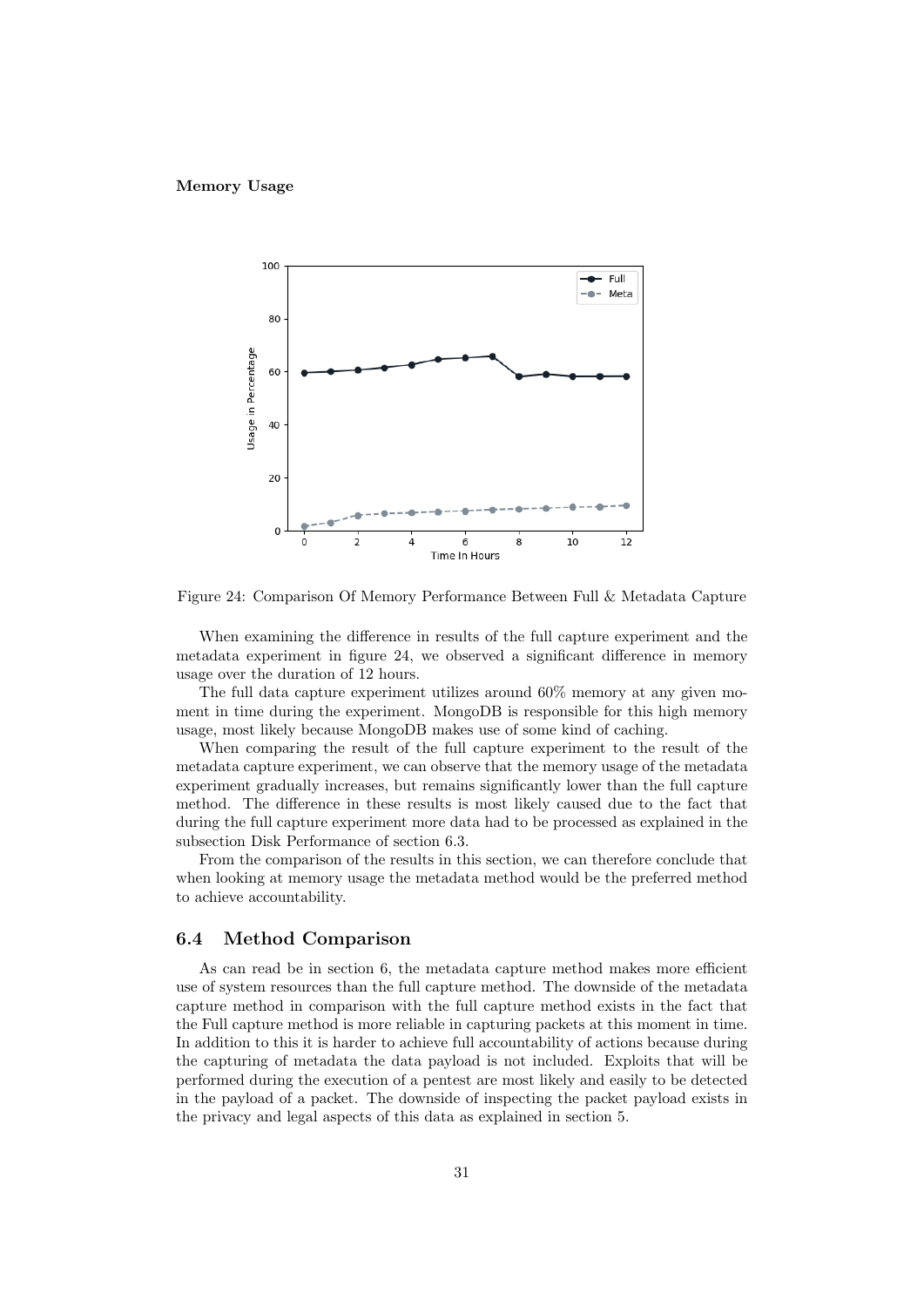An own consideration has to be made when trying to achieve accountability of actions during a pentest. By making use of the full data capture method, accountability of actions are easier to achieve because the data payload is included in the capture. However when one wants to make efficient use of system resources and wants to avoid legal and privacy aspects than the metadata method should be the most likely choice.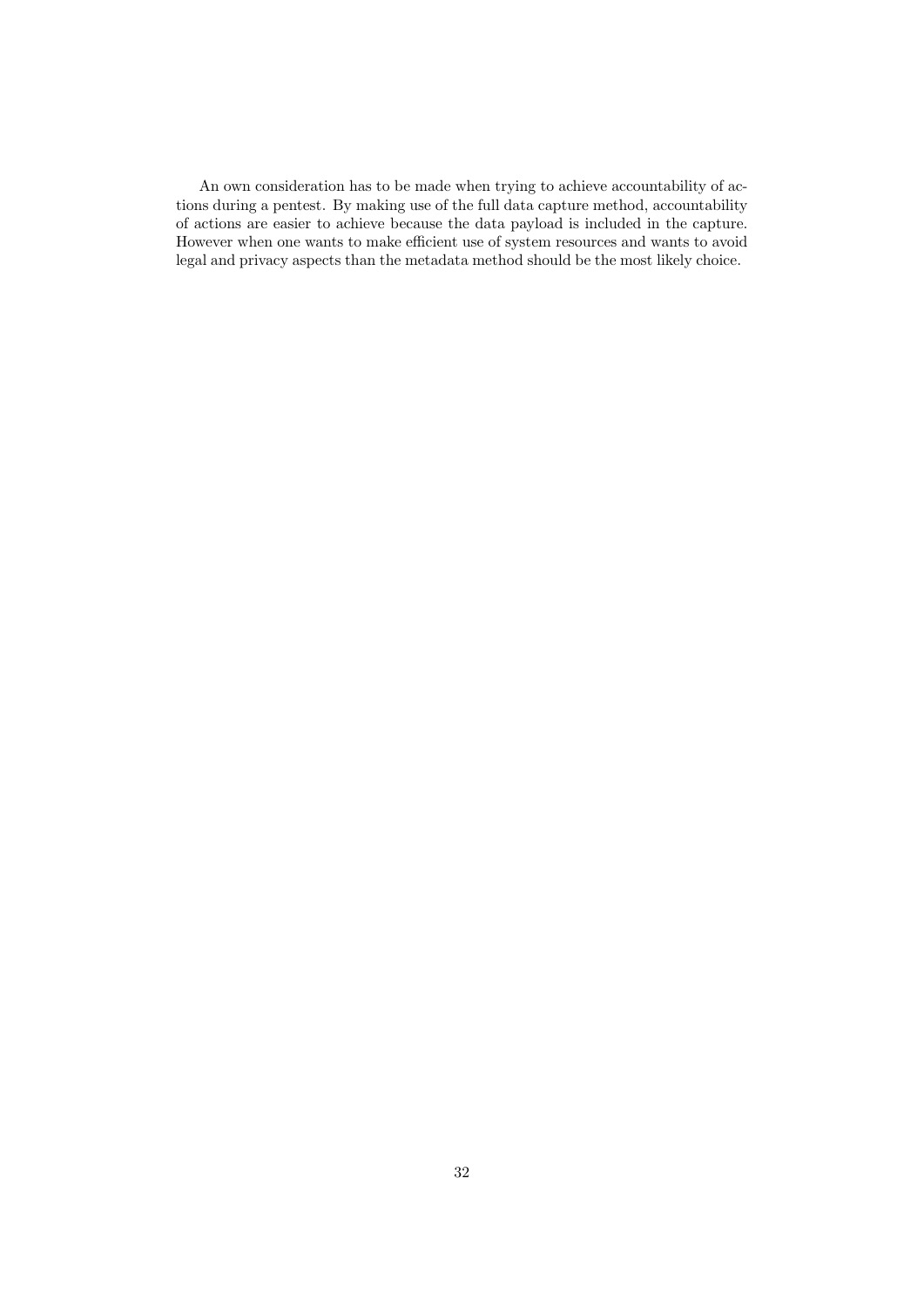# <span id="page-33-0"></span>7 Future Work

#### Data capture

Regarding full capture the main focus of future work is looking further into pcap structures to research the possibilities regarding multithreading. Operations on pcap files are currently done sequentially by one thread. This limits scalability since, adding more processors or machines will not results in better performance when handling pcap files. The libpcap and therefore, the pcap file format is the conventional way of capturing traffic. In this paper we discussed several limitations of the file format. Possible future work is therefore, looking into other libraries or methods to store captured traffic in a scalable database.

#### Port Scan Detection

More research is needed to look into the methods proposed in this paper to detect NMAP port scans. Future work should look into the applicability of this method on other port scan tools, the applicability of the proposed method on the UDP protocol based port scans and if this methods are known in other related work.

#### TCP Shell Detection

More research is needed to look into the methods proposed in this paper to detect TCP shells. In a more realistic network environment it might be that other statefull TCP based protocols cause false positives in the TCP shell detection rate.

#### Legal

In the last years the legislation of different regions tries to catch up with the fast moving digital trend. Further research is needed on the upcoming legislation in the area of digital privacy to prevent that the methods in this paper cross the boundary of illegality. Regarding our own work this is mainly relevant to Full capture since, all data is captured possibly containing privacy sensitive data.

#### Metadata Feasibility

More research needs to be done into the accountability of action in the other network protocols. The research in this paper namely focused on the TCP protocol. To achieve accountability of actions in the UDP protocol different thresholds needs to be defined and tested to look into the feasibility of accountability in these protocols.

#### Post Metadata Capture Analysis

Due to the fact that it took longer than expected to define the methods needed to achieve accountability in the TCP protocol. During this research we were unable to perform the experiment depicted in figure [6](#page-14-1) on page [14.](#page-14-1) One can look into this method if realtime accountability of actions is not needed for a pentest procedure.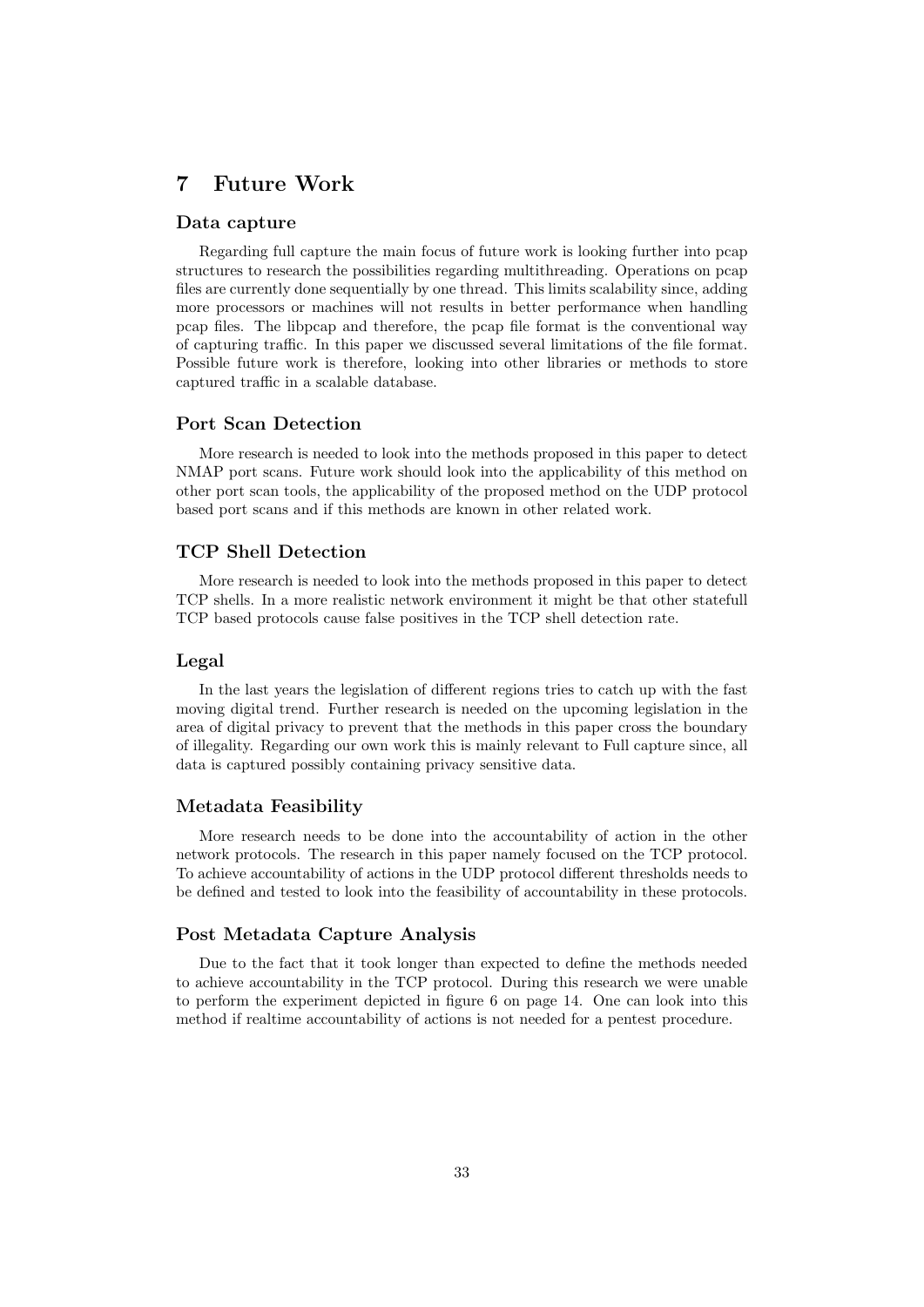### References

- <span id="page-34-14"></span>[1] Gpdr legislation, 2018. URL [https://en.wikipedia.org/wiki/General\\_Data\\_](https://en.wikipedia.org/wiki/General_Data_Protection_Regulation) [Protection\\_Regulation](https://en.wikipedia.org/wiki/General_Data_Protection_Regulation).
- <span id="page-34-4"></span>[2] V. Ahlers, F. Heine, B. Hellmann, C. Kleiner, L. Renners, T. Rossow, and R. Steuerwald. Replicable security monitoring: Visualizing time-variant graphs of network metadata. methods, 6:9, 2014.
- <span id="page-34-11"></span>[3] ali m. Why does multiprocessing use only a single core after i import numpy?, 2013. URL [https://stackoverflow.com/questions/15639779/](https://stackoverflow.com/questions/15639779/why-does-multiprocessing-use-only-a-single-core-after-i-import-numpy) [why-does-multiprocessing-use-only-a-single-core-after-i-import-numpy](https://stackoverflow.com/questions/15639779/why-does-multiprocessing-use-only-a-single-core-after-i-import-numpy).
- <span id="page-34-7"></span>[4] J. Anderson, C. Gropp, L. Ngo, and A. Apon. Random access in nondelimited variable-length record collections for parallel reading with hadoop. pages 965– 970. IFIP, May 2017. ISBN 978-3-901882-89-0.
- <span id="page-34-5"></span>[5] P. Barford and D. Plonka. Characteristics of network traffic flow anomalies. In Proceedings of the 1st ACM SIGCOMM Workshop on Internet Measurement, pages 69–73. ACM, 2001.
- <span id="page-34-9"></span>[6] B.Clark. Rtfm: Red Team Field Manual. CreateSpace Independent Publishing Platform, 2014.
- <span id="page-34-10"></span>[7] A. J. Bennieston. Nmap-a stealth port scanner, 2004.
- <span id="page-34-3"></span>[8] M. Bishop. About penetration testing. IEEE Security Privacy, 5(6):84–87, Nov 2007. ISSN 1540-7993. doi: 10.1109/MSP.2007.159.
- <span id="page-34-1"></span>[9] O. Bonaventure. Ethernet 802.3 frame format. URL [http://cnp3book.info.](http://cnp3book.info.ucl.ac.be/2nd/html/protocols/lan.html) [ucl.ac.be/2nd/html/protocols/lan.html](http://cnp3book.info.ucl.ac.be/2nd/html/protocols/lan.html).
- <span id="page-34-0"></span>[10] N. Briscoe. Understanding the osi 7-layer model. PC Network Advisor, 120(2), 2000.
- <span id="page-34-8"></span>[11] J. Buck, N. Watkins, G. Levin, A. Crume, K. Ioannidou, S. Brandt, C. Maltzahn, N. Polyzotis, and A. Torres. Sidr: Structure-aware intelligent data routing in hadoop. In Proceedings of the International Conference on High Performance Computing, Networking, Storage and Analysis, SC '13, pages 73:1– 73:12, New York, NY, USA, 2013. ACM. ISBN 978-1-4503-2378-9. doi: 10. 1145/2503210.2503241. URL [http://doi.acm.org.proxy.uba.uva.nl:2048/](http://doi.acm.org.proxy.uba.uva.nl:2048/10.1145/2503210.2503241) [10.1145/2503210.2503241](http://doi.acm.org.proxy.uba.uva.nl:2048/10.1145/2503210.2503241).
- <span id="page-34-13"></span>[12] F. B´elanger and R. E. Crossler. Privacy in the digital age: A review of information privacy research in information systems. MIS Quarterly, 35(4):1017–1041, 2011. ISSN 02767783. URL <http://www.jstor.org/stable/41409971>.
- <span id="page-34-12"></span>[13] L. Chappell. Inside the tcp handshake. NetWare Connection, 2000.
- <span id="page-34-6"></span>[14] D. Clark. Characterizing cyberspace: past, present and future. MIT CSAIL, Version, 1:2016–2028, 2010.
- <span id="page-34-2"></span>[15] S. E. Deering and R. M. Hinden. Internet protocol, version 6 (ipv6) specification. RFC 2460, RFC Editor, December 1998. URL [http://www.rfc-editor.org/](http://www.rfc-editor.org/rfc/rfc2460.txt) [rfc/rfc2460.txt](http://www.rfc-editor.org/rfc/rfc2460.txt). <http://www.rfc-editor.org/rfc/rfc2460.txt>.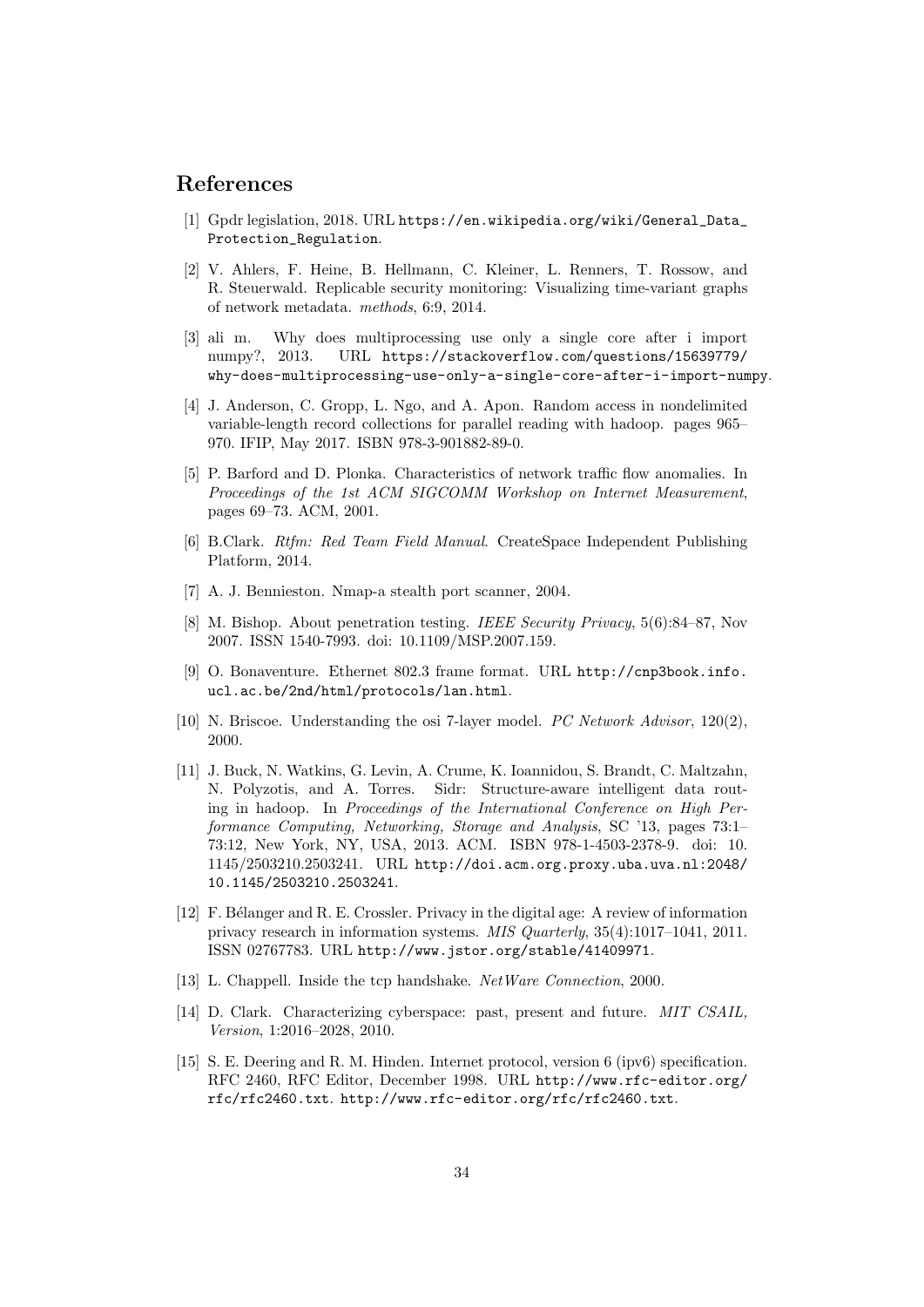- <span id="page-35-6"></span>[16] N. Feamster. Outsourcing home network security. In Proceedings of the 2010 ACM SIGCOMM workshop on Home networks, pages 37–42. ACM, 2010.
- <span id="page-35-9"></span>[17] C. W. Huang, W. H. Hu, C.-C. Shih, B.-T. Lin, and C.-W. Cheng. The improvement of auto-scaling mechanism for distributed database - a case study for mongodb. In 2013 15th Asia-Pacific Network Operations and Management Symposium (APNOMS), pages 1–3, Sept 2013.
- <span id="page-35-3"></span>[18] E. M. Hutchins, M. J. Cloppert, and R. M. Amin. Intelligence-driven computer network defense informed by analysis of adversary campaigns and intrusion kill chains. Leading Issues in Information Warfare  $\mathcal C$  Security Research, 1(1):80, 2011.
- <span id="page-35-7"></span>[19] J. Jung, V. Paxson, A. W. Berger, and H. Balakrishnan. Fast portscan detection using sequential hypothesis testing. In Security and Privacy, 2004. Proceedings. 2004 IEEE Symposium on, pages 211–225. IEEE, 2004.
- <span id="page-35-5"></span>[20] Y. Lee and Y. Lee. Toward scalable internet traffic measurement and analysis with hadoop. *SIGCOMM Comput. Commun. Rev.*, 43(1):5–13, Jan. 2012. ISSN 0146-4833. doi: 10.1145/2427036.2427038. URL [http://doi.acm.org.proxy.](http://doi.acm.org.proxy.uba.uva.nl:2048/10.1145/2427036.2427038) [uba.uva.nl:2048/10.1145/2427036.2427038](http://doi.acm.org.proxy.uba.uva.nl:2048/10.1145/2427036.2427038).
- <span id="page-35-10"></span>[21] R. L. Lubas, A. S. Jackson, and I. Schneider. The Metadata Manual : A Practical Workbook. Chandos Information Professional Series. Chandos Publishing, 2013. ISBN 9781843347293. URL [http://search.ebscohost.com.proxy.uba.uva.](http://search.ebscohost.com.proxy.uba.uva.nl:2048/login.aspx?direct=true&db=nlebk&AN=670969&site=ehost-live) [nl:2048/login.aspx?direct=true&db=nlebk&AN=670969&site=ehost-live](http://search.ebscohost.com.proxy.uba.uva.nl:2048/login.aspx?direct=true&db=nlebk&AN=670969&site=ehost-live).
- <span id="page-35-12"></span>[22] Marko Spithoff and Henk van Doorn. Pentest accountability scripts. [https:](https://gitlab.os3.nl/mspithoff/RP-1_Scripts.git) [//gitlab.os3.nl/mspithoff/RP-1\\_Scripts.git](https://gitlab.os3.nl/mspithoff/RP-1_Scripts.git), 2018.
- <span id="page-35-4"></span>[23] S. McLaughlin, D. Podkuiko, S. Miadzvezhanka, A. Delozier, and P. McDaniel. Multi-vendor penetration testing in the advanced metering infrastructure. In Proceedings of the 26th Annual Computer Security Applications Conference, pages 107–116. ACM, 2010.
- <span id="page-35-2"></span>[24] J. Postel. User datagram protocol. STD 6, RFC Editor, August 1980. URL [http:](http://www.rfc-editor.org/rfc/rfc768.txt) [//www.rfc-editor.org/rfc/rfc768.txt](http://www.rfc-editor.org/rfc/rfc768.txt). [http://www.rfc-editor.org/rfc/](http://www.rfc-editor.org/rfc/rfc768.txt) [rfc768.txt](http://www.rfc-editor.org/rfc/rfc768.txt).
- <span id="page-35-0"></span>[25] J. Postel. Internet protocol. STD 5, RFC Editor, September 1981. URL [http:](http://www.rfc-editor.org/rfc/rfc791.txt) [//www.rfc-editor.org/rfc/rfc791.txt](http://www.rfc-editor.org/rfc/rfc791.txt). [http://www.rfc-editor.org/rfc/](http://www.rfc-editor.org/rfc/rfc791.txt) [rfc791.txt](http://www.rfc-editor.org/rfc/rfc791.txt).
- <span id="page-35-1"></span>[26] J. Postel. Transmission control protocol. STD 7, RFC Editor, September 1981. URL <http://www.rfc-editor.org/rfc/rfc793.txt>. [http://www.](http://www.rfc-editor.org/rfc/rfc793.txt) [rfc-editor.org/rfc/rfc793.txt](http://www.rfc-editor.org/rfc/rfc793.txt).
- <span id="page-35-11"></span>[27] M. Roesch et al. Snort: Lightweight intrusion detection for networks. In Lisa, volume 99, pages 229–238, 1999.
- <span id="page-35-8"></span>[28] N. Tuck, T. Sherwood, B. Calder, and G. Varghese. Deterministic memoryefficient string matching algorithms for intrusion detection. In IEEE INFOCOM 2004, volume 4, pages 2628–2639 vol.4, March 2004. doi: 10.1109/INFCOM. 2004.1354682.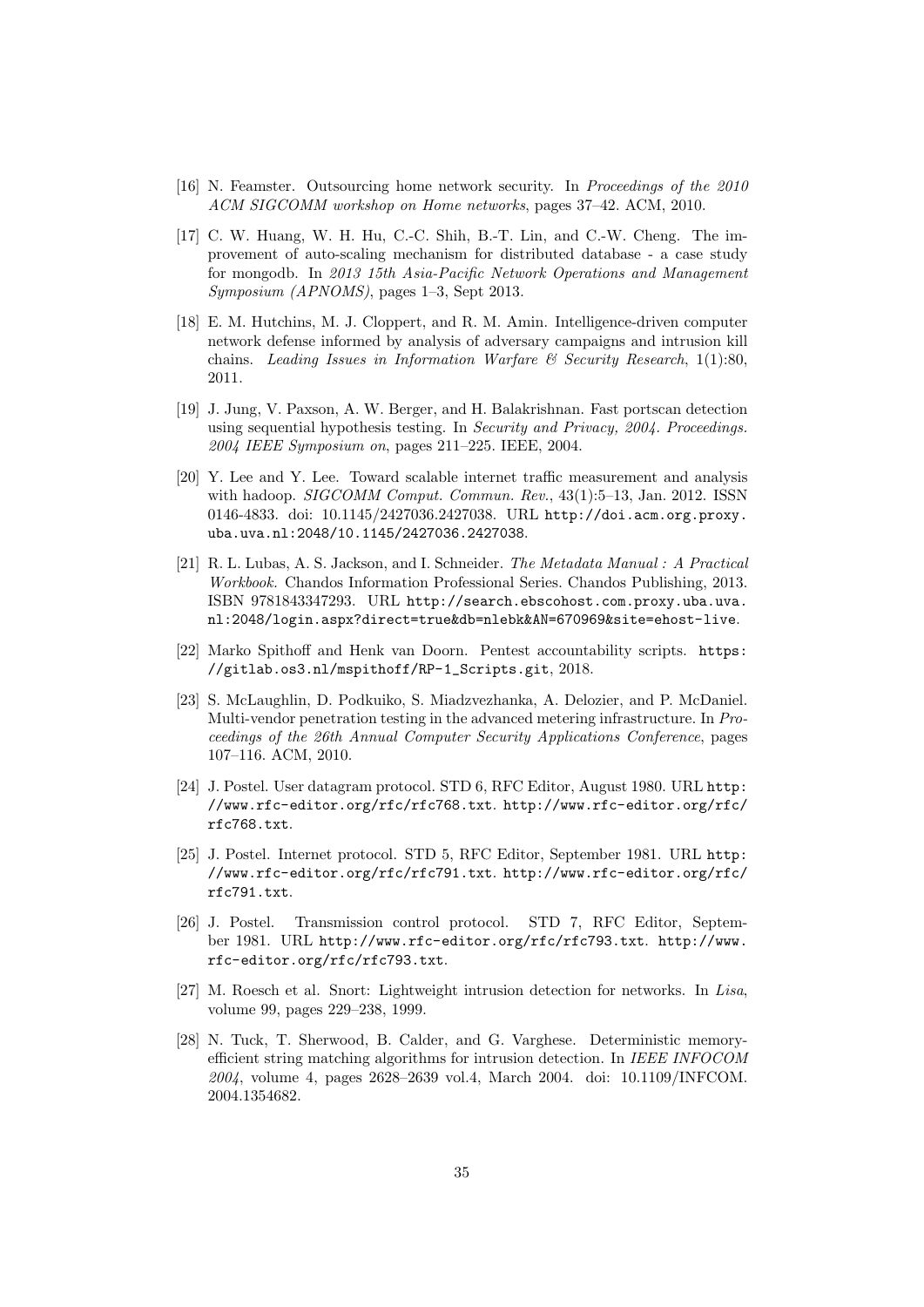- <span id="page-36-0"></span>[29] M. Tuexen, F. Risso, J. Bongertz, and G. Harris. Pcap next generation (pcapng) dump file format. Internet-Draft draft-tuexen-opswgpcapng-00, IETF Secretariat, June 2014. URL [http://www.ietf.org/](http://www.ietf.org/internet-drafts/draft-tuexen-opswg-pcapng-00.txt) [internet-drafts/draft-tuexen-opswg-pcapng-00.txt](http://www.ietf.org/internet-drafts/draft-tuexen-opswg-pcapng-00.txt). [http://www.ietf.](http://www.ietf.org/internet-drafts/draft-tuexen-opswg-pcapng-00.txt) [org/internet-drafts/draft-tuexen-opswg-pcapng-00.txt](http://www.ietf.org/internet-drafts/draft-tuexen-opswg-pcapng-00.txt).
- <span id="page-36-1"></span>[30] D. Worrall. Realtime sonification and visualisation of network metadata. Georgia Institute of Technology, 2015.
- <span id="page-36-2"></span>[31] A. Yasinsac and T. Leckie. Metadata for anomaly-based security protocol attack deduction. IEEE Transactions on Knowledge & Data Engineering, 16: 1157–1168, 09 2004. ISSN 1041-4347. doi: 10.1109/TKDE.2004.43. URL <doi.ieeecomputersociety.org/10.1109/TKDE.2004.43>.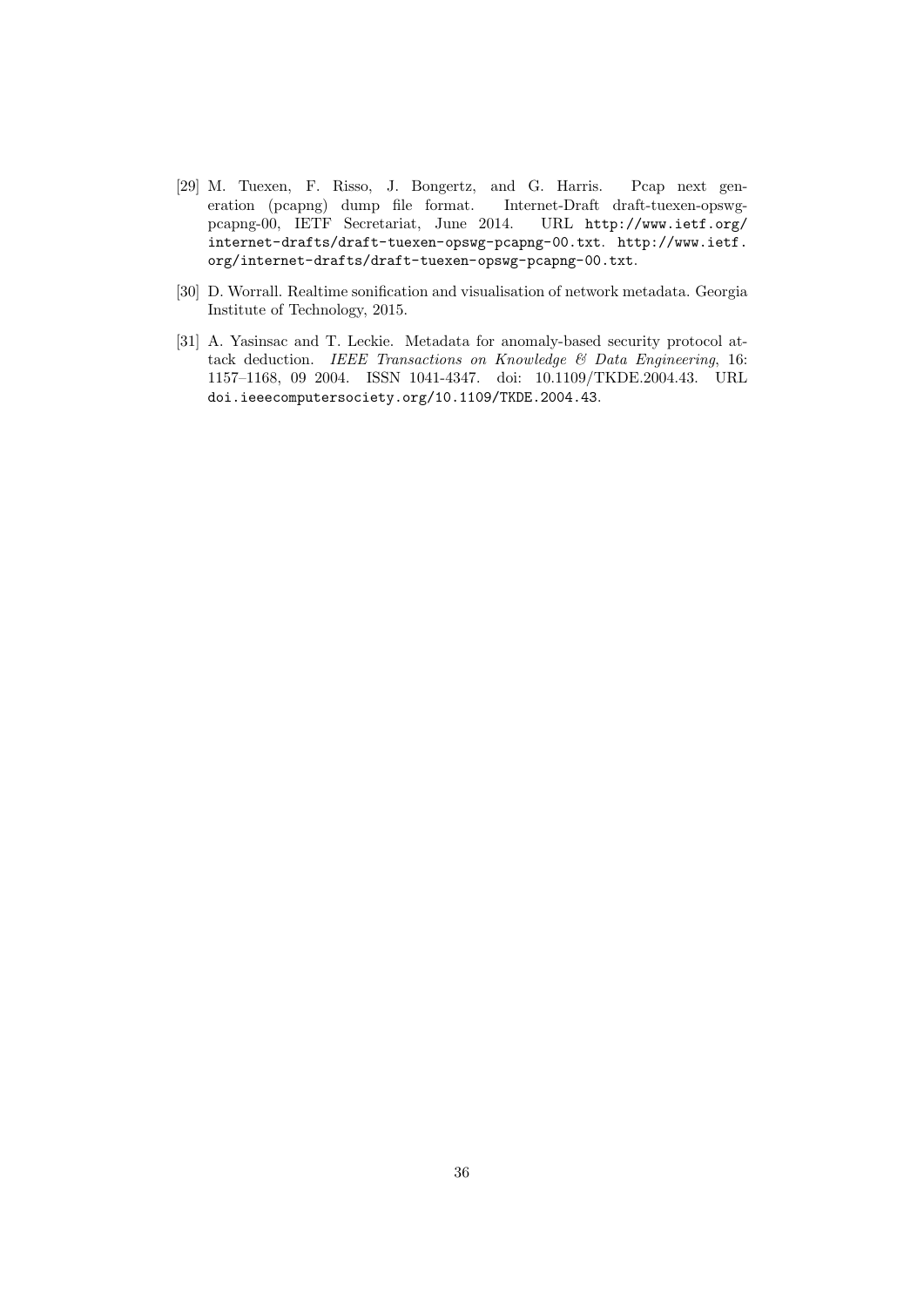# <span id="page-37-0"></span>8 Appendix

f i

done

done

<span id="page-37-1"></span>{

The scrips that are created for this project are published on the OS3 gitlab [\[22\]](#page-35-12).

#### Listing 3: Converting pcap to json preventing read conflicts

```
#!/bin/bash<br>while true; do
```

```
s1="$(lsof -c tcpdump | grep /mongodb/performance/raw/ | awk '{print $9}')"<br>s2="$(ls /mongodb/performance/raw/ -t1 -d $PWD/* | grep .pcap | tail -1)"
                while true; do<br>
if [ "\$s1" == "\$s2" ]<br>
then
                                                echo " files equal"
                                                 sleep 10<br>break
                                 f i
i f [ " $ s1 " != " $ s2 " ]
then
                                                 echo "files unequal"<br>tshark —Tek — r $s2 > ../json/capture.json<br>mongoimport ../json/capture.json —h 145.100.102.181 —d auto_capture —c BANDWITH<br>rm ../json/capture.json<br>rm $s2<br>break
```


```
"_id" : ObjectId("5a71c61cafa670f72fb93e6c"),<br>"timestamp" : "1517405638697",
" layers" : {<br>" frame" : {
                            "frame_frame_encap_type" : "1",<br>"frame_frame_encap_type" : "1",<br>"frame_frame_time" : "Jan 31, 2018 14:33:58.697807000 CET",<br>"frame_frame_time_epoch" : "1517405638.697807000",<br>"frame_frame_time_electa" : "0.0000858000",<br>"f
              },<br>" eth" : {
                            " et h _e t h _d s t " : " 00 : 0 c : 2 9 : 4 8 : 2 a : f c " ,
              "eth-dst_eth-dst_resolved" : "Vmware.48:2a:fc",<br>"eth-dst_eth-addr" : "00:0c:29:48:2a:fc",<br>"eth-dst_eth-addr" : "00:0c:29:48:2a:fc",<br>"eth-dst_eth-laddr_resolved" : "Vmware.48:2a:fc",<br>"eth-dst_eth-lg" : "0",<br>"eth-dst_eth-ig
              "p_ip_hdr_len" "20",<br>"p_ip_dsfield" "0x00000000",<br>"ip_ip_dsfield" "0x00000000",<br>"p_dsfield_ip_dsfield_dscp" : "0",<br>"p_dsfield_ip_dsfield_ecn" : "0",<br>"p_ip_len" : "84",<br>"p_ip_id" : "0x000000029",<br>"p_ip_id" : "84",<br>"p_ip_id
                            "icmp_icmp_code" : "0",<br>"icmp_icmp_checksum" : "0x00000ef2",<br>"icmp_icmp_checksum_status" : "1",
```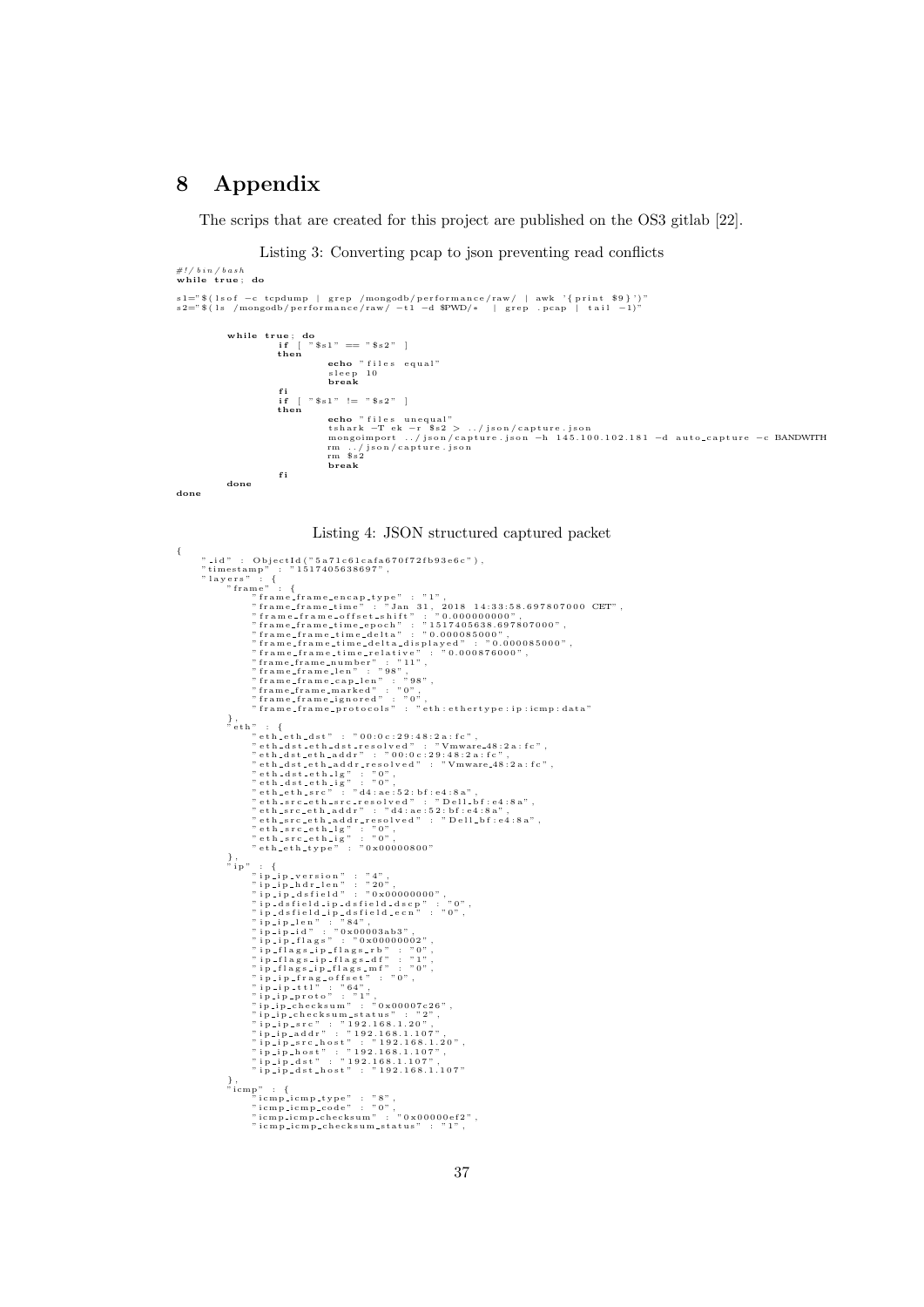```
"iempliempliemt" : "24659",<br>"iempliempliemt" : "24659",<br>"iempliempliempliem" : "1536",<br>"iempliempliempliem" : "Jan 31, 2018 14:34:18.000000000 CET",<br>"iempliemplatatime-relative" : "-19.302193000",<br>"iempliemplatatime-relati
}
}
}
```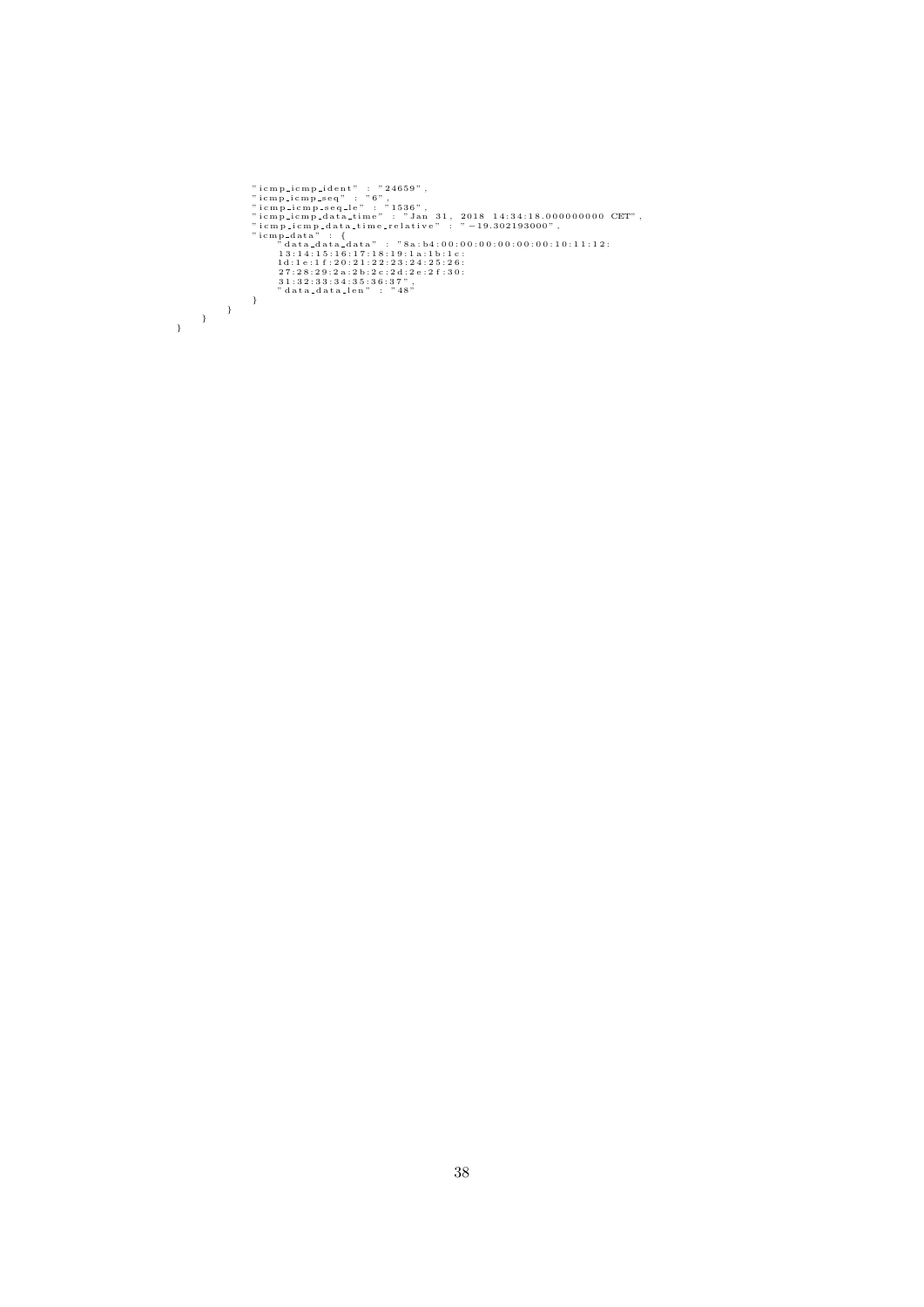

<span id="page-39-0"></span>Figure 25: Graph CPU Performance Per CPU During Metadata Experiment 1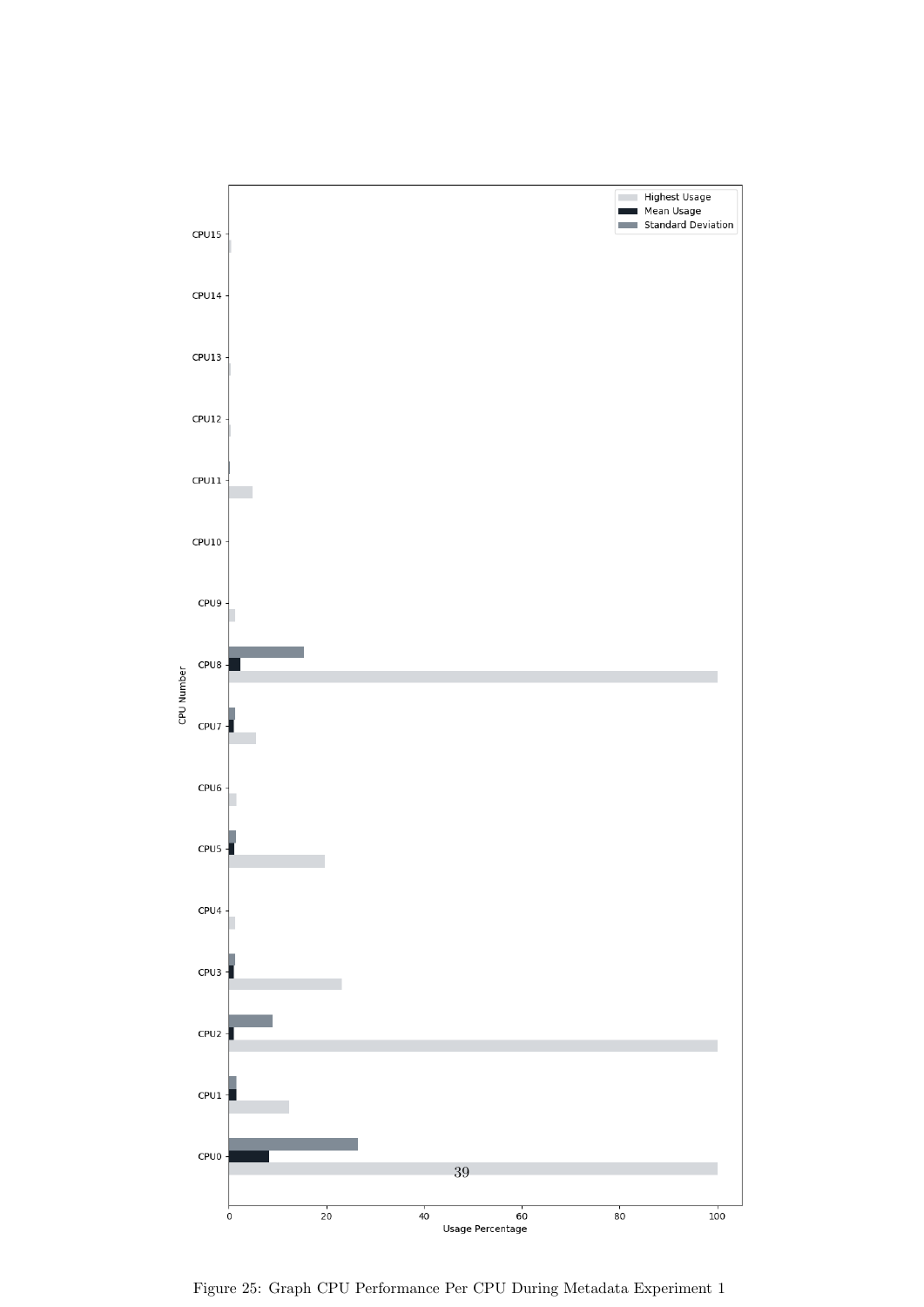| <b>Type</b>      | Mean Usage in $%$ | Highest Use in $%$  | <b>Standard Deviation</b> |
|------------------|-------------------|---------------------|---------------------------|
| CPU 0            | 8.16288           | 100.0               | 26.4459                   |
| CPU <sub>1</sub> | 1.63648           | 12.295901366211263  | 1.60463                   |
| CPU <sub>2</sub> | 1.02486           | 100.0               | 8.9808                    |
| CPU <sub>3</sub> | 1.02294           | 23.130724396336387  | 1.4368                    |
| CPU <sub>4</sub> | 0.142207          | 1.3616738625041516  | 0.217878                  |
| CPU <sub>5</sub> | 1.21329           | 19.640479360852197  | 1.56345                   |
| CPU <sub>6</sub> | 0.103724          | 1.6491754122938531  | 0.183634                  |
| CPU 7            | 1.14579           | 5.6000000000000005  | 1.25056                   |
| CPU <sub>8</sub> | 2.53055           | 100.0               | 15.5338                   |
| CPU 9            | 0.0202621         | 1.2987012987012987  | 0.0680157                 |
| CPU 10           | 0.0083148         | 0.1665556295802798  | 0.0149853                 |
| CPU 11           | 0.0504778         | 4.945878434637802   | 0.230707                  |
| CPU 12           | 0.00242082        | 0.4660452729693742  | 0.018273                  |
| CPU 13           | 0.0249903         | 0.34970857618651124 | 0.0286254                 |
| CPU 14           | 0.00571036        | 0.14990006662225183 | 0.0114437                 |
| CPU 15           | 0.023802          | 0.5996002664890073  | 0.045158                  |

<span id="page-40-0"></span>Table 3: Metadata Experiment 1: Performance Statistics Per CPU Measured At 1 Minute Intervals For The Duration Of 12 Hours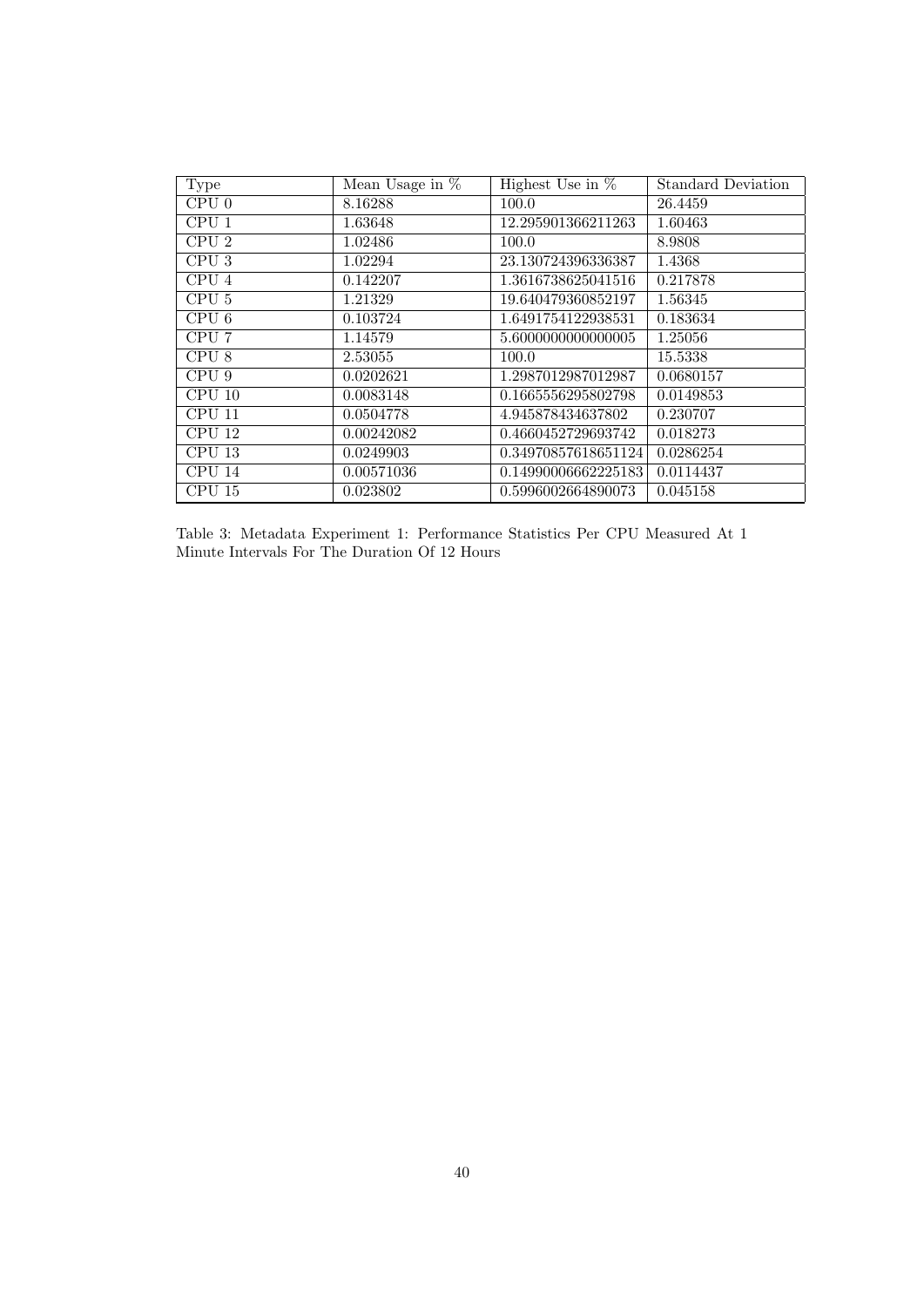

<span id="page-41-0"></span>Figure 26: Graph CPU Performance Per CPU During Metadata Experiment 2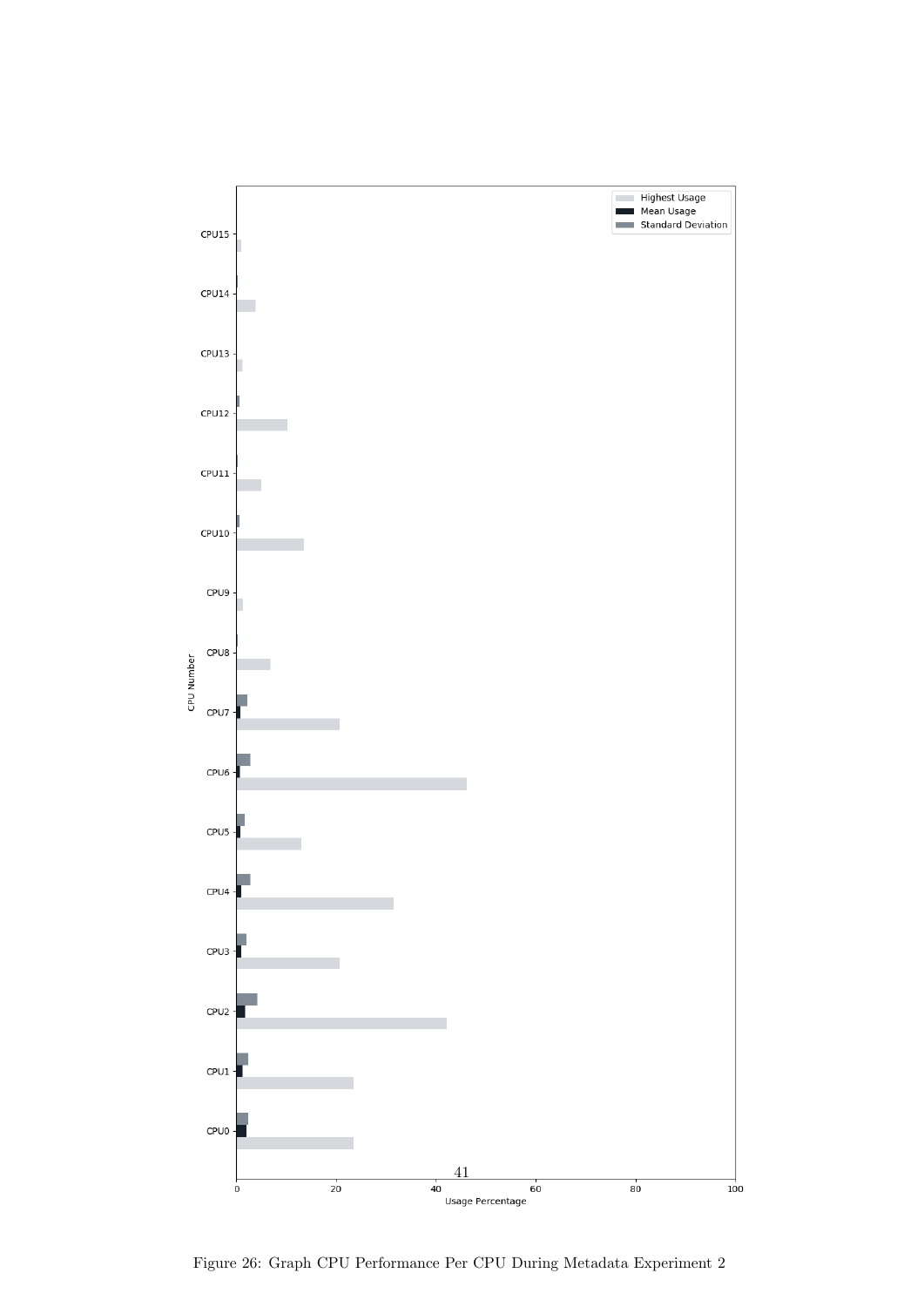| Type                       | Mean Usage in $%$ | Highest Use in $%$ | <b>Standard Deviation</b> |
|----------------------------|-------------------|--------------------|---------------------------|
| CPU 0                      | 2.07909           | 23.44118638355241  | 2.51184                   |
| CPU <sub>1</sub>           | 1.32737           | 23.54515050167224  | 2.46531                   |
| CPU <sub>2</sub>           | 1.82097           | 42.23114233149356  | 4.3271                    |
| CPU <sub>3</sub>           | 1.08944           | 20.807505444798124 | 2.03535                   |
| CPU 4                      | 0.979611          | 31.490143668559973 | 2.80132                   |
| CPU <sub>5</sub>           | 0.864488          | 13.05002509620211  | 1.70889                   |
| CPU <sub>6</sub>           | 0.760897          | 46.200200870438564 | 2.89439                   |
| CPU 7                      | 0.907568          | 20.783132530120483 | 2.21533                   |
| CPU <sub>8</sub>           | 0.0563073         | 6.848171037247369  | 0.274931                  |
| CPU <sub>9</sub>           | 0.0267433         | 1.4176117411607738 | 0.0803261                 |
| $\overline{\text{CPU 10}}$ | 0.0884846         | 13.559605417154321 | 0.655206                  |
| CPU 11                     | 0.0452862         | 5.037406483790523  | 0.259985                  |
| CPU 12                     | 0.117944          | 10.364939176803865 | 0.72291                   |
| CPU 13                     | 0.0378881         | 1.2504168056018674 | 0.0872348                 |
| CPU 14                     | 0.0693562         | 3.8775170577467133 | 0.244411                  |
| CPU 15                     | 0.0340973         | 0.9838252459563115 | 0.0739087                 |

<span id="page-42-0"></span>Table 4: Metadata Experiment 2: Performance Statistics Per CPU Measured At 1 Minute Intervals For The Duration Of 12 Hours

| Type                  | Mean Usage in $kB$ /s | Highest Use in $kB$ /s | Standard Deviation |
|-----------------------|-----------------------|------------------------|--------------------|
| $\operatorname{Read}$ | 3.71708               | 235.73                 | 13.009             |
| Write                 | 32.5083               | 36.70                  | 6.0984             |

<span id="page-42-1"></span>Table 5: Metadata Experiment 1: Disk Performance Statistics Measured At 1 Minute Intervals For The Duration Of 12 Hours

| Type                  | Mean Usage in $kB/s$ | Highest Use in $kB$ /s | Standard Deviation |
|-----------------------|----------------------|------------------------|--------------------|
| $\operatorname{Read}$ | 2.0307               | 18.53                  | 2.54482            |
| Write                 | 121.914              | 203.21                 | 32.1098            |

<span id="page-42-2"></span>Table 6: Metadata Experiment 2: Disk Performance Statistics Measured At 1 Minute Intervals For The Duration Of 12 Hours

<span id="page-42-3"></span>

| Max Network Usage in | Mean Network Usage in | <b>Standard Deviation</b> |
|----------------------|-----------------------|---------------------------|
| <b>Bytes</b>         | <b>Bytes</b>          |                           |
| 27996                | 21160                 | 10727.5                   |

Table 7: Metadata Experiment 1: Network Performance Statistics Measured At 1 Minute Intervals For The Duration Of 12 Hours

<span id="page-42-4"></span>

| Max Network Usage in | Mean Network Usage in | Standard Deviation |
|----------------------|-----------------------|--------------------|
| <b>Bytes</b>         | <b>Bytes</b>          |                    |
| 446092               | 22246                 | 46269.1            |

Table 8: Metadata Experiment 2: Network Performance Statistics Measured At 1 Minute Intervals For The Duration Of 12 Hours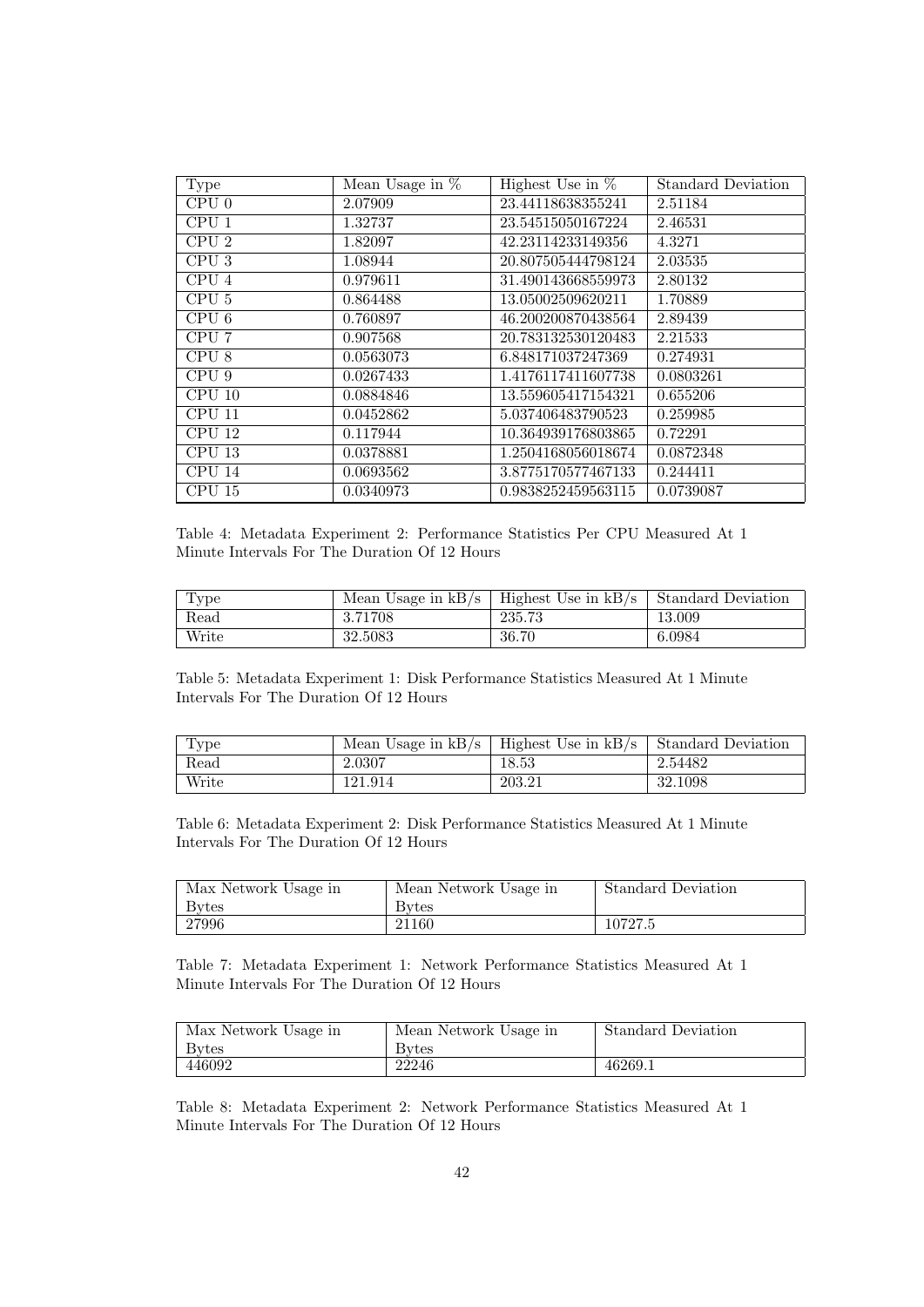| Time             | Used Memory in $%$ |
|------------------|--------------------|
| 2018-01-23 20:34 | 1.68947872739      |
| 2018-01-23 21:34 | 3.43643752462      |
| 2018-01-23 22:34 | 8.37820353806      |
| 2018-01-23 23:34 | 13.2206957435      |
| 2018-01-24 00:34 | 18.0983909958      |
| 2018-01-24 01:34 | 23.0326908017      |
| 2018-01-24 02:34 | 27.7590798325      |
| 2018-01-24 03:34 | 32.5438730891      |
| 2018-01-24 04:34 | 37.4290831886      |
| 2018-01-24 05:34 | 42.3212852578      |
| 2018-01-24 06:34 | 47.2197983394      |
| 2018-01-24 07:34 | 52.0113768465      |
| 2018-01-24 08:34 | 57.6948388321      |

<span id="page-43-0"></span>Table 9: Metadata Experiment 1: Memory Usage Statistics Measured At 1 Minute Intervals Displayed At 1 Hour Intervals For The Duration Of 12 Hours

| Time             | Used Memory in $\%$ |
|------------------|---------------------|
| 2018-01-24 20:18 | 1.62377853332       |
| 2018-01-24 21:18 | 3.07685572952       |
| 2018-01-24 22:18 | 5.78469354501       |
| 2018-01-24 23:18 | 6.47722685111       |
| 2018-01-25 00:18 | 6.6960937386        |
| 2018-01-25 01:18 | 7.13698909982       |
| 2018-01-25 02:18 | 7.45291668491       |
| 2018-01-25 03:18 | 7.94564990053       |
| 2018-01-25 04:18 | 8.19286162467       |
| 2018-01-25 05:18 | 8.4779880638        |
| 2018-01-25 06:18 | 8.86795756665       |
| 2018-01-25 07:18 | 9.09236939001       |
| 2018-01-25 08:18 | 9.53972168313       |

<span id="page-43-1"></span>Table 10: Metadata Experiment 2: Memory Usage Statistics Measured At 1 Minute Intervals Displayed At 1 Hour Intervals For The Duration Of 12 Hours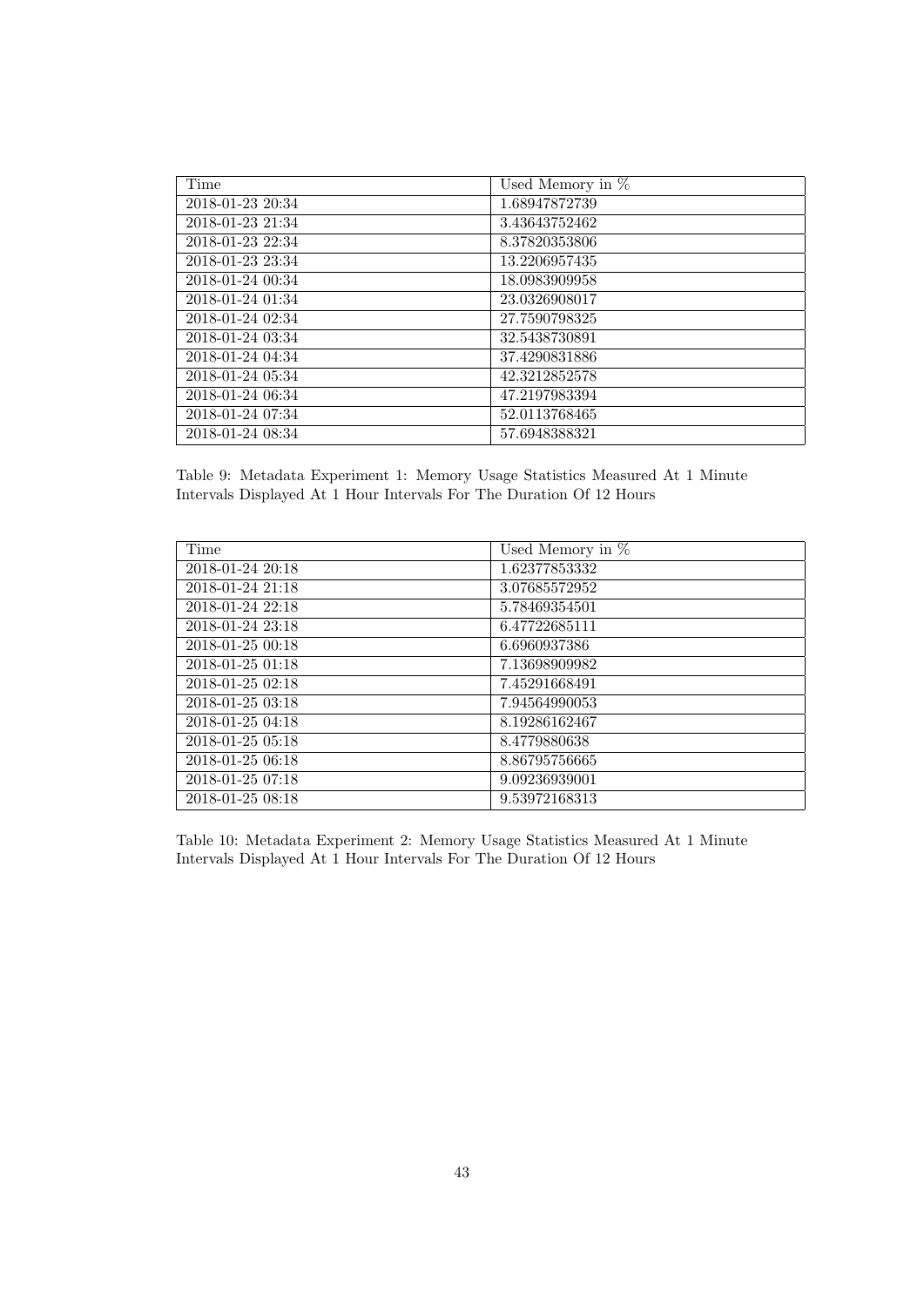

<span id="page-44-0"></span>44

Figure 27: Graph CPU Performance Per CPU During Mongoimport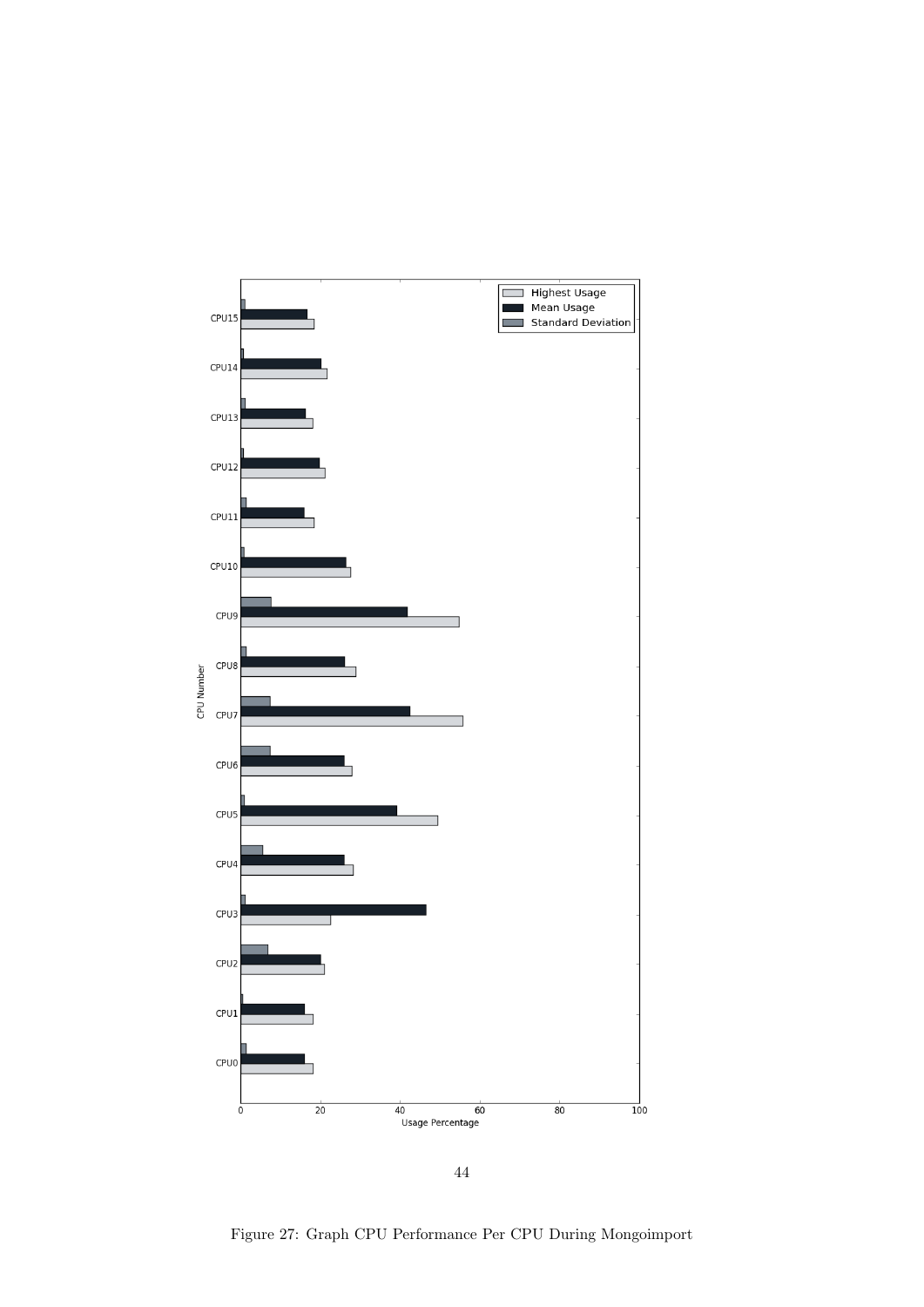| Type             | Mean Usage in $%$ | Highest Use in $%$ | <b>Standard Deviation</b> |
|------------------|-------------------|--------------------|---------------------------|
| CPU 0            | 27.5671           | 99.833444          | 38.2188                   |
| CPU <sub>1</sub> | 27.5671           | 100.0              | 38.2188                   |
| CPU <sub>2</sub> | 38.2188           | 100.0              | 36.9437                   |
| CPU <sub>3</sub> | 9.99241           | 100.0              | 24.4719                   |
| CPU 4            | 16.3257           | 100.0              | 34.8598                   |
| CPU <sub>5</sub> | 7.4331            | 100.0              | 20.4161                   |
| CPU <sub>6</sub> | 12.0529           | 100.0              | 29.6994                   |
| CPU 7            | 12.6071           | 100.0              | 27.5199                   |
| CPU 8            | 31.2449           | 100.0              | 44.3446                   |
| CPU 9            | 37.6214           | 100.0              | 40.4369                   |
| CPU 10           | 23.6925           | 100.0              | 40.3025                   |
| CPU 11           | 7.47638           | 100.0              | 22.7909                   |
| CPU 12           | 1.19342           | 100.0              | 7.21468                   |
| CPU 13           | 4.96719           | 100.0              | 17.4896                   |
| CPU 14           | 1.82377           | 100.0              | 8.84589                   |
| CPU 15           | 3.24615           | 100.0              | 12.504                    |

<span id="page-45-0"></span>Table 11: Full Capture Experiment: Performance Statistics Per CPU Measured At 1 Minute Intervals During Mongo Import

<span id="page-45-1"></span>

| TT.<br>usage<br><b>Highest</b> | Usage<br>Mean | Standard Deviation |
|--------------------------------|---------------|--------------------|
| 2.0                            | 0.0263327     | 0.06325            |

Table 12: TCP Dump Utilization: Performance Statistics Per CPU Measured At 1 Minute Intervals For The Duration Of 12 Hours

<span id="page-45-2"></span>

| Documents | Size              | Storage Size    | Avg Object | Index Size   |
|-----------|-------------------|-----------------|------------|--------------|
|           | <b>Bytes</b>      | Bytes           | Size       |              |
| 4030050   | $14.5\text{ GiB}$ | $5.5\;$ GiB     | 3.8 KiB    | $41.7$ MiB   |
|           | (15,533,405,143)  | (5,921,763,328) | (3.854)    | (43,696,128) |

Table 13: Full Capture Experiment: MongoDB Storage Space Used

| Filename   | Filesize          |
|------------|-------------------|
| IPERF.pcap | $14 \text{ GiB}$  |
|            | 14188688907 Bytes |
| IPERF.json | 84 GiB            |
|            | 89862268165 Bytes |

<span id="page-45-3"></span>Table 14: Full Capture Experiment: Storage Space Used Per Capture File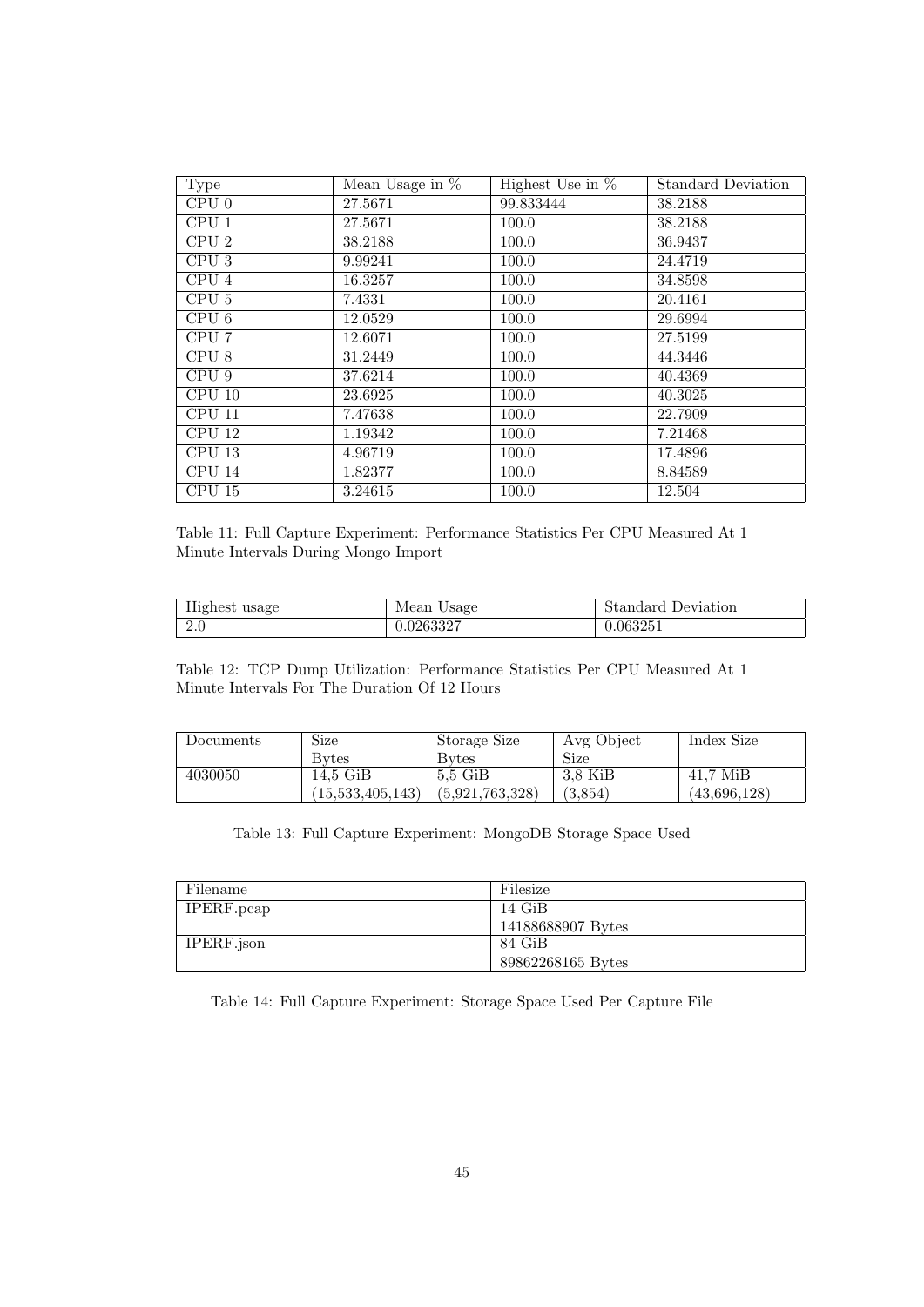

<span id="page-46-0"></span>46

Figure 28: Full Capture Experiment: Performance Statistics Per CPU Measured At 1 Minute Intervals For The Duration Of 12 Hours